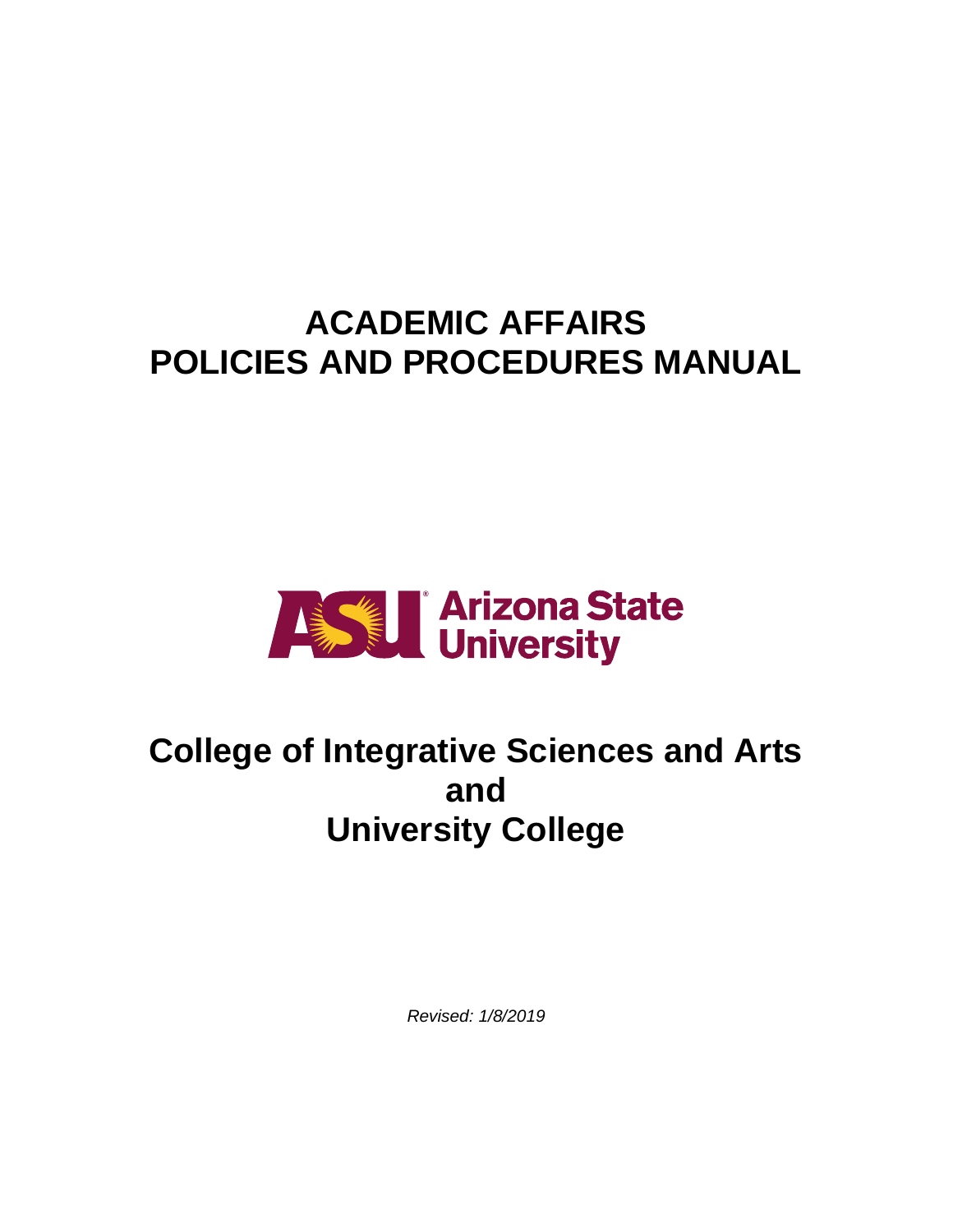Assistant Professors without tenure hired prior to 8/16/2019 may use the criteria in either document titled The College of Integrative Sciences and Arts Academic Affairs Policies and Procedures manual approved on 01/08/2019 when going up for promotion with tenure. See below for recommended criteria.

Associate Professors going up for promotion to full will utilize the most recent criteria in The College of Integrative Sciences and Arts Academic Affairs Policies and Procedures manual approved on 01/08/2019.

Fixed-Term faculty going up for promotion will use the most recent criteria in The College of Integrative Sciences and Arts Academic Affairs Policies and Procedures manual approved on 01/08/2019. The criteria did not change from the previous document to the current approved document.

Tenure-Track Faculty in Year 1 or 2 (hired 8/16/18 or 8/16/19) will use new criteria

Tenure-Track Faculty in Year 3 or 4 (hired 8/16/16 or 8/16/17) will chose the criteria they want to use

Tenure-Track Faculty in Year 5 or 6 (hired 8/16/14 or 8/16/15) will use the previous criteria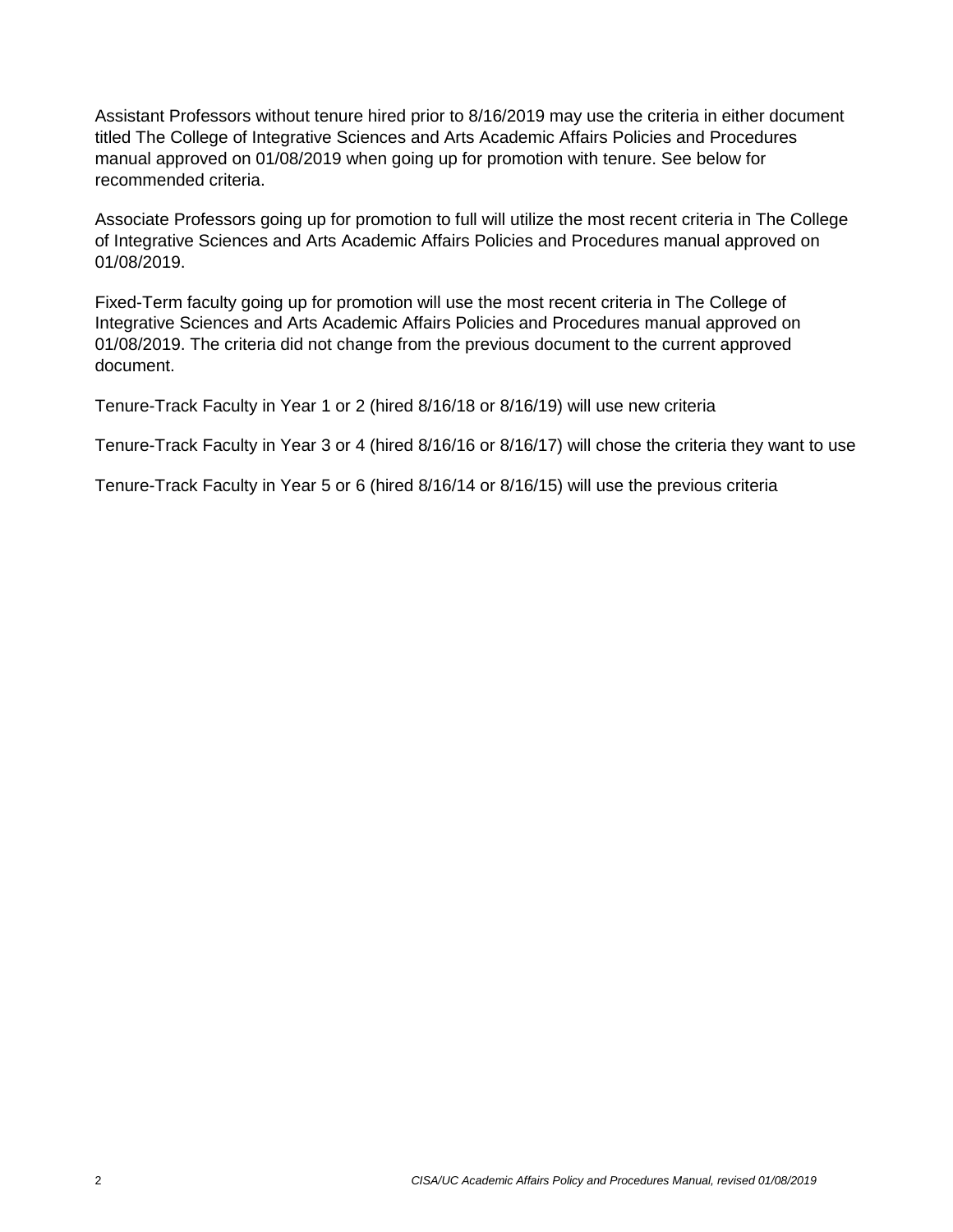# **000 INTRODUCTORY MATERIAL**

The College of Integrative Sciences and Arts and University College (hereafter referred to as "the College" or "the Colleges") Academic Affairs Policies and Procedures Manual provides information for the Colleges' [faculty](https://www.asu.edu/aad/manuals/acd/acd002.html#facultymember) and [academic professionals](https://www.asu.edu/aad/manuals/acd/acd002.html#academicprofessional) and their [administrators](https://www.asu.edu/aad/manuals/acd/acd002.html#administrator) on academic organizations, governance and personnel. This information applies directly to faculty, faculty with administrative [appointments,](https://www.asu.edu/aad/manuals/acd/acd002.html#Appointment) academic professionals and academic professionals with administrative appointments.

This manual is intended to be consistent with the [Academic Affairs Policies and Procedures Manual](https://www.asu.edu/aad/manuals/acd/acd002.html)  [\(ACD\)](https://www.asu.edu/aad/manuals/acd/acd002.html) and the Board of Regents' *[Conditions of Faculty Service](https://public.azregents.edu/Policy%20Manual/6-201-Conditions%20of%20Faculty%20Service.pdf)* and *[Conditions of Service](https://public.azregents.edu/Policy%20Manual/6-302%20Conditions%20of%20Service%20for%20Academic%20Professionals.pdf) for Academic Professionals*, the policies under which faculty and academic professionals at the College are employed.

Whenever federal or state law, the Board of Regents, or the president of ASU makes revisions in policy, the Office of the Dean of the College of Integrative Sciences and Arts and University College will issue revisions to this manual.

Corrections, changes or suggestions should be communicated to the assistant to the dean.

In the event of an inconsistency or conflict, applicable law and Board of Regents' policies supersede university policies, and university policies supersede College or lower-unit bylaws, policies, or guidelines.

The Colleges reserve the right to add, amend, or revoke any of the contained [rules,](https://www.asu.edu/aad/manuals/acd/acd002.html#rule) policies, regulations and instructions or incorporate additional ones, with notice, as circumstances or the good of the College community may require.

# **100 BYLAWS INTRODUCTION**

*Revised: 1/8/2019*

#### **PREAMBLE**

These bylaws outline the structural framework and operational policies and procedures of the College of Integrative Sciences and Arts and University College at Arizona State University. These rules apply to all faculties and operations of the College of Integrative Sciences and Arts and University College.

#### **ARTICLE I. Mission Statement and Objectives**

Section 1. Mission Statement

The College of Integrative Sciences and Arts and University College provide students across ASU with the knowledge and skills to comprehend and effectively engage the changing world of the 21st century at local, national and global levels.

Section 2. Objectives

(i) To offer a variety of undergraduate and graduate degree programs as well as minors and certificates that are innovative and rigorous; (ii) to provide general education course offerings for students at Arizona State University; (iii) to support knowledge enterprise development by advancing research, clinical and creative activities that promote discovery, innovation and human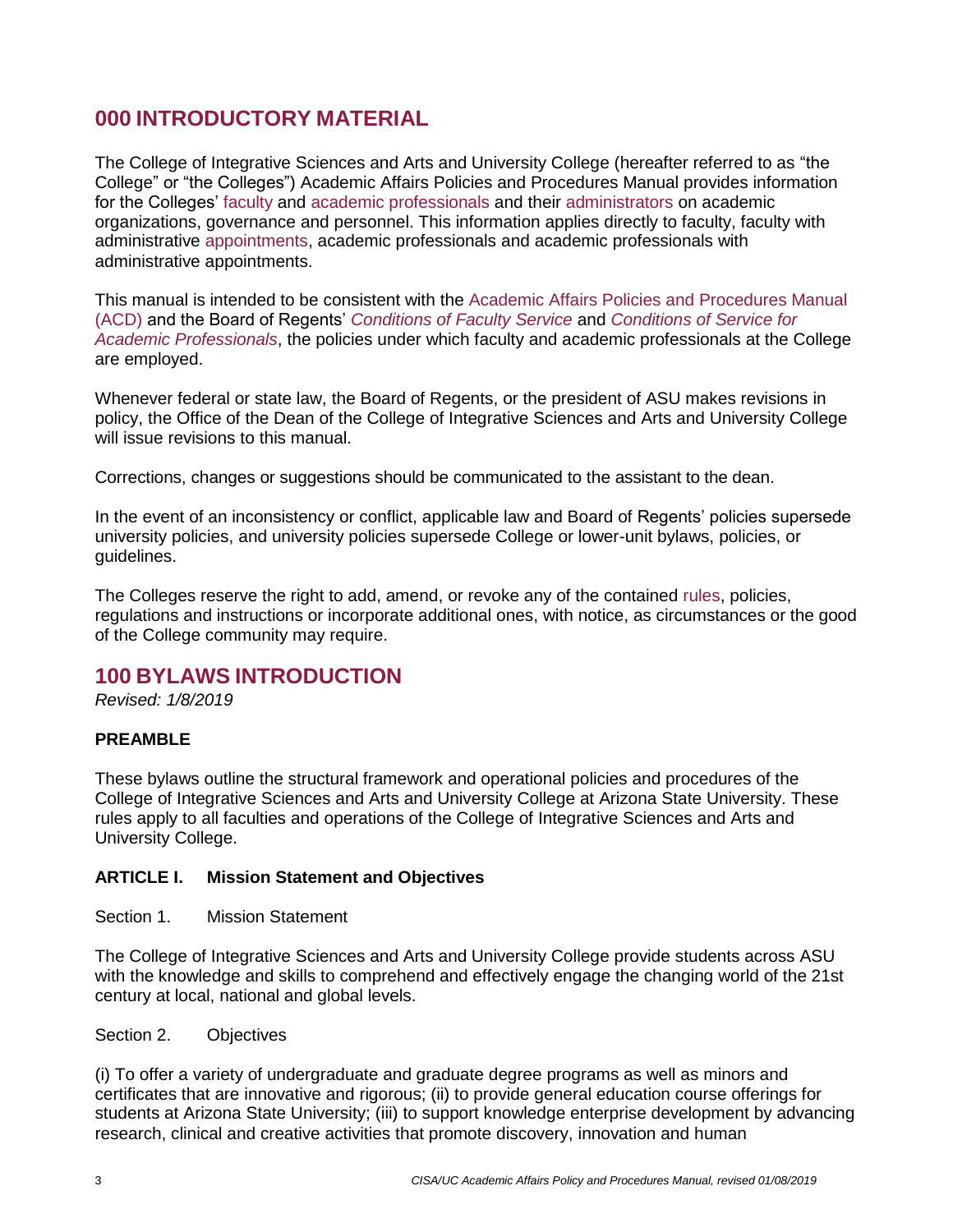understanding; (iv) to form strategic partnerships within Arizona State University, with community organizations, and with national associations to create sustainable and substantive academic programs.

#### **ARTICLE II. Membership**

### Section 1. Definitions of Faculty and College Assembly

According to the Academic Affairs Policies and Procedures Manual, [ACD 505-02,](https://www.asu.edu/aad/manuals/acd/acd505-02.html) faculty include all employees of the Arizona Board of Regents in teaching, research or service whose Notice of Appointment is as lecturer, senior lecturer, principal lecturer, instructor, assistant professor, associate professor, professor, assistant clinical professor, associate clinical professor, clinical professor, professor of practice, research faculty or persons who are otherwise designated as faculty on the Notice of Appointment. Graduate students who serve as assistants, associates or otherwise are academic appointees, as well as graduate students, but are not members of the faculty. The Colleges' assembly is composed of all faculty so designated on the Notice of Appointment as defined in [ACD 505-02](https://www.asu.edu/aad/manuals/acd/acd505-02.html) and [ACD 112-01: Academic Constitution and Bylaws.](https://www.asu.edu/aad/manuals/acd/acd112-01.html)

### Section 2. Definition of Voting Members

The Colleges' voting faculty includes all those who constitute the Colleges' assembly (lecturer, senior lecturer, principal lecturer, instructor, assistant professor, associate professor, professor, clinical faculty, professor of practice, research faculty or persons who are otherwise designated as faculty on the Notice of Appointment) and academic professionals with multiyear, probationary continuing or fixed appointments, as defined in [ACD 112-01.](https://www.asu.edu/aad/manuals/acd/acd112-01.html)

### **ARTICLE III. Colleges' Structure and Administration**

#### Section 1. Colleges' Structure

The Colleges are led by a dean and consist of several academic areas called Faculties. Each Faculty is led by a faculty head and consists of all persons on a teaching, administrative or research appointment within the area. Each Faculty shall establish internal committees, policies or procedures through which the Faculty may function within the range of its authority and responsibility. No facultylevel policies or procedures may conflict with those of the Colleges, Arizona State University or the Arizona Board of Regents.

Section 2. Officers

#### A. Dean of the Colleges

The Dean of the Colleges is responsible for the efficient execution of university policies and for the overall leadership and management of the Colleges, in consultation with the faculty and staff through discussion and other participatory procedures. General responsibilities of the Dean of the Colleges are outlined in the Academic Affairs Policies and Procedures Manual, [ACD 102.](https://www.asu.edu/aad/manuals/acd/acd102.html) The executive vice president and provost of the university will evaluate the Dean of the Colleges. Faculty members evaluate the performance of the Dean of the Colleges, including instructional effectiveness, and share these results with the executive vice president and provost of the university, as outlined in the Academic Affairs Policies and Procedures Manual, [ACD 111-03.](https://www.asu.edu/aad/manuals/acd/acd111-03.html)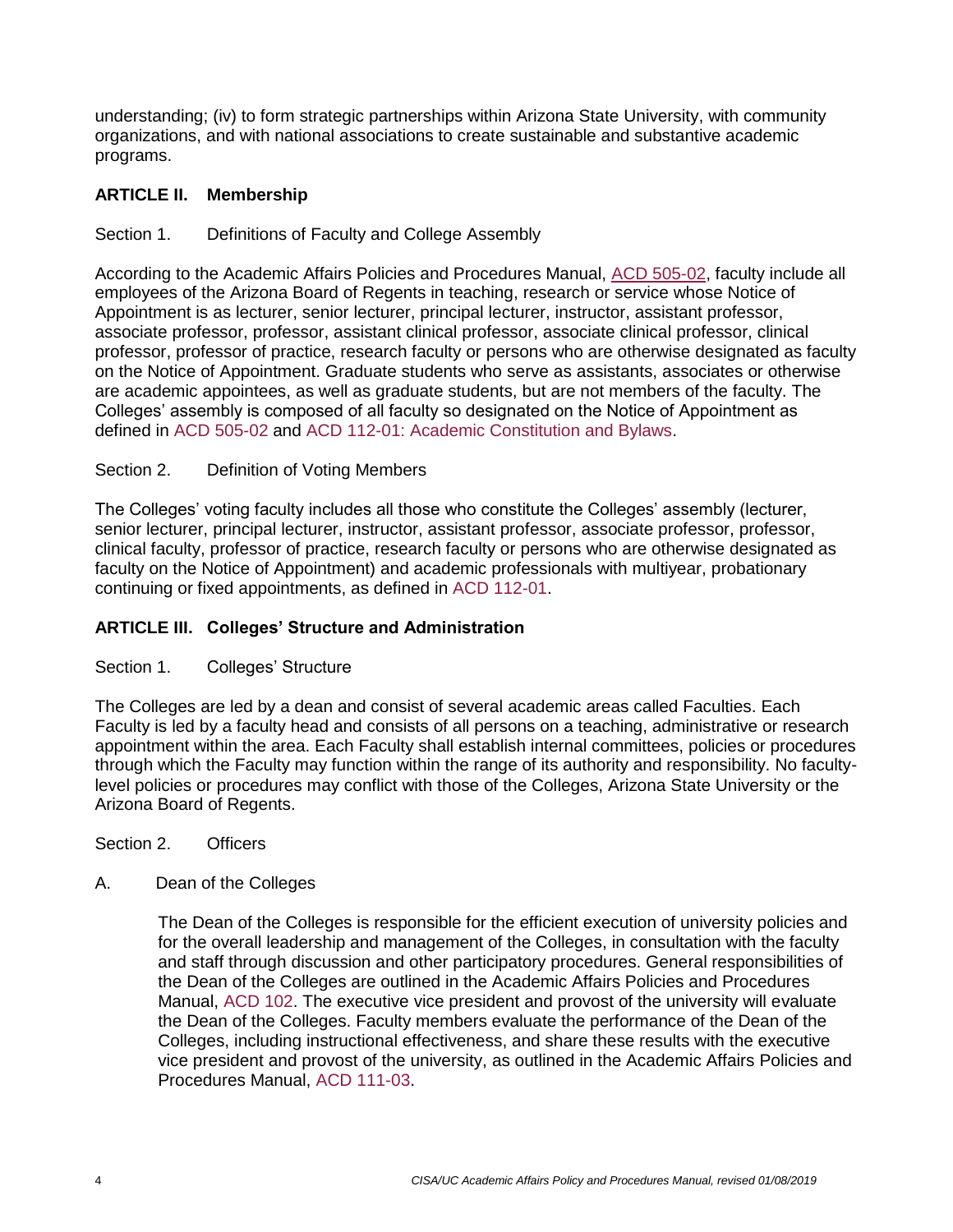#### B. Faculty Head

The Dean of the Colleges, in consultation with the respective Faculty, appoints each faculty head. The faculty head is responsible for the overall leadership of the Faculty and shares leadership and decision-making responsibilities with faculty and staff through discussion and other participatory procedures. The faculty head will be evaluated by the Dean of the Colleges who will seek feedback from the unit faculty, including the appropriate faculty-level committee charged with evaluating instruction.

#### C. University Senators

The number of the Colleges' university senators is determined by the rules of the constitution of the university senate, which is empowered by the Academic Affairs Policies and Procedures Manual, [ACD 112-01.](https://www.asu.edu/aad/manuals/acd/acd112-01.html) The College's university senators shall be elected from among the current College-voting faculty. Each senator's primary duties will be to attend university senate meetings, represent the Colleges to the senate and report back to the Colleges' faculty on issues of importance. University senators should be elected by May 1 for a term beginning the next academic year.

#### D. Leadership of the College Assembly

- 1. The College Assembly Council (CAC) will consist of the university senators, a secretary and parliamentarian. The CAC will serve as the executive board of the College of Integrative Sciences and Arts/University College Assembly.
	- a. The CAC shall have general supervision of the affairs of the College of Integrative Sciences and Arts/University College Assembly between its business meetings, fix the hour and place of meetings, make recommendations to the College of Integrative Sciences and Arts/University College Assembly, propose amendments to bylaws, initiate and stimulate the study of matters of concern to the colleges and university and perform such other duties as necessary which are specified in the bylaws. The CAC shall be subject to the orders of the College of Integrative Sciences and Arts/University College Assembly, and none of its acts shall conflict with action taken by the Assembly.
	- b. The CAC shall meet at least once a semester and schedule special meetings as needed. All meetings shall provide for teleconference participation of members not able to be physically present. Half the membership shall constitute a quorum. The CAC shall keep minutes of its meetings and make such minutes available to the College of Integrative Sciences and Arts/University College Assembly within two weeks.
- 2. The College of Integrative Sciences and Arts/University College Assembly shall elect one senator to serve as a new president-elect of the CAC and the College of Integrative Sciences and Arts/University College Assembly by May 15 each spring semester. The president-elect will take office June 1 of the following year.
	- a. In the event that the office of president is vacated, the president-elect shall become president, and a new president-elect shall be elected.
	- b. The president or his or her designee (president-elect) shall convene meetings of the CAC and shall preside over the section of meetings of the College of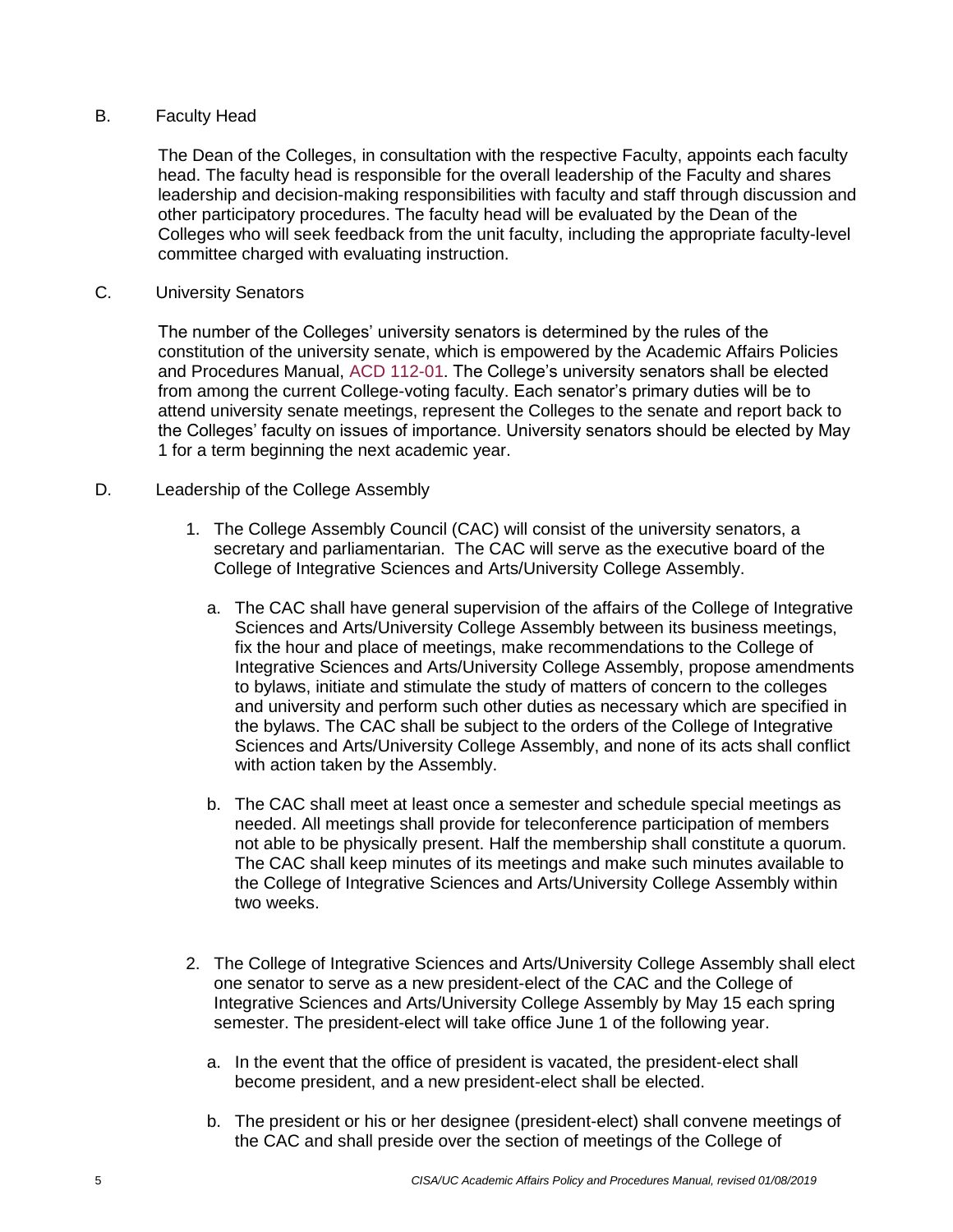Integrative Sciences and Arts/University College Assembly related to faculty business.

- 3. The secretary of the CAC shall be the secretary of the College of Integrative Sciences and Arts/University College Assembly. The secretary shall be responsible for notifying members of all meetings of the CAC and the College of Integrative Sciences and Arts/ University College Assembly and shall keep records of all College of Integrative Sciences and Arts/University College Assembly business, including assembly meeting attendance of faculty and assist in conducting the annual elections. The secretary shall be chosen from among the members by the CAC for a term of one year and shall be a member of the College of Integrative Sciences and Arts/University College Assembly.
- 4. The parliamentarian shall be chosen from among the members by the CAC for a term of one year and shall be a member of the College of Integrative Sciences and Arts/University College Assembly.
- E. Other Officers

The Dean of the Colleges may appoint other officers as needed.

### **ARTICLE IV. Faculty Responsibilities**

The Colleges encourage their faculty members to achieve a healthy balance in their commitments to academic activities, which can include teaching, service and research/creative activity appropriate to rank and job title. Such activities are viewed as integral and necessary parts of the university's mission and purpose. All members of the Colleges share in the responsibility for their success. The faculty is responsible for the quality of the instructional programs and for making curricular decisions within the context of university initiatives. General responsibilities of the faculty are outlined in Arizona Board of Regents Policy 6-201, *[Conditions of Faculty Service](https://public.azregents.edu/Policy%20Manual/6-201-Conditions%20of%20Faculty%20Service.pdf)*.

All Colleges' faculty members are expected to contribute to the well-being of the College community by working to achieve both individual goals and Colleges'/faculty goals. It is the responsibility of the faculty heads to ensure that workloads are appropriately negotiated with faculty and allocated.

The faculty will be responsible for conducting substantive reviews of the performance of their peers on an annual basis. The reviews will be in keeping with the goals and objectives of the Colleges and according to the framework and criteria described in the College-wide Guidelines for Annual Review. Annual reviews will be used as input on contract renewal decisions. Each Faculty within the Colleges will decide how to review its non-faculty academic appointees (e.g., faculty associates, teaching assistants, or associates, course managers and course coordinators).

### **ARTICLE V. Meetings and Elections**

### Section 1. Quorum

A quorum of the Colleges' assembly membership is required to conduct the Colleges' business. A quorum is defined as a majority of the voting membership of the Colleges' assembly in residence (i.e., not on leave) during the semester. Voting faculty members who are on approved leaves of absence or sabbatical leave do not count towards making a quorum but may vote on matters if they are present for the meeting(s) in which such matters are discussed.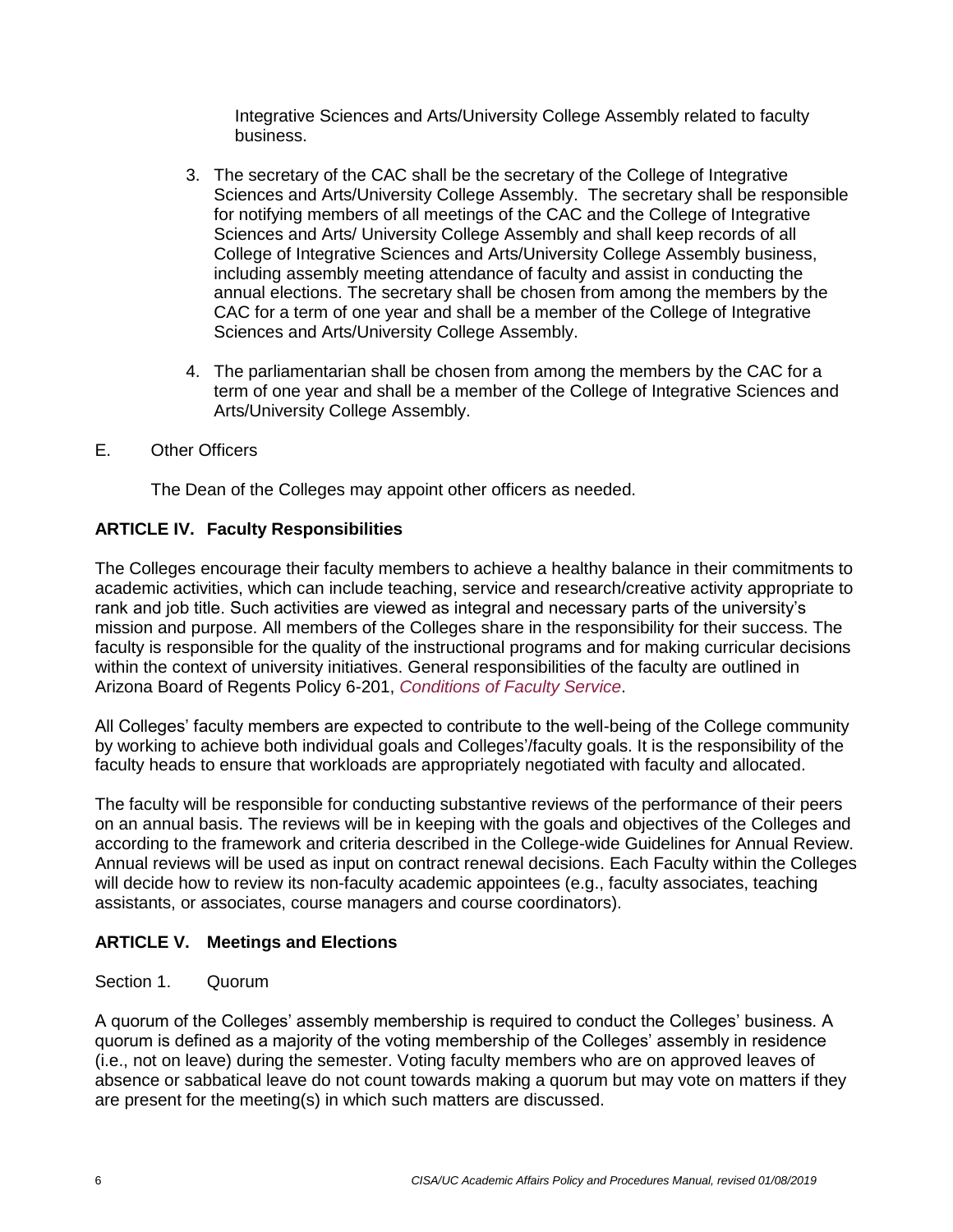#### Section 2. Meetings of the Colleges' Assembly

The Dean of the Colleges addresses the Colleges' assembly during at least two regular meetings, preferably one each semester, per academic year. Other meetings can be called as needed by the Dean of the Colleges or the assembly leadership. Any member of the Colleges' assembly may submit items to the assembly leadership for placement on the agenda. Except in an emergency, the assembly leadership will announce meetings at least one week in advance and ideally distribute a preliminary agenda at least 72 hours in advance. Notification by electronic mail will satisfy these requirements. The assembly leadership must place an item on the agenda or call a special meeting to discuss a particular item if requested in writing by at least 10 members of the Colleges' assembly. Nonmembers of the Colleges' assembly can be invited to meetings by the assembly leadership.

Upon request, meetings will be conducted according to the latest edition of Robert's Rules of Order. If there are procedural disagreements, the Colleges' parliamentarian will settle the dispute.

The secretary shall take minutes of each meeting and distribute them to the assembly. Corrections and additions should be submitted before or at the next Colleges' meeting where attendees will approve the minutes. The office of the Dean of the College is responsible for seeing that one copy of the minutes is stored for safekeeping while at least one other copy is kept elsewhere for reference. The minutes shall include a list of members in attendance and not in attendance, the names of those making motions and amendments and a summary of all actions taken.

#### Section 3. Nominations

Nominations for positions elected by the Colleges' assembly, including self-nominations, will be taken from the voting membership of the Colleges' assembly. Each nominee who accepts nomination shall give a brief statement of his or her qualifications and desire for the position.

#### Section 4. Voting and Election Procedures

Unless otherwise stated in this document or other documents referenced herein, matters put to a vote are typically decided by a simple majority of the votes cast. Depending on the matter at hand, voting may be by voice vote, hand vote or electronic or written ballot. A written ballot will be used for a particular issue if requested by any voting member. If a written ballot is used, the results will be counted by two tellers appointed by the assembly president and the ballots will be destroyed after the results are announced. Proxy votes will not be allowed.

For university senators and other College-wide elections, the Colleges shall use plurality voting. Each member of the Colleges' voting faculty will be asked to vote for his or her preferred candidate(s) depending on the number of seats to be filled. The candidate with the highest number of votes would be elected. If there are multiple seats to be filled, the candidate(s) with the next highest number of votes would be elected.

#### **ARTICLE VI. Committees**

Section 1. Standing Committees

#### A. Colleges' Personnel Committee for Nontenure-Eligible Faculty

The Colleges' Personnel Committee for Nontenure-Eligible Faculty makes recommendations concerning promotion and (if necessary) contract renewal (see [P21a, Process Guide for](https://provost.asu.edu/sites/default/files/page/1562/p21a-process-guide-faculty-my-renewal-new-20171013.pdf)  [Renewal of Multi-Year Faculty Appointments\)](https://provost.asu.edu/sites/default/files/page/1562/p21a-process-guide-faculty-my-renewal-new-20171013.pdf). The committee will consist of one member elected by each Faculty area with contract faculty. If the Dean of the Colleges determines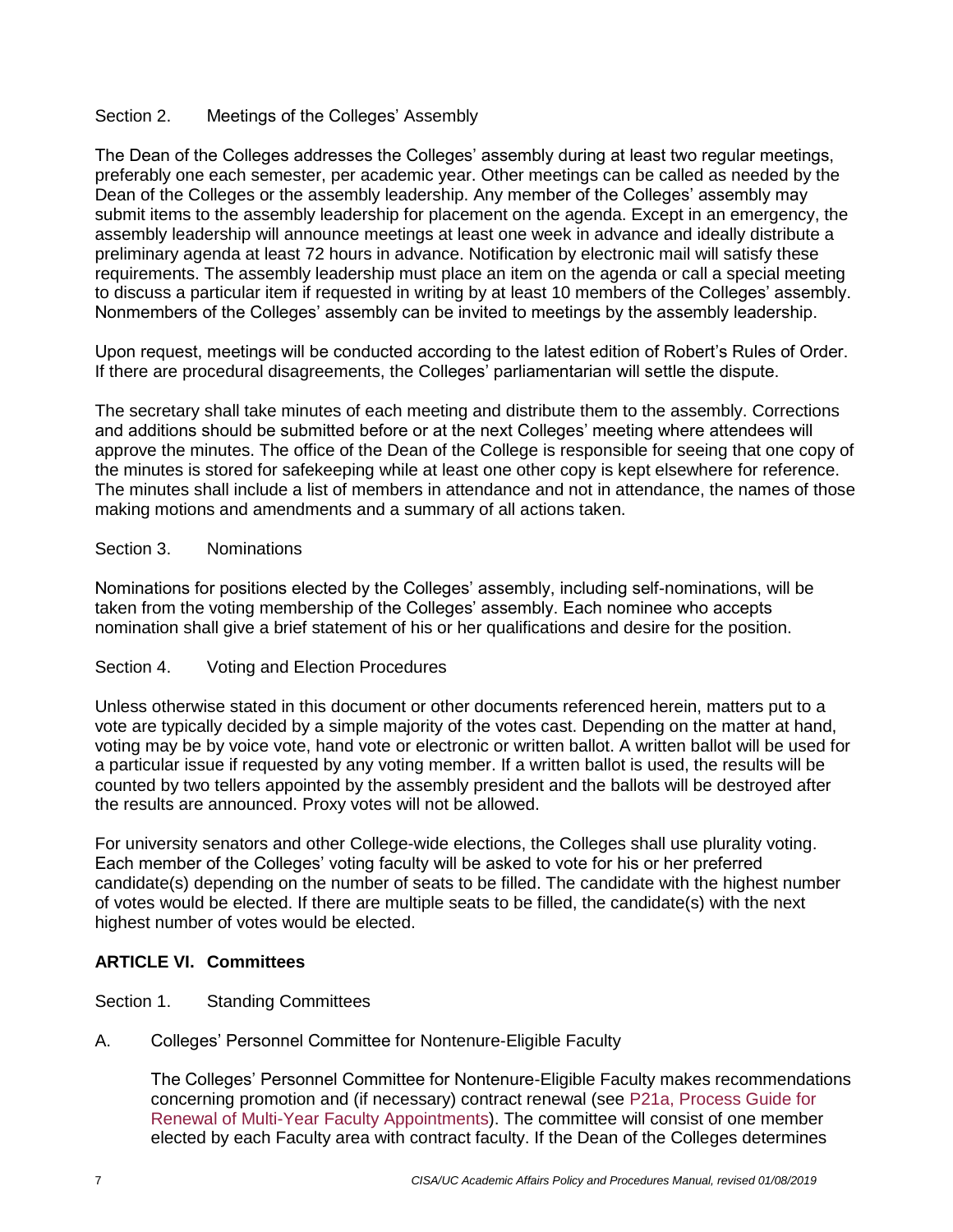that members-at-large should be added to the committee, he or she may appoint membersat-large or request that one be elected by the Colleges' assembly. Senior Lecturers, Principal Lecturers and Clinical faculty are eligible for service to the committee. Committee members may only vote on promotions to their rank or to a lower rank. Faculty heads may not serve on this committee. Committee members shall hold three-year staggered terms. When a vacancy occurs, the Colleges' faculty will elect a replacement to serve out the term of that seat on the committee. Each year, the committee members shall elect the chair of the committee. The selection of the committee and its chair shall take place by May 1 of each year. When appropriate, the committee will serve as an appeals committee for annual review.

#### B. Colleges' Personnel Committee for Tenured/Tenure-Track Faculty

The Colleges' Personnel Committee for Tenured/Tenure-Track Faculty makes recommendations concerning promotion, tenure, post-tenure review and sabbatical leaves. The committee should consist of one tenured member elected by each Faculty area with tenured faculty. When possible, the members of this committee should be tenured faculty at or above the rank to which applicants are aspiring. If the Dean of the Colleges determines that members-at-large should be added to the committee, he or she may appoint membersat-large or request that one or more be elected by the Colleges' assembly. Faculty heads may not serve on this committee.

Committee members shall hold three-year staggered terms. When a vacancy occurs, the Colleges' faculty will elect a replacement to serve out the term of that seat on the committee. Each year, the committee members shall elect the chair of the committee. The selection of the committee and its chair shall take place by May 1 of each year. When appropriate, the committee will serve as an appeals committee for annual review.

#### C. Standards Committee

The function of the Standards Committee is to review petitions from students in any program in the Colleges and make a recommendation to the University Standards Committee. The goal of the committee is to help ensure that students are treated fairly and that they have every reasonable opportunity to earn their degrees in a timely fashion. The committee shall consist of at least six members. Committee members shall hold two-year staggered terms. Eligible members for the Standards Committee include academic success specialists and other advising staff and contract or tenured/tenure-track faculty from all campuses where the Colleges offer academic programs. When a vacancy occurs, the Dean of the Colleges will appoint a replacement to serve out the term of that seat on the committee. The selection of the committee and its chair shall take place by May 1 of each year.

The committee should meet monthly, and each meeting should occur at least two weeks before the monthly meeting of the University Standards Committee because petitions regarding any university standard will need to be forwarded with the Colleges' recommendation to the University Standards Committee. In emergency situations (e.g., if the decision will determine whether a student may register for classes in a term that begins that week), the Standards Committee may conduct its business electronically.

#### D. Colleges' Curriculum Committee

The function of the Curriculum Committee is to help individuals develop curriculum proposals that advance the mission of the Colleges. The committee will review proposals for new courses and proposals for new degrees, including new majors, minors, concentrations and certificates and make recommendations to the Dean of the Colleges.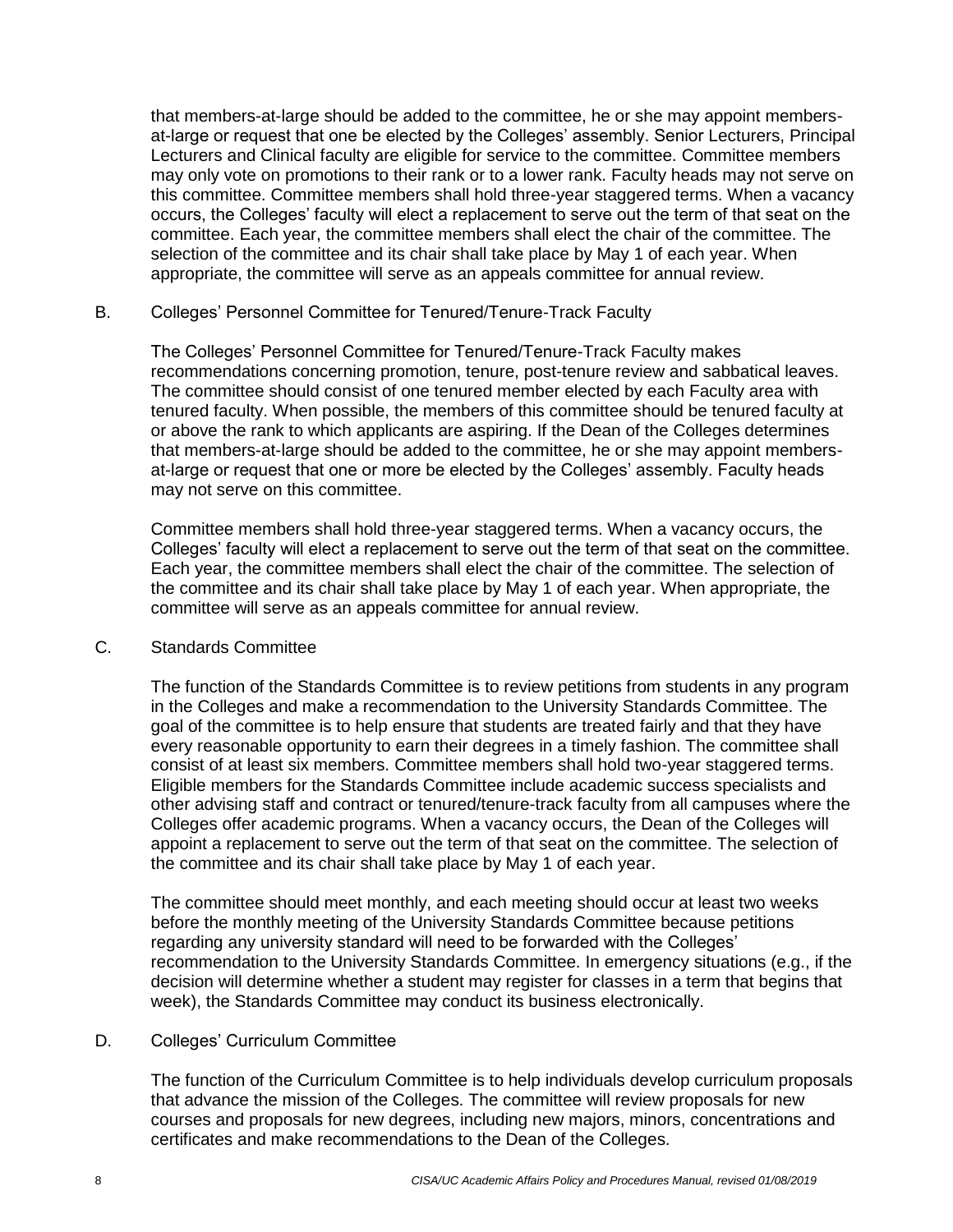The committee should consist of at least eight members. The committee shall include one person from the Maricopa County Community College District (MCCCD) and one representative of each of the faculties in the Colleges. Each Faculty within the Colleges shall elect committee members for two-year staggered terms by May 1 for the subsequent academic year. When a vacancy occurs, the Dean of the Colleges will appoint a replacement to serve out the term of that seat on the committee. At the first meeting of the academic year, the members of the committee shall elect a chair.

The Faculties within the Colleges do not need to have their own curriculum committees; however, faculty members within a Faculty could meet to discuss curriculum proposals developed in that faculty. For example, the faculty members who teach history may wish to discuss a revision to the history major.

The head of each Faculty will be responsible for submitting curriculum proposals to the Curriculum Committee. Committee members should review proposals within one month of receiving them, sooner if possible. Proposal reviews may be conducted electronically or in person, depending on the situation. Once the committee has finished a review, the chair should forward the recommendations to the Dean of the Colleges and notify the faculty head that originally submitted the proposal.

E. Colleges' Awards Committee

The Colleges' Awards Committee oversees the creation and evaluation processes for bestowing awards on the Colleges' faculty, staff and/or students in areas such as teaching, research, service, etc. The committee shall consist of at least 5 members. Eligible members include full-time faculty and staff in the Colleges; College of Integrative Sciences and Arts students may also serve as designated by the Dean. Committee members shall hold threeyear staggered terms. Each year, the committee members shall elect the chair of the committee. The selection of the committee and its chair shall take place by May 1 of each year.

F. Colleges' Grade Appeal and Academic Integrity Committee

Students enrolled in a College of Integrative Sciences and Arts or University College course who believe that they have been unfairly or improperly graded may follow the Primary Procedures outlined in [Section 600 Student Academic Grievance Procedures](#page-30-0) in this document. If the Dean of the Colleges recommends a hearing of a student academic grievance, the grievance will be referred to the Colleges' Grade Appeal and Academic Integrity Committee. The Committee will be a standing committee of faculty and appointed student representatives. For each appeal, 3 committee members will be selected to hear the case and will follow the Secondary Procedures outlined in [Section 602](#page-31-0) of this document to make a recommendation to the dean. For grade appeals, 3 faculty committee members will hear the case. For cases involving academic integrity, 2 faculty committee members and 1 student committee member will hear the case.

The committee will consist of one member elected by each Faculty area in the College of Integrative Sciences and Arts and University College as well as 3 student representatives appointed by the faculty head and approved by the dean. The student representatives must be College of Integrative Sciences and Arts students. Faculty committee members shall hold 2-year staggered terms, and student committee members shall hold a 1-year term. The selection of the committee shall take place by May 1 of each year.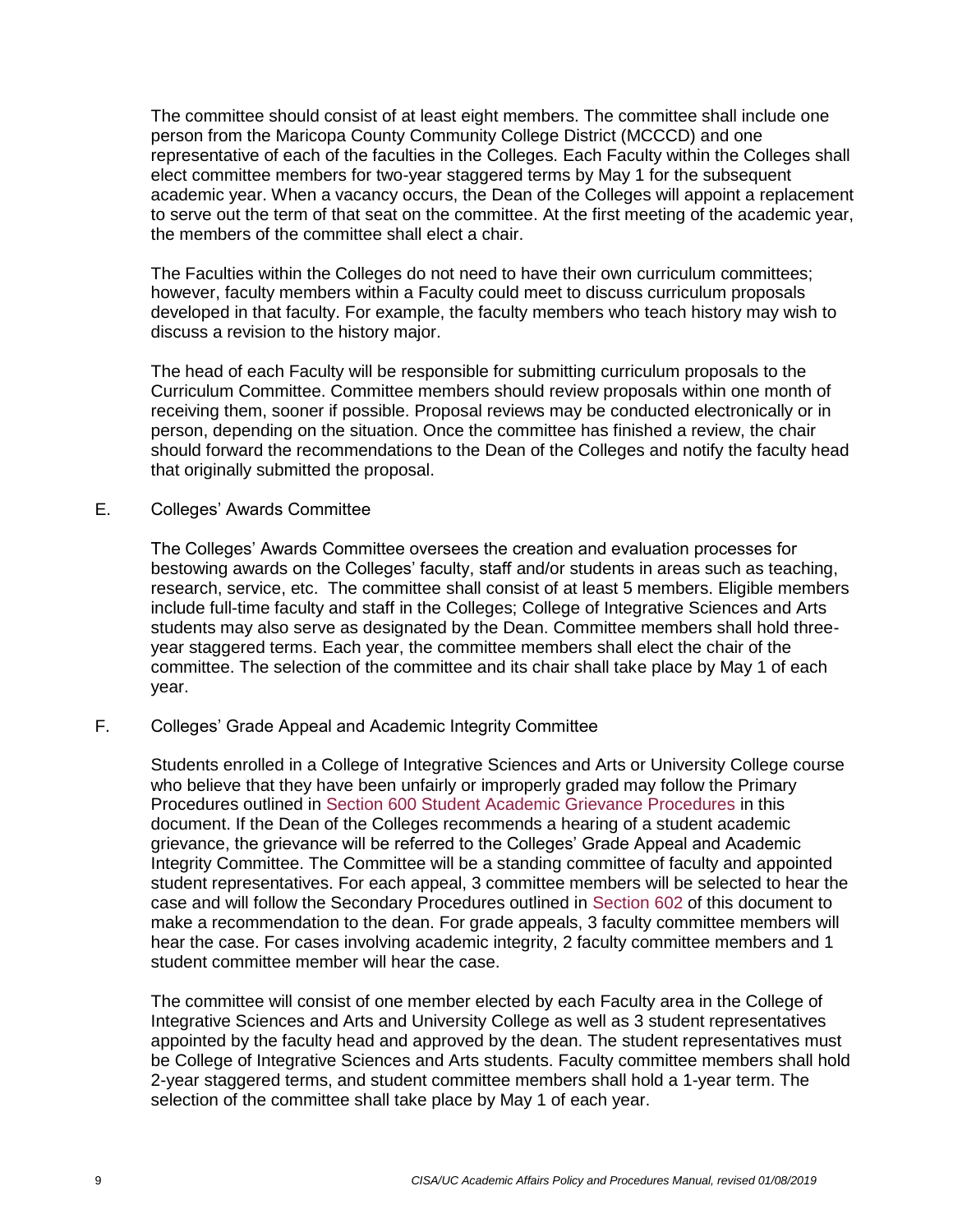#### G. Colleges' Accessibility Committee

The Colleges' Accessibility Committee collaborates with the [Disability Resource Center](https://eoss.asu.edu/drc) and other campus agencies to guide college activities related to ensuring accessible and inclusive learning and teaching environments. The committee makes recommendations to the colleges to align course activities, materials and assignments as well as instructional methods with national laws, regulations and recommended practices related to disability, accessibility and ADA compliance. The committee will consist of members elected from each unit in the College of Integrative Sciences and Arts and University College. Committee members shall hold two-year staggered terms. Eligible members for the Accessibility Committee include contract or tenured/tenure-track faculty and staff from the colleges. Each year, the committee members shall elect the chair of the committee. The selection of the committee and its chair shall take place by May 1 of each year.

#### Section 2. Other Committees

The Dean of the Colleges is authorized to appoint other committees as needed by the Colleges. The Dean of the Colleges will attempt to include representation on such committees from each group affected by the committee's work. The Dean of the Colleges may appoint a committee chair or ask that the members elect a chair. Each committee chair is responsible for calling meetings and may be required to submit a report for the committee on request of the Dean of the Colleges.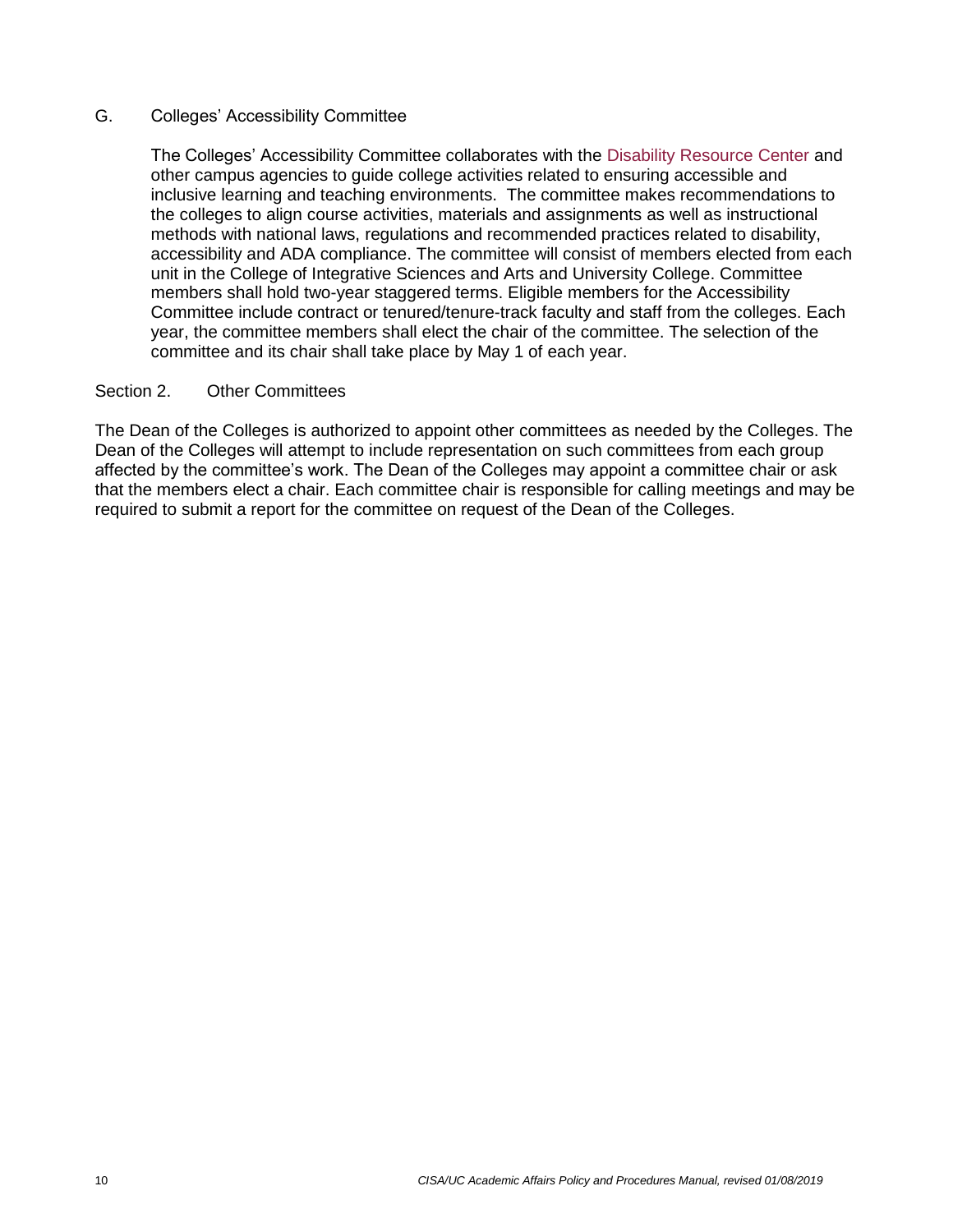Assistant Professors without tenure hired prior to 8/16/2019 may use the criteria in either document titled The College of Integrative Sciences and Arts Academic Affairs Policies and Procedures manual approved on 01/08/2019 when going up for promotion with tenure. See below for recommended criteria.

Associate Professors going up for promotion to full will utilize the most recent criteria in The College of Integrative Sciences and Arts Academic Affairs Policies and Procedures manual approved on 01/08/2019.

Fixed-Term faculty going up for promotion will use the most recent criteria in The College of Integrative Sciences and Arts Academic Affairs Policies and Procedures manual approved on 01/08/2019. The criteria did not change from the previous document to the current approved document.

Tenure-Track Faculty in Year 1 or 2 (hired 8/16/18 or 8/16/19) will use new criteria

Tenure-Track Faculty in Year 3 or 4 (hired 8/16/16 or 8/16/17) will chose the criteria they want to use

Tenure-Track Faculty in Year 5 or 6 (hired 8/16/14 or 8/16/15) will use the previous criteria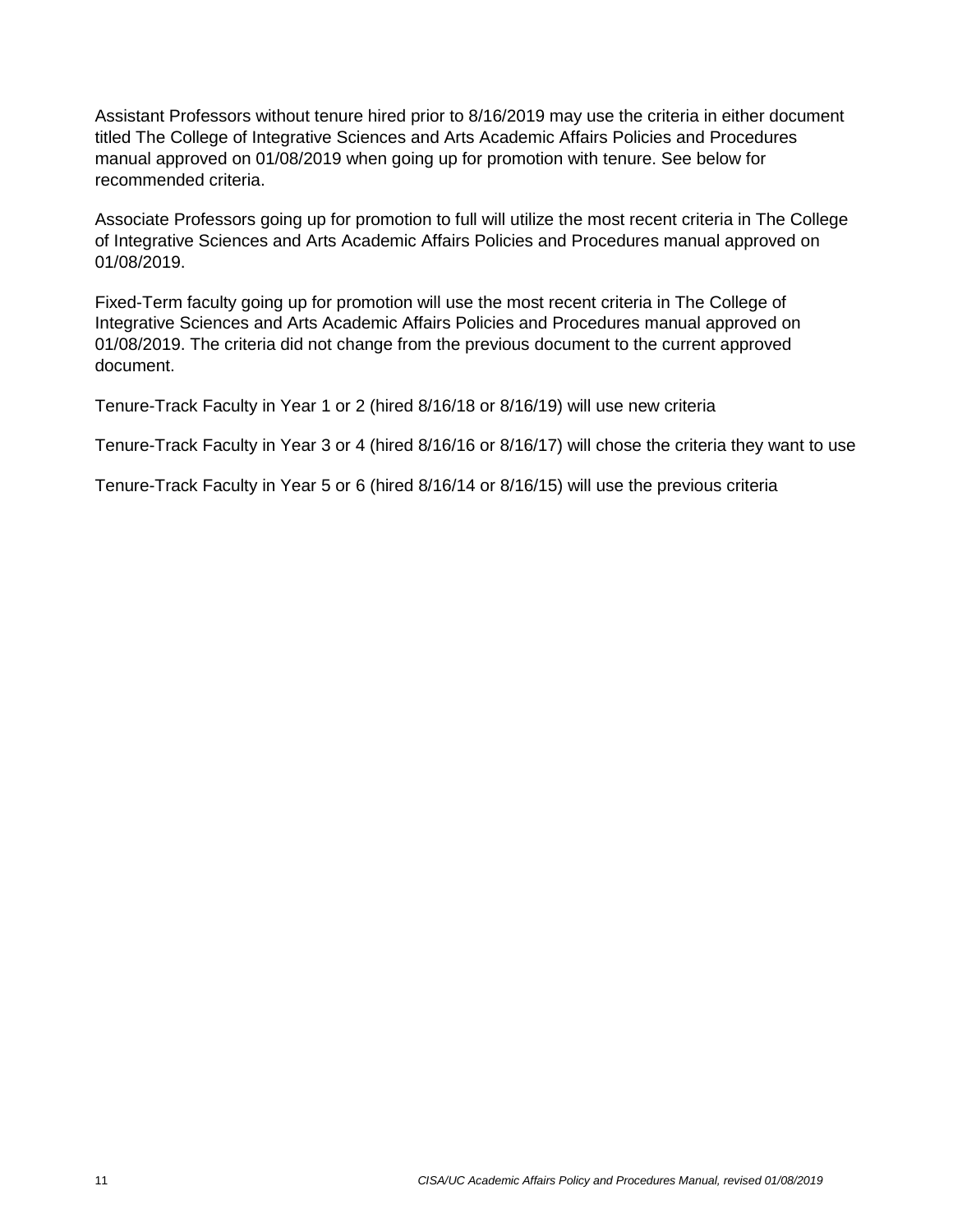#### **ARTICLE VII. Amendments**

These bylaws may be altered, amended or repealed by a two-thirds majority of votes cast by a quorum of the eligible voting faculty. Any member of the Colleges' assembly may propose an amendment as a motion during a meeting of the Colleges' assembly. A motion for an amendment shall be considered at one meeting, discussed at a follow-up meeting and then voted on through voting procedures.

#### **ARTICLE VIII.Parliamentary Authority**

These bylaws provide the organization by which and through which the Colleges may function within the range of its authority and responsibility, as prescribed by state law, Arizona Board of Regents policies and Arizona State University's Academic Affairs Policies and Procedures [\(ACD policies\)](https://www.asu.edu/aad/manuals/acd/acd505-02.html). If any policy or procedure in these bylaws should be found to conflict with policies or procedures of Arizona State University or the Arizona Board of Regents, the policies and procedures of the latter two bodies shall take precedence.

# **200 PERSONNEL POLICIES FOR TENURED/TENURE-TRACK FACULTY**

#### *Revised: 1/8/2019*

The purpose of promotion and tenure reviews in the Colleges is to assure and reward excellence in research and creative activity, teaching and service. Probationary reviews are conducted to provide tenure-track faculty with timely evaluation of their development and their ability to meet promotion and tenure criteria. For further details on tenure and promotion and file content requirements, see [ACD 506-04 Faculty Personnel Actions: Tenure](https://www.asu.edu/aad/manuals/acd/acd506-04.html) and [P5, Process Guide for Promotion and/or](https://provost.asu.edu/sites/default/files/page/1562/process-guide-promotion-tenure_2018.pdf)  [Tenure.](https://provost.asu.edu/sites/default/files/page/1562/process-guide-promotion-tenure_2018.pdf) The date when promotion files are due in the Office of the Executive Vice President and Provost of the University is specified annually in the [schedule of personnel actions](https://www.asu.edu/aad/manuals/acd/schedule.html) released by the Office of the Executive Vice President and Provost.

### **201: Promotion from Assistant to Associate Professor**

Promotion to associate professor requires an overall record of excellence and the promise of continued excellence. The candidate must have achieved excellence in teaching and instructional activities as well as in research, scholarship and/or creative activities. Service must at least be "satisfactory" or "effective."

### <span id="page-11-0"></span>**201-01: Research and Creative Activity**

For promotion to the rank of Associate Professor with tenure, the Colleges require that candidates present evidence of a continuing program of scholarly research and/or creativity that is focused and sustained, has progressed beyond the candidate's doctoral dissertation and indicates the candidate's potential for achieving national or international recognition. By the end of the candidate's probationary period, this program must have resulted in a significant number of refereed publications of high quality.

Research or creative productivity is indispensable for candidates for promotion and tenure. Particular emphasis is placed on the quality of publications, as judged by specialists in the relevant field (the external referees) and by the candidate's Peer Review Committee. As the Colleges are interdisciplinary units, the most appropriate and most highly valued types of scholarly production will be different for faculty in differing fields. In general, however, publications carrying the most weight include scholarly and creative books, monographs, articles in appropriate refereed journals or other works, edited volumes in all media (e.g.,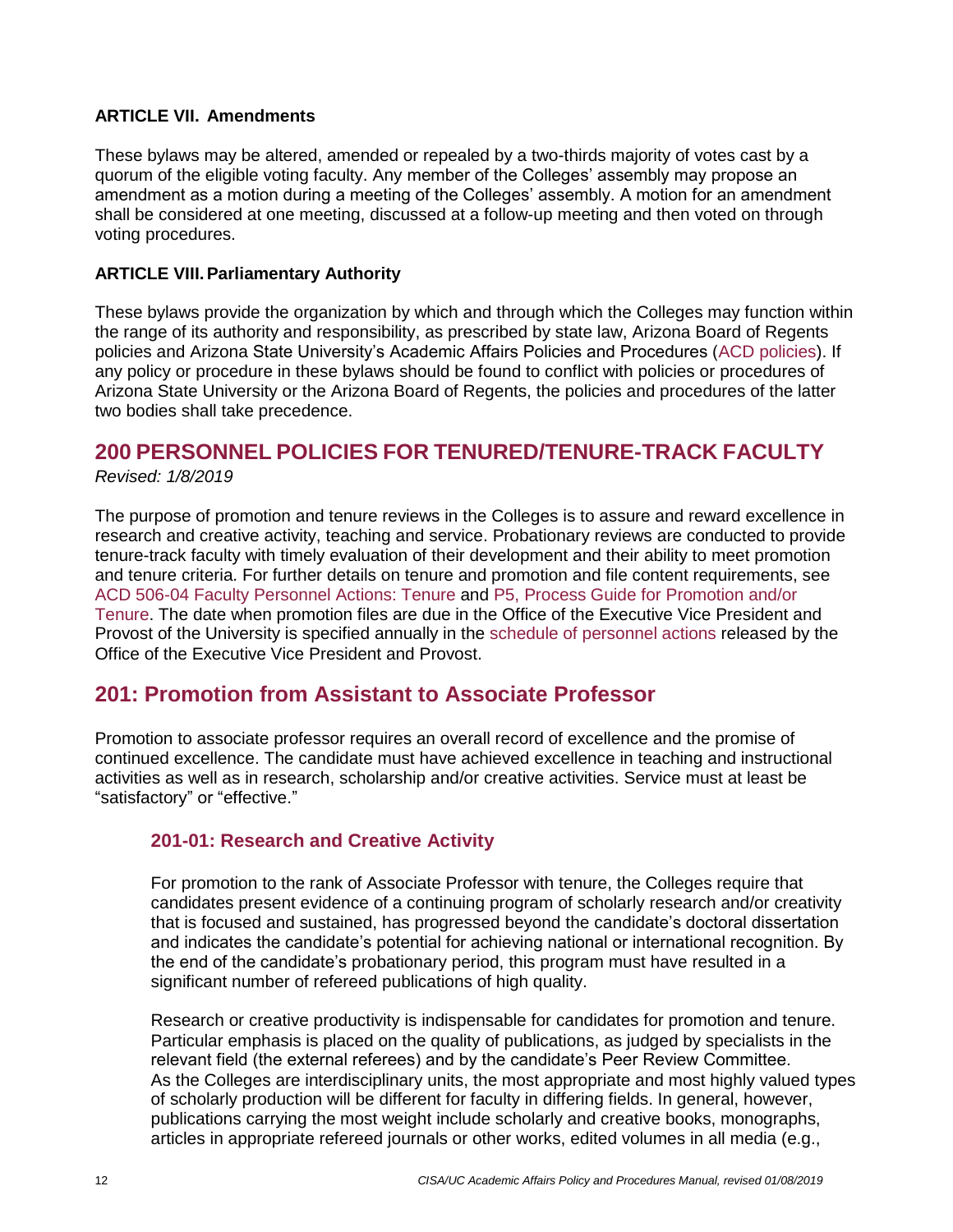electronic books and journals), critical editions of texts, critical translations, and/or special issues of refereed journals, innovative textbooks, anthologized works and technical reports. Where applicable, computer programs, CD-Rom texts, hypertexts, databases and technological innovations with scholarly, creative or pedagogical applications will also be considered evidence of appropriate faculty activity in this evaluative category.

Other publications, such as book reviews, encyclopedia entries, or conference proceedings may carry less weight. While quality is stressed over quantity, a candidate for promotion to Associate Professor will have produced a sufficient number of high-quality publications as is appropriate to the discipline. The faculty member should clearly demonstrate a steady and productive research output as well as evidence of an ongoing research agenda. Each unit should come up with research promotion criteria relevant to its discipline.

Because the period of time between the acceptance of a manuscript and its publication is often lengthy, works in press, with appropriate documentation, may be considered evidence of scholarly productivity. Candidates for promotion will normally have presented papers at professional conferences or have given public readings, but conference participation and reading do not take the place of publication.

The quality of research and creative activities are measured by indicators such as the scholarly standards reflected in the work; its impact on intended audiences; the importance, innovativeness and relevance of the work as suggested by external peer reviewers or other appropriate authorities; the quality of the journals, publishers, conferences or other communicative outlets; citations of the work; its longevity of influence; and other similar indicators appropriate to the discipline and academic unit. The scholarly aspects of all professional responsibilities undertaken on behalf of the academic unit, including instructional activities and service, may be assessed within this category if provided for in academic unit policy.

It is also expected that the candidate will have actively engaged in seeking external support from major organizations and agencies. The faculty recognize that appropriate levels of external funding support vary widely across disciplines, and it is expected that successful candidates will meet or exceed funding expectations for their specific area of research or creative activity.

#### **201-02: Teaching and Instruction**

High-quality teaching is essential to gaining tenure, and evidence of the quality of teaching and instruction must be assessed through multiple indicators. Review of instructional materials should consider relevant factors such as student learning, the appropriateness of course content, curriculum development, program development, the currency of taught courses, the creation of new courses, technological and pedagogical innovations, workshops conducted for teachers and graduate students and the contributions of courses to the unit's curriculum, pedagogy and scholarship of instruction. Other possible indicators might include peer or supervisory evaluation of teaching performance and materials and participation in teaching workshops. Additionally, teaching awards and honors are strong positive indicators. Mentoring of students at all levels, whether through independent studies, direction or service on honors theses, and graduate student committees, conducting workshops or other opportunities for enhanced teacher-student interaction, are highly valued in the evaluation process. The candidate for promotion and tenure will normally have shown ability in the area of curriculum development, for example, by developing and offering new courses, seminars or workshops or by redesigning existing courses. Excellence in teaching is an important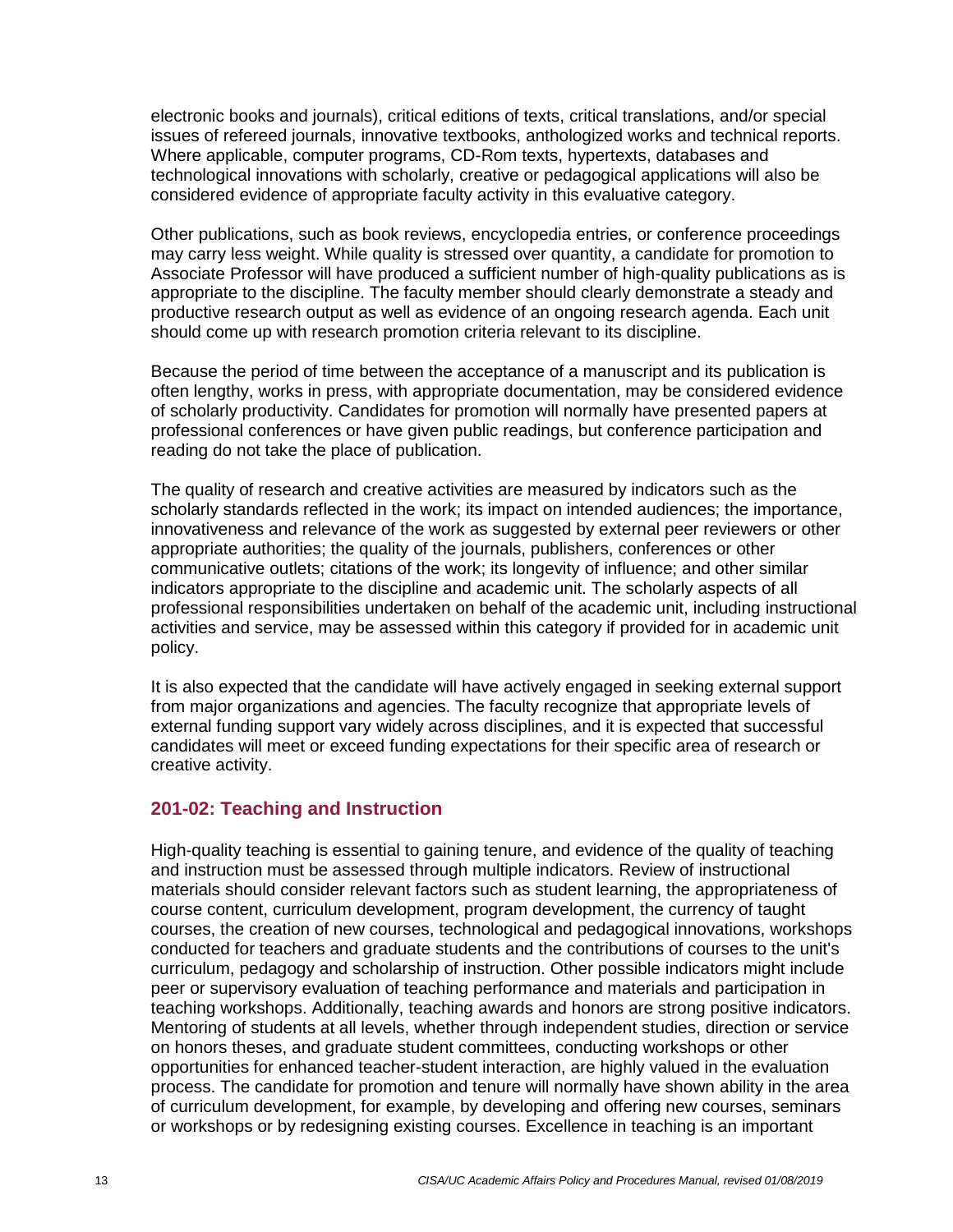component for tenure and promotion considerations. Unsatisfactory teaching would provide grounds for a negative recommendation for tenure and promotion; however, pedagogical achievement cannot compensate for insufficient scholarly or creative productivity.

### <span id="page-13-0"></span>**201-03: Service**

For promotion to the rank of associate professor and for the achievement of tenure, the Colleges expect that the candidate will have served the university and the profession in a substantive fashion, commensurate with junior standing. The Colleges expect active involvement in the life and work of the unit, but they also value the importance of more general university service, service to the profession and community service that extends the faculty member's teaching and research activity to constituencies outside the university.

The quality of service to the academic profession are assessed in terms of the significance of the recognition brought to the individual and the university, the impact on the field and the extent to which the service promotes the national distinction of the academic unit in the profession. Service to the university includes assessment of contributions to: faculty governance; the work of the academic unit, Colleges and university; and collegial working environments. The evaluation of public/community service is based on the quality and relevance to the academic unit's mission as well as the value of that service from the perspective of the community organization or partner.

# **202: Promotion from Associate Professor to Professor**

Promotion from associate professor to professor is not associated with a particular time span. An associate professor is never required to apply for promotion. Promotion to the rank of full professor requires a demonstration of maturity and distinction in one's field of study as well as in the three areas of evaluation. The candidate must also demonstrate continued effectiveness in teaching, research, scholarship and/or creative activities, and service since the promotion to associate professor and evidence of contributions at a level beyond that reflected in the promotion decision to associate professor. Generally, an overall record of excellence requires national and/or international recognition for scholarly and/or creative achievement.

### **202-01: Research and Creative Activity**

The candidate for promotion to professor should provide evidence of continuing creative activity or research and publication and should have achieved a substantial body of research or creative works judged in the terms outlined in [201-01.](#page-11-0) The successful candidate for promotion to professor will have a number of high-quality publications or creative works appropriate for the discipline and a demonstrated commitment to seek external funding. Further, a candidate for professor will often have developed a reputation such that the candidate will receive invitations to present lectures, collaborate in printed volumes or research projects and give keynote addresses or readings. These or other measures will be used to determine if the candidate for promotion has achieved an appropriate level of external recognition for the research program or primary creative field. The work of the successful candidate for promotion to professor should be judged as highly original and creative by the external referees and a selection of the publications should be considered leading contributions in the relevant field.

### **202-02: Teaching and Instruction**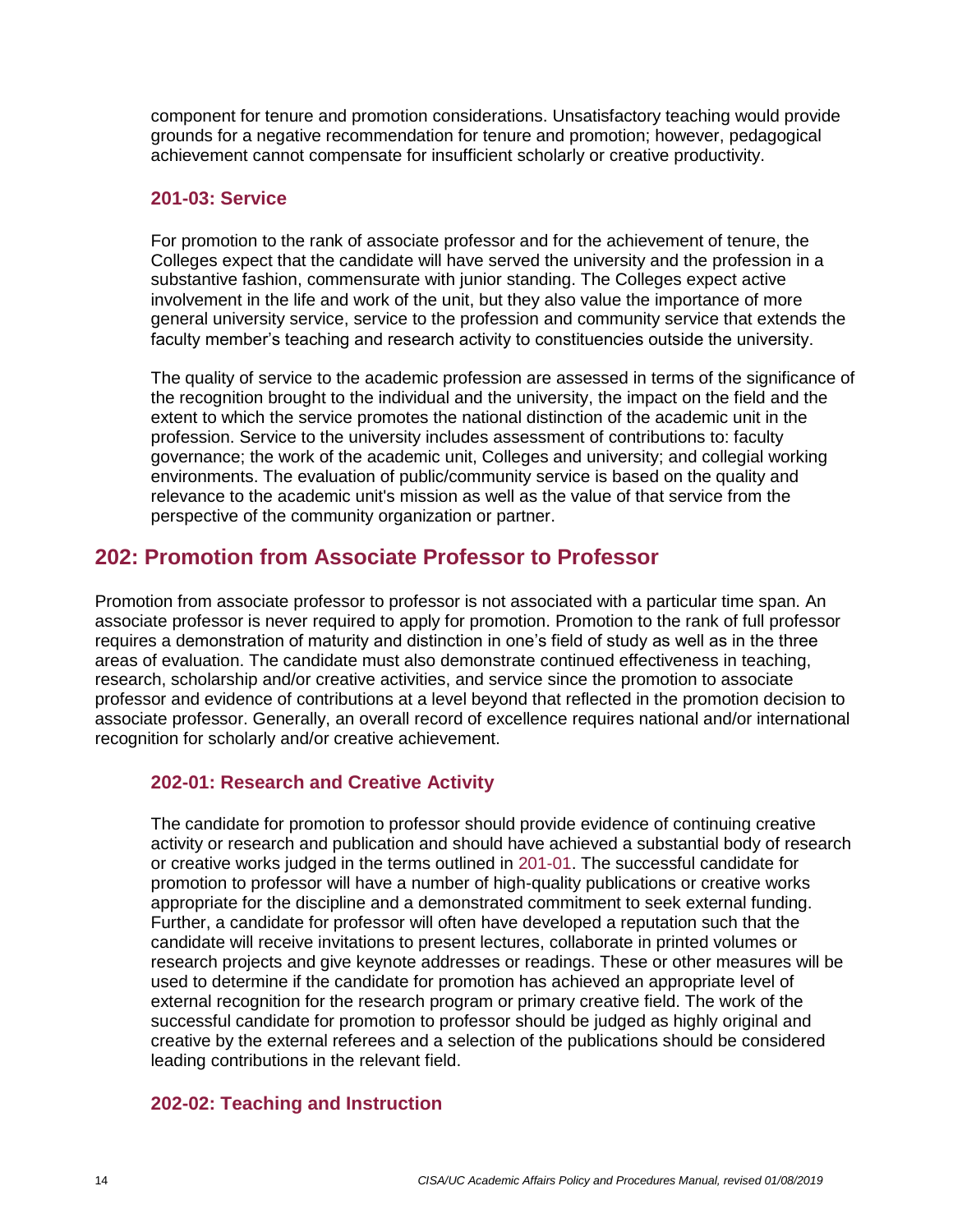In order to earn promotion to the rank of professor, faculty members in the Colleges must meet the criteria established for promotion to associate professor and present a record of sustained excellence in instruction and student advising and mentorship.

### **202-03: Service**

Those seeking promotion to professor will be expected to have made significant service contributions to the Colleges and university, as well as to the profession judged in the terms outlined in [201-03.](#page-13-0) This service, internally, will consist of major committee work, including often the chairing of a working committee. Externally, the candidate will normally have been called upon to participate in editorial board work, committee work for the national organization appropriate to the subfield or other such professional service.

# **203: Procedures for Promotion and Tenure Review**

### **203-01: External Review**

Each candidate for promotion requires external review as specified by [ACD 506-05:](https://www.asu.edu/aad/manuals/acd/acd506-05.html)

External evaluation of the faculty member's record is solicited for use in personnel decisions. This shall be done in a timely manner, in accordance with dates established by the Provost's Office each year and should specify which areas of performance (i.e., teaching and instruction, research and creative activities, service) are included. Materials appropriate to the review should be provided to the reviewer.

- 1. The head of the academic unit or Dean of the Colleges proposes 10 reviewers and the candidate proposes 10 reviewers. Reviewers ultimately solicited will represent both lists equally. All reviews received are included in the candidate's file.
- 2. While a specific number of completed reviews is not required, typically, 10 external reviews are solicited to ensure that the candidate's file is thoroughly reviewed. Typically there should be a minimum of five completed external evaluations from professors who are at highly respected colleges/universities (e.g., peer or aspirational peer institutions). These reviewers may not have a close professional or personal connection with the candidate (e.g., co-author, co-PI, or member of the candidate's dissertation committee).
- 3. Evaluations are solicited by the unit head from persons of high reputation in the candidate's field.
- 4. The reviewer is asked for a curriculum vitae and a statement regarding his or her acquaintance with the applicant.
- 5. Guidelines with specific questions are furnished to each reviewer so that the evaluations have a consistent format and can be used objectively.
- 6. To give the reviewer an opportunity to develop a quality response, the reviewer has at least 30 days to respond.
- 7. Tenure and promotion decisions include consideration of external letters.
- 8. Letters written by ASU students, staff members or colleagues cannot substitute for external evaluations of faculty members. And
- 9. The campus promotion and tenure committee will not accept letters, either positive or negative, that have not come through a unit's established review procedures.

External letters of evaluation are solicited on a confidential basis. Neither the names of the reviewers nor the contents of the letters are to be shared with the applicant for tenure or promotion. Only officially appointed or elected review committees or other faculty groups specified by unit bylaws and administrators in the review hierarchy examine the letters.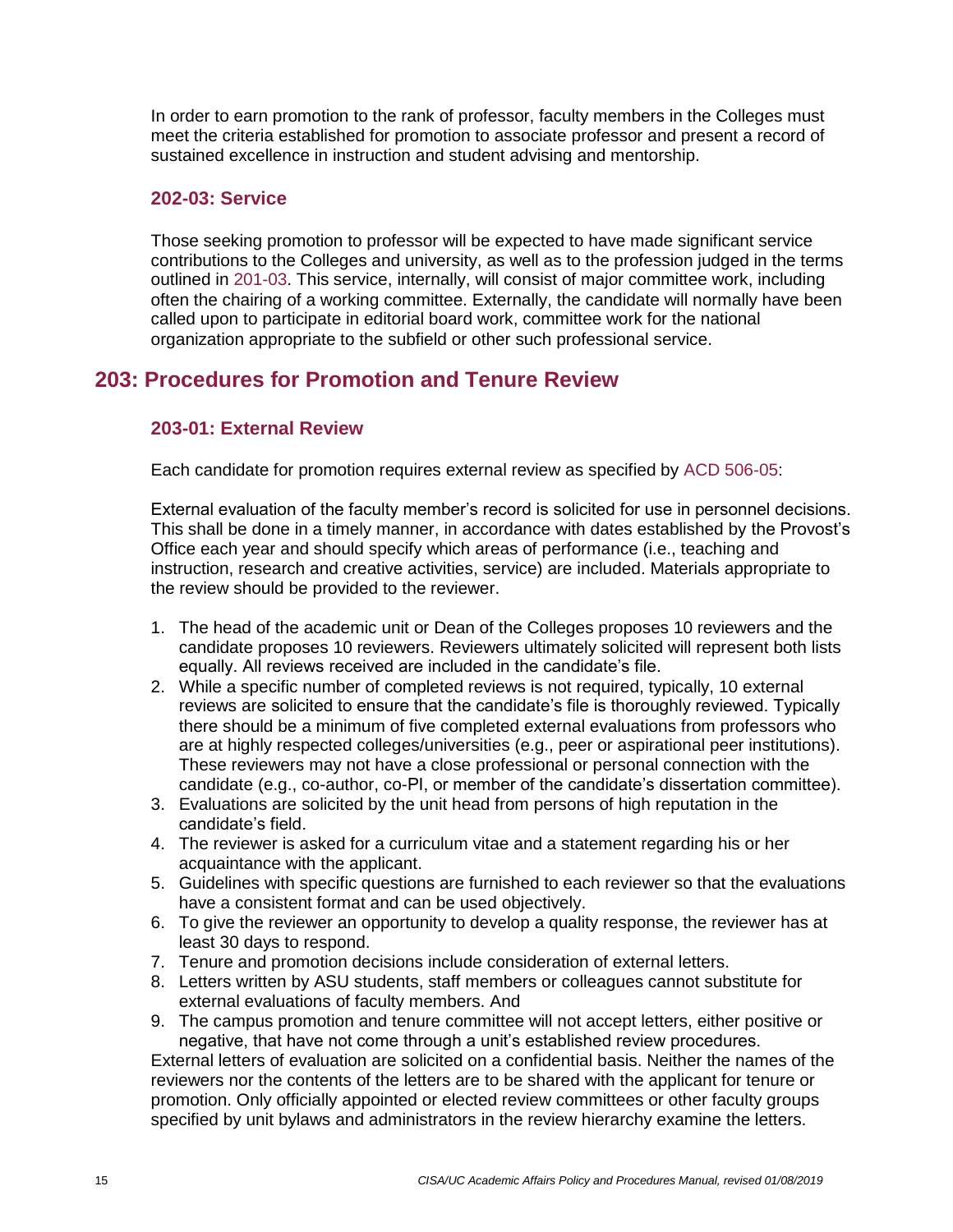Letters should be kept in a central location and viewed only there. Solicitation letters to external reviewers should include a statement that describes who will have access to the letter of review and the extent to which confidentiality can be assured.

### **203-02: Peer Review**

The Peer Review Committees shall be composed of three individuals, chosen ad hoc by the Dean of the Colleges in consultation with the candidate and his or her faculty head. This committee should be made up of tenured faculty in the Colleges who have worked closely with the faculty member or who have a professional or discipline-based understanding of the faculty member's field of research (preferably from the faculty's home unit). When possible, the members of the Peer Review Committee should be tenured faculty at or above the rank to which applicants are aspiring. One of the three members of the Peer Review Committee may be a tenured ASU faculty member from outside the Colleges. A faculty member from the Colleges must chair the Peer Review Committee.

The Peer Review Committee writes an initial evaluation of the file, contextualizing the faculty member's achievements, and makes an overall recommendation. A peer committee of this sort is particularly important in interdisciplinary Colleges, where even the head may not have deep background in the faculty member's research area or methodologies.

### **203-03: Faculty Head's Review**

After receiving the Peer Review Committee's evaluation, the faculty head writes an independent evaluation of the candidate's materials and after consideration of the Peer Review Committee report makes an overall recommendation. The faculty head shall provide an oral statement of the strengths and weaknesses of the case to the candidate based on the reviews at the academic unit level; the candidate may choose to withdraw from further consideration at this point.

#### **203-04: College Personnel Committee for Tenured/Tenure-Track Review**

The Personnel Committee for Tenured/Tenure-Track Faculty, as constituted by Article VI, Section 1.B, of the bylaws will review the candidate's file.

The committee evaluates the file and makes an independent recommendation based on the candidate's materials and after consideration of the evaluations of the Peer Review Committee and faculty head.

In a case where a Colleges' Personnel Committee member has already provided written commentary on a candidate, either as faculty head or as a member of the Peer Review Committee, that individual shall recuse himself or herself from that candidate's evaluation by the Colleges' Personnel Committee.

#### **203-05: Dean's Review**

The Dean of the College of Integrative Sciences and Arts/University College makes his or her independent evaluation based on the candidate's materials and after consideration of the previous reviews. The Dean of the Colleges shall provide an oral statement of the strengths and weaknesses of the case to the candidate based on the reviews at the Colleges' level; the candidate may choose to withdraw from further consideration at this point. The file is then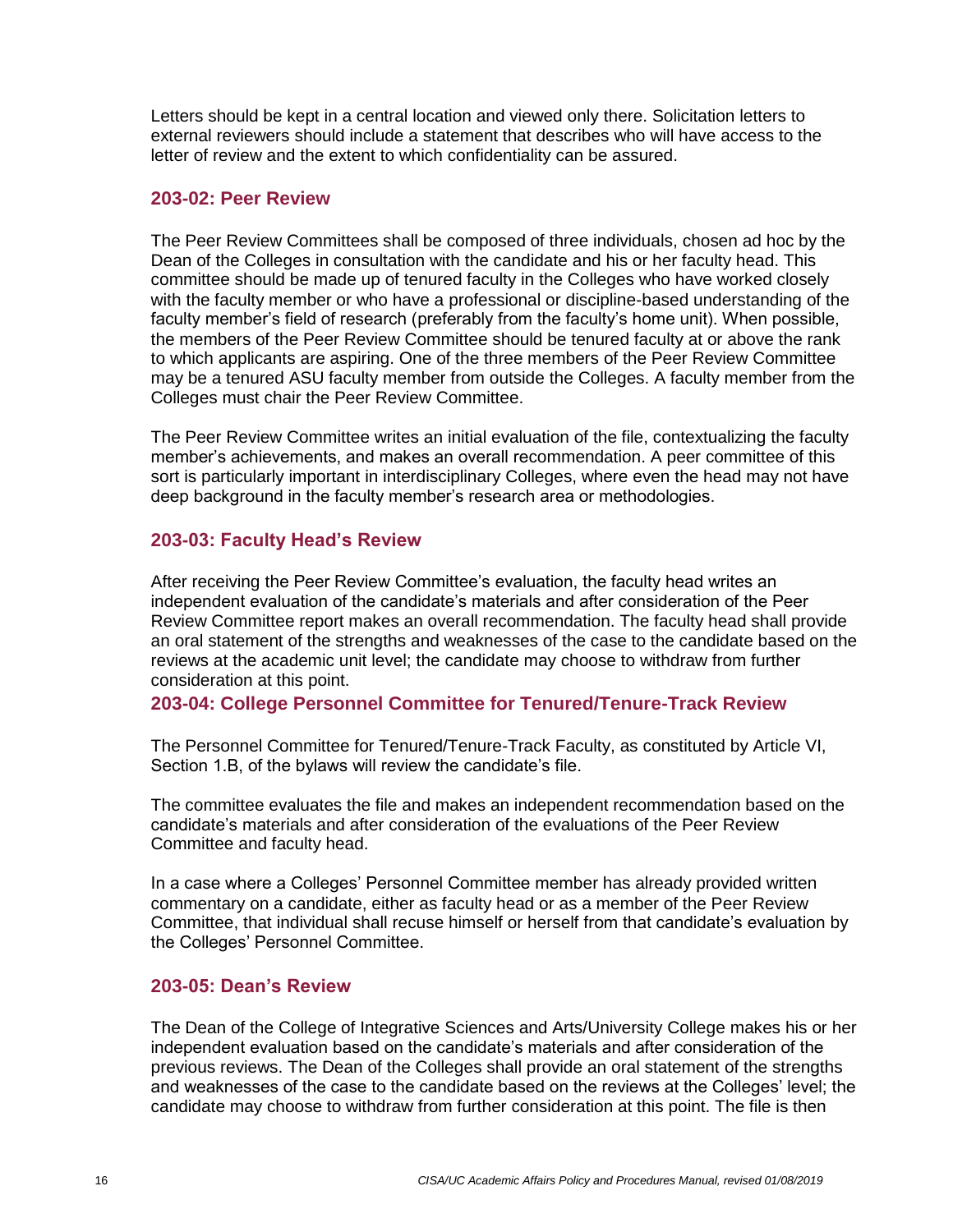forwarded to the ASU Promotion and Tenure Committee, in accordance with policies and procedures articulated by the executive vice president and provost of the university.

## **300 PERSONNEL POLICIES FOR CONTRACT FACULTY**

*Revised: 1/8/2019*

Contract faculty in the College of Integrative Sciences and Arts/University College refers to faculty who are not tenure-track and who have fixed-term appointments, e.g., clinical faculty, research faculty, academic professionals, instructional professionals, lecturers, instructors and faculty associates.

Section 300 deals primarily with policies and procedures for the promotion of contract faculty. For further details on promotion of contract faculty and promotion file contents, see [ACD 506-05 Faculty](https://www.asu.edu/aad/manuals/acd/acd506-05.html)  [Personnel Actions: Faculty Promotion](https://www.asu.edu/aad/manuals/acd/acd506-05.html) and Process and [P6, Process Guide for Promotion and Fixed](https://provost.asu.edu/sites/default/files/page/1562/p6-process-guide-fixed-term-faculty-promotion09292016.pdf)  [Term Faculty.](https://provost.asu.edu/sites/default/files/page/1562/p6-process-guide-fixed-term-faculty-promotion09292016.pdf) The date when promotion files are due in the Office of the Executive Vice President and Provost of the University is specified annually in the [schedule of personnel actions](https://www.asu.edu/aad/manuals/acd/schedule.html) released by the Office of the Executive Vice President and Provost.

### **301: Contract Faculty—Lecturers**

Lecturers, senior lecturers and principal lecturers are nontenured, nontenure-track faculty members whose responsibilities, as defined by the Dean of the Colleges, may include teaching graduate, undergraduate or clinical courses, or supervising supplemental kinds of student learning as defined by the supervising Dean of the Colleges. Lecturers are not eligible for sabbatical leave.

### **301-01: Promotion from Lecturer to Senior Lecturer**

A senior lecturer normally holds an appropriate doctorate or terminal degree and has a minimum of five years of college-level teaching experience or equivalent qualifications and experience [\(ACD 505-02\)](https://www.asu.edu/aad/manuals/acd/acd505-02.html). The lecturer's request for promotion is not based on time in rank, and the candidate must meet all conditions and include all materials specified in the Academic Affairs Policies and Procedures Manual, [ACD 506-05.](https://www.asu.edu/aad/manuals/acd/acd506-05.html)

The five years of college-level experience should be a full-time faculty appointment. Collegelevel teaching experience must have occurred at an accredited university or college. Faculty members are eligible to apply for promotion to senior lecturer in their fifth year. For those who have three or more years of a successful full-time faculty appointment before coming to ASU, requests for promotion to senior lecturer typically can be made during their second year at ASU.

Lecturers requesting promotion to senior lecturer will be evaluated with respect to evidence of excellence in teaching and service. The faculty member initiates the application for promotion from lecturer to senior lecturer by submitting a portfolio of materials specified in [ACD 506-05](https://www.asu.edu/aad/manuals/acd/acd506-05.html) and [P6, Process Guide for Promotion and Fixed Term Faculty.](https://provost.asu.edu/sites/default/files/page/1562/p6-process-guide-fixed-term-faculty-promotion09292016.pdf)

The materials are reviewed by two faculty reviewers who have been selected by the Dean of the Colleges (see [section 303\)](#page-20-0); a faculty-based peer review committee, if appropriate; the faculty head; the Colleges' personnel committee for contract faculty; and the Dean of the Colleges. The recommendations are forwarded to the executive vice president and provost of the university, who makes the final decision.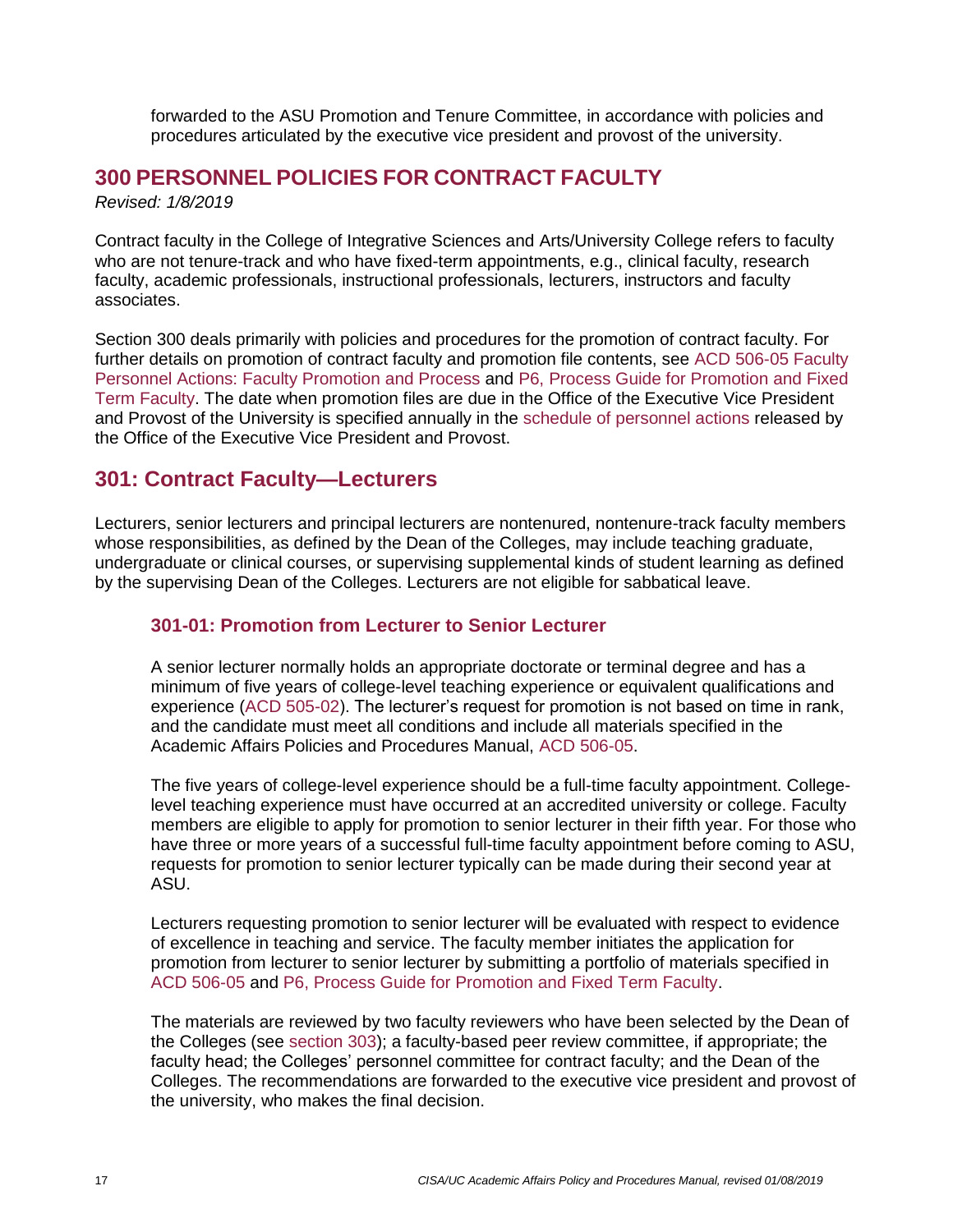Review of instructional materials should consider relevant factors such as student learning, the appropriateness of course content, curriculum development, program development, the currency of taught courses, the creation of new courses, technological and pedagogical innovations, workshops conducted for teachers and graduate students and the contributions of courses to the unit's curriculum, pedagogy and scholarship of instruction. Other possible indicators might include peer or supervisory evaluation of teaching performance and materials, student evaluations, participation in teaching workshops, teaching awards and honors. Student mentoring should be consistently meritorious to help advance the overall mission of the Colleges.

Evaluation of service requires the assessment of quality as well as quantity. Service to the university is assessed in terms of contributions to the work of the academic unit, college and university and its impact on the well-being of the Colleges and university. Peers and faculty heads assess contributions to fostering diversity and inclusiveness, recruitment and retention of students, faculty governance, collegial working environments and professional behavior. The evaluation of public/community service is based on the quality of the service rendered, its applicability to the candidate's teaching responsibilities, the quality and relevance to the academic unit's mission and value of that service from the perspective of the community organization or partner. The quality of service to the academic profession is assessed in terms of its overall value for the national distinction of the Colleges, the significance of the recognition brought to the individual and the university and the impact of the service on the field.

### **301-02: Promotion from Senior Lecturer to Principal Lecturer**

A principal lecturer normally holds an appropriate doctorate or terminal degree and has a minimum of seven years of college-level teaching experience or equivalent qualifications and experience [\(ACD 505-02\)](https://www.asu.edu/aad/manuals/acd/acd505-02.html). Normally, candidates for principal lecturer will have been at the rank of senior lecturer for three years full time or more. However, the request for promotion is based not on time in rank or years of service but rather exceptional teaching, service and leadership.

Senior lecturers requesting promotion to principal lecturer will be evaluated with respect to evidence of exceptional teaching, service and leadership. The faculty member initiates the application for promotion from senior lecturer to principal lecturer by submitting a portfolio of materials specified in [ACD 506-05](https://www.asu.edu/aad/manuals/acd/acd506-05.html) and [P6, Process Guide for Promotion and Fixed Term](https://provost.asu.edu/sites/default/files/page/1562/p6-process-guide-fixed-term-faculty-promotion09292016.pdf)  [Faculty.](https://provost.asu.edu/sites/default/files/page/1562/p6-process-guide-fixed-term-faculty-promotion09292016.pdf)

The materials are reviewed by two faculty reviewers who have been selected by the Dean of the Colleges (see [section 303\)](#page-20-0); a faculty-based peer review committee, if appropriate; the faculty head; the Colleges' personnel committee for contract faculty; and the Dean of the Colleges. The recommendations are forwarded to the executive vice president and provost of the university, who makes the final decision.

Review of instructional materials should consider relevant factors such as student learning, the appropriateness of course content, curriculum development, program development, the currency of taught courses, the creation of new courses, technological and pedagogical innovations, workshops conducted for teachers and graduate students and the contributions of courses to the unit's curriculum, pedagogy and scholarship of instruction. Other possible indicators might include peer or supervisory evaluation of teaching performance and materials, student evaluations, participation in teaching workshops, teaching awards and honors. Candidates should evidence outstanding student mentoring to help advance the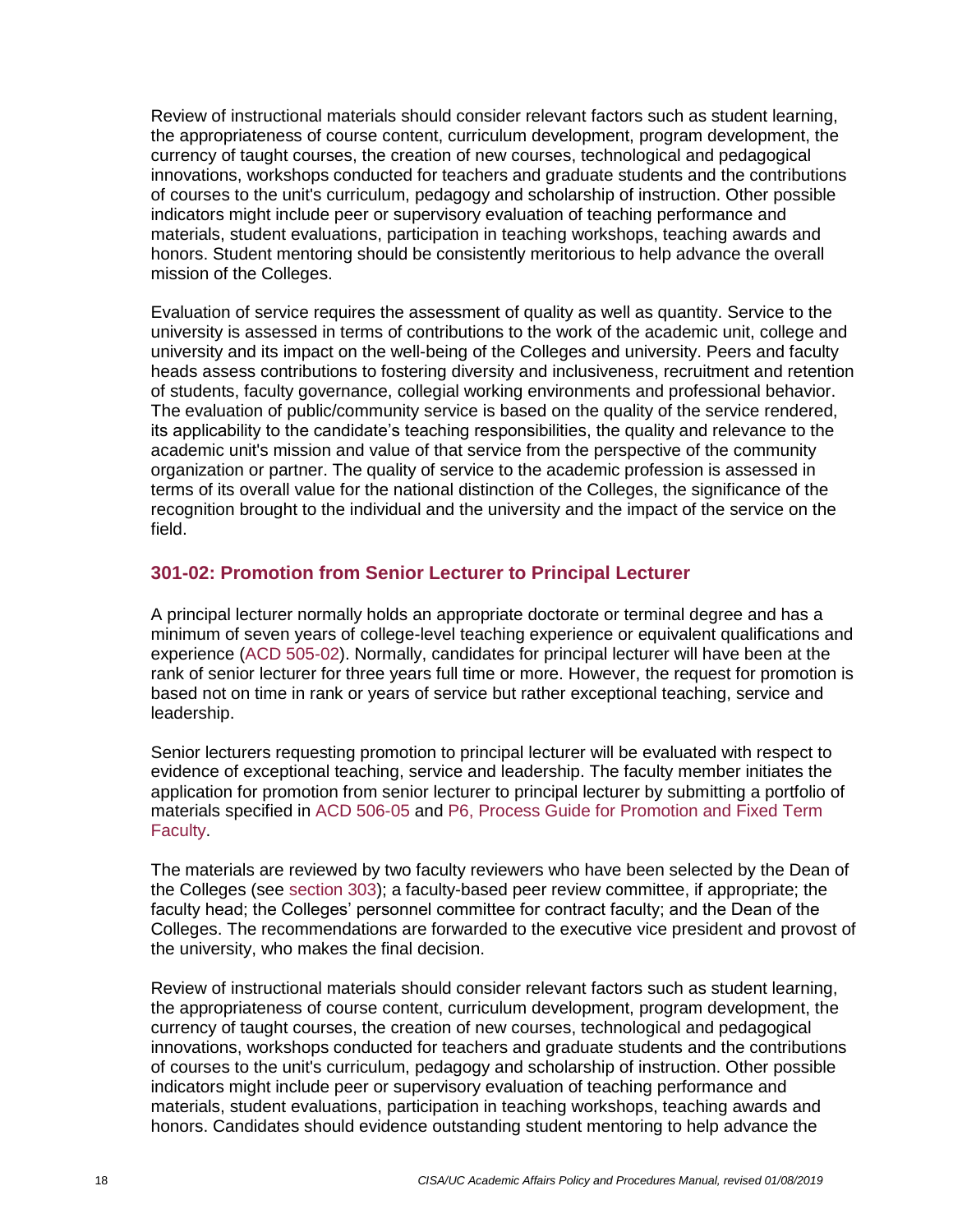overall mission of the Colleges. Principal lecturers should have a distinguished, sustained, recognized record of exceptional contributions to discipline-based or interdisciplinary instructional content, teaching modalities or technologies or outcome-determined student success.

Evaluation of service requires the assessment of quality as well as quantity. Service to the university should be assessed in terms of contributions to the work of the academic unit, Colleges and university and its impact on the well-being of the Colleges and university. Peers and faculty heads assess contributions to fostering diversity and inclusiveness, recruitment and retention of students, faculty governance, collegial working environments and professional behavior. The evaluation of public/community service is based on the quality of the service rendered, its applicability to the candidate's teaching responsibilities, the quality and relevance to the academic unit's mission and value of that service from the perspective of the community organization or partner. The quality of service to the academic profession is assessed in terms of its overall value for the national distinction of the Colleges, the significance of the recognition brought to the individual and the university and the impact of the service on the field. Principal lecturers should have a distinguished, recognized record of exceptional service to the university, the community and the profession.

# **302: Contract Faculty—Clinical Faculty**

Clinical faculty are nontenured, nontenure-eligible faculty members who are qualified by training, experience or education to direct or participate in specialized university functions, including student internships, training or other practice components of degree programs. They are appointed as clinical instructors, clinical assistant professors, clinical associate professors, clinical professors or internship/practicum/training supervisors.

Generally, assistant clinical professors are appointed to one-year terms. Associate clinical professors and clinical professors may be appointed to one-year or multiple-year terms of up to three years. Specific terms depend on the extent to which associate or full clinical professors possess the experience, expertise or qualifications established over a sustained period of time that qualify them to develop or supervise practice components of degree programs or to perform other duties that the Dean of the Colleges determines will significantly enhance clinical/ professional learning and advance the goals of the assigned academic unit or program in a substantial way. Multiple-year appointments must be approved by the Provost. Clinical faculty are not eligible for sabbatical leave.

### **302-01: Internship, Practicum, or Other Clinical Training Practice Components of the Degree Program**

Clinical faculty who participate in the training, education and/or supervision of students in internship, practicum or other clinical training programs will be licensed in the appropriate area of clinical training for which they are responsible if such licensure is required by the faculty member's discipline or relevant professional practice. In the event licensing is a requirement, clinical faculty members are expected to maintain their clinical license and practice within the scope of their licensing board. Clinical faculty will report to the university any change in license status, such as suspension or revocation, immediately upon such actions being taken.

The clinical faculty members are responsible for the oversight, supervision, training and education of students enrolled and/or assigned to them. Clinical faculty members are responsible for providing training, education and supervision consistent with the standards of care that apply to the student in the training setting.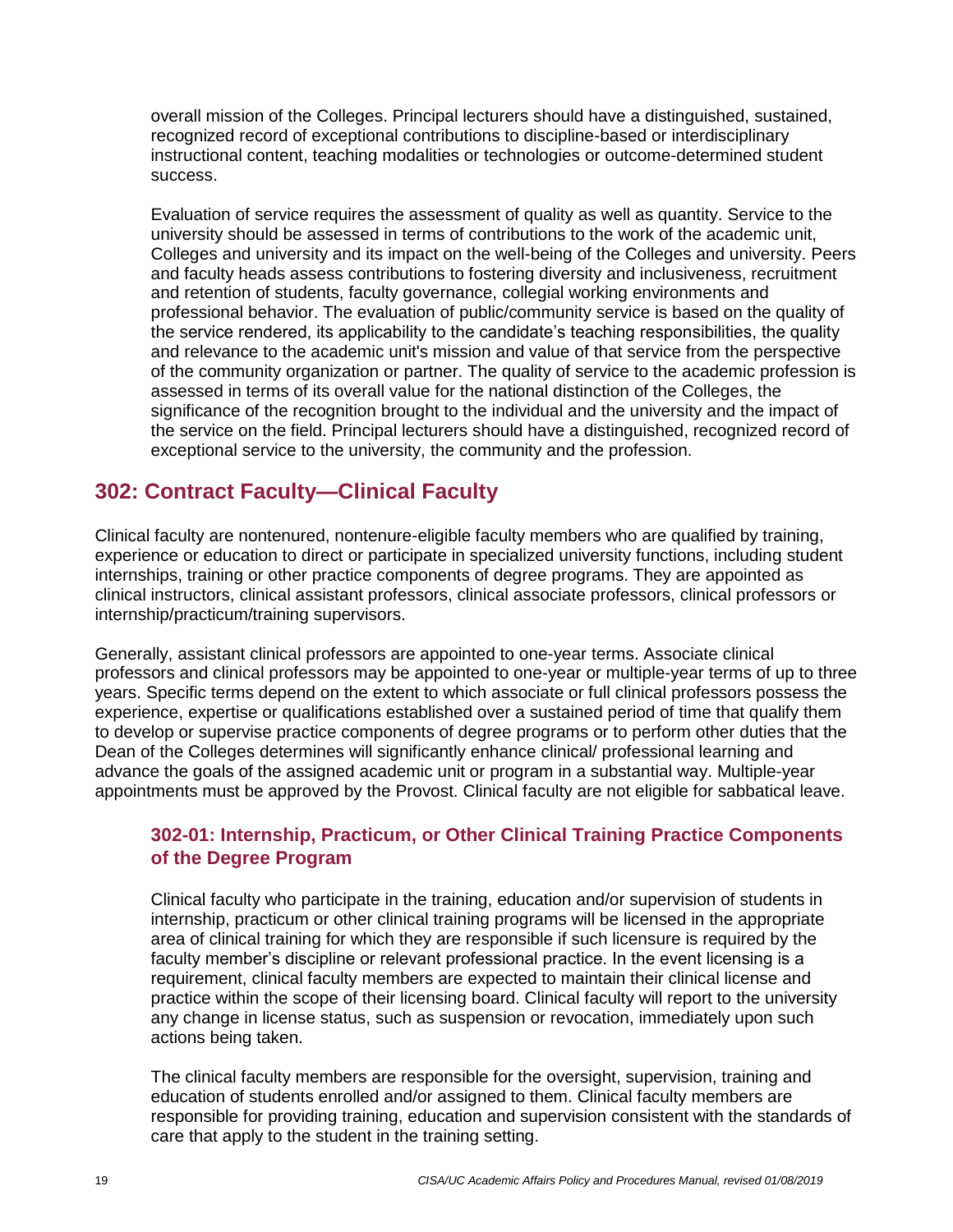Clinical faculty may become involved in the design and evaluation of student internship, practicum or training programs. Roles and responsibilities may include but are not limited to: consultation with other faculty and internship, practicum or training site administrators and clinicians; review of current best practices and applicable standards in relevant internship, practicum or training programs; evaluation of data on internship, practicum or training site performance; and contributing to new or revised policy and procedures for training programs.

Clinical faculty with areas of expertise in areas relevant to their unit or program may contribute to relevant areas of the unit. Examples of technical expertise include:

- 1. Program design and evaluation, such as measurement of training program performance, measurement of processes and outcomes.
- 2. Training and evaluation in the use of special technologies programs that advance teaching, learning or administration within the faculty member's unit.
- 3. Design of courses, course content or supplemental training and education that contribute to programmatic development of the unit or program.

### **302-02: Promotion Reviews for Clinical Faculty**

After the completion of three years in rank at ASU in the current position, the individual may elect to be considered for promotion (from assistant to associate clinical professor, from associate to full clinical professor). The basis of the review will be the annual workload agreement negotiated between the clinical faculty member and the faculty head. The annual performance review will form a significant part of the promotion review documentation. The three primary areas to be considered in the evaluation are:

- 1. **Job Performance**—Fulfillment of the duties and responsibilities of the position held as detailed in the job description and in the workload agreement. The focus of the review will be on the relevant domains for each clinical faculty member and may include: teaching and instruction, training and supervision, administration and service.
- 2. **Scholarship/Professional Development**—Evidence of continued professional development in relevant areas of the position. Efforts to keep abreast of current developments in areas of responsibility. Development of new capabilities, methods and procedures, new knowledge and/or instrumentation in area(s) of responsibility. Collaboration with faculty and students in facilitating, carrying out and/or documenting innovative research, teaching, supervision and/or service activities. Research, publications, presentation at conferences and grant writing. In general, these are activities that represent a commitment to the profession or to the discipline beyond the daily duties of the position.
- 3. **Service**—Use of professional expertise in serving the interests of the Colleges, unit, university, community, discipline and/or higher education. It is also recognized that some clinical faculty may have greater opportunities for service than others.

### **302-03: Criteria for Promotion of Clinical Faculty**

The fulfillment of the agreed-upon workload and responsibilities is expected to be a major factor in decisions relating to promotion. The following are criteria for performance at each rank. Promotion to a higher rank requires performance at the appropriate level. (The terms in boldface text correspond to the definitions given in [section 303.](#page-20-0))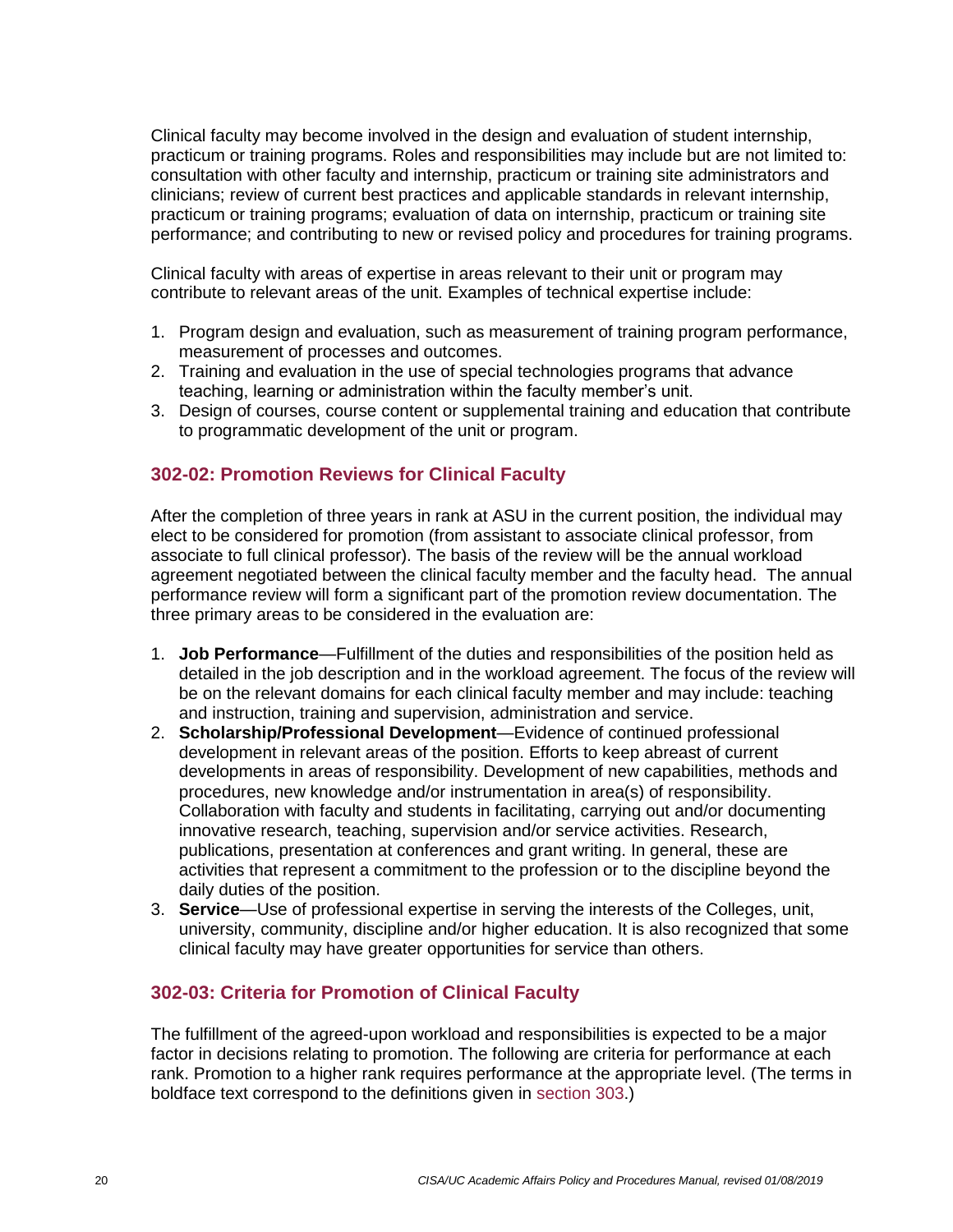- 1. **Assistant**—Must meet degree or other training requirements and show promise of excellent performance, leadership, independence and initiative.
- 2. **Associate**—Demonstrated sustained excellence in day-to-day performance and expertise in all job performance responsibilities (e.g., teaching supervision, coordinating), regular participation in professional development (e.g., scholarship, continuing education, professional presentations and workshops), sustained evidence of initiative, demonstrated leadership and managerial capability and a commitment to service activities (e.g., committee service, community engagement).
- 3. **Full**—Sustained, outstanding performance of duties and fulfillment of all job performance responsibilities, recognized excellence in chosen field (e.g., awards external to the Colleges); evidence of substantial professional accomplishment (scholarship, professional presentations or workshops at the national or international level); contribution to Colleges, unit or university programs; and proven commitment to service (e.g., service to profession at state, national or international levels, community engagement).

### **302-04: Procedures for Promotion Review of Clinical Faculty**

The Peer Review Committee shall be composed of three individuals, chosen by the Dean of the Colleges in consultation with the candidate and his or her faculty head. This committee should be made up of faculty in the Colleges that have worked closely with the faculty member or who have a professional or discipline-based understanding of the faculty member's area of specialty. One of the three members of the Peer Review Committee may be an ASU faculty member from outside the Colleges. A faculty member from the Colleges must chair the Peer Review Committee.

The Peer Review Committee writes an initial evaluation of the file, contextualizing the faculty member's achievements and making an overall recommendation. A peer committee of this sort is particularly important in an interdisciplinary College where even the head may not have deep background in the faculty member's clinical area or methodologies. The faculty head shall provide an oral statement of the strengths and weaknesses of the case to the candidate based on the reviews at the academic unit level; the candidate may choose to withdraw from further consideration at this point.

After receiving the Peer Review Committee's evaluation, the faculty head writes an evaluation of the candidate's materials and makes an overall recommendation. The file is forwarded to the Colleges' Personnel Committee, which also writes an evaluation of the candidate's materials and makes an overall recommendation.

The Dean of the College of Integrative Sciences and Arts/University College make his or her evaluation based on the candidate's materials and makes a recommendation to the executive vice president and provost of the university who makes the final decision.

# <span id="page-20-0"></span>**303: Contract Faculty - Academic Professionals (all fields)**

Academic Professionals are nontenured, nontenure-eligible faculty, including librarians and researchers, who are qualified by their advanced degrees and/or specialized training to be involved with research, academic support and/or teaching programs. They may be appointed as administrative professionals, archivists, clinical professionals, fine arts specialists, instructional professionals, learning resources specialists, librarians, museum professionals, research scientists or research professionals. The ranks of appointment for all academic professionals shall be assistant, associate or full with the exception of academic associate, biodesign researcher and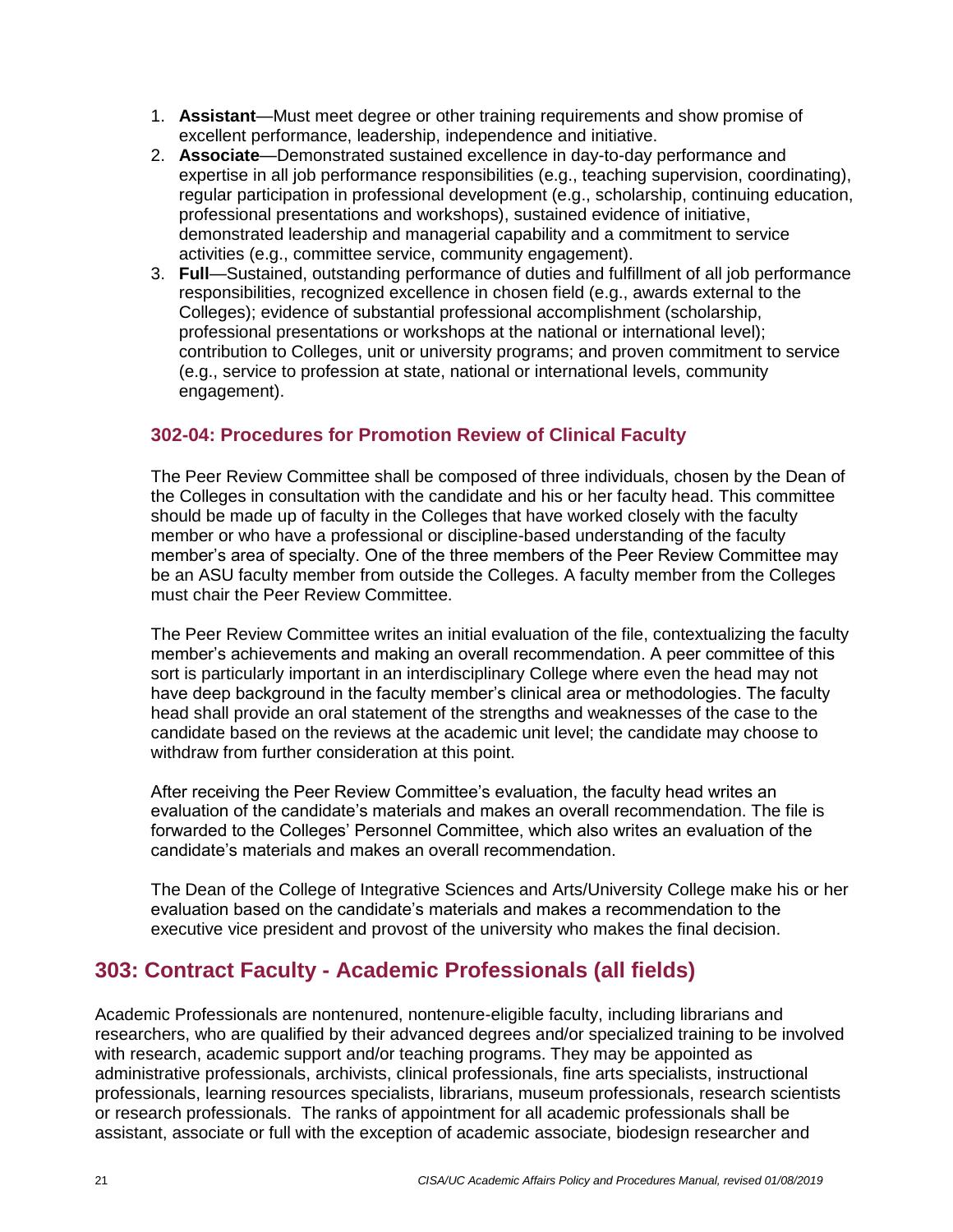senior biodesign researcher. The rank of Full Academic Professional will be used to designate the most senior rank.

Generally, assistant academic professionals are appointed to a year-to-year fixed-term appointments. Associate or full academic professionals may be appointed to multiple year fixedterm appointments of up to three years. Specific terms depend on the extent to which associate or full academic professionals possess the experience, expertise or qualifications established over a sustained period of time that qualify them to develop or supervise practice components of degree programs or to perform other duties that the Dean of the Colleges determines will significantly enhance academic/professional learning and advance the goals of the assigned academic unit or program in a substantial way. Academic professionals are not eligible for sabbatical leave.

### **303-01: Promotion Reviews for Academic Professionals**

After the completion of three years in rank at ASU in the current position, the individual may elect to be considered for promotion (from assistant to associate academic professional, from associate to full academic professional). The basis of the review will be the annual workload agreement negotiated between the academic professional faculty member and supervisor. The annual performance review will form a significant part of the promotion review documentation. The three primary areas to be considered in the evaluation are:

- 1. **Job Performance**—Fulfillment of the duties and responsibilities of the position held as detailed in the job description and in the workload agreement. The focus of the review will be on the relevant domains for each academic professional faculty member and may include: teaching and instruction, training and supervision, administration and service.
- 2. **Scholarship/Professional Development** Evidence of scholarship and professional development consists of: evidence of continued professional development in relevant areas of the position; efforts to keep abreast of current developments in areas of responsibility; development of new capabilities, methods and procedures, new knowledge and/or pedagogies in area(s) of responsibility; and collaboration with faculty and students in facilitating, carrying out and/or documenting innovative research, teaching, supervision and/or service activities. In general, these are activities that represent a commitment to the profession or to the discipline beyond the daily duties of the position.
- 3. **Service**—Use of professional expertise in serving the interests of the Colleges, unit, university, community, discipline and/or higher education. It is also recognized that some academic professionals may have greater opportunities for service than others.

### **303-02: Criteria for Promotion of Academic Professionals**

The fulfillment of the agreed-upon workload and responsibilities is expected to be a major factor in decisions relating to promotion. The following are criteria for performance at each rank. Promotion to a higher rank requires performance at the appropriate level. The terms in boldface text correspond to the definitions given in [section 304.](#page-22-0)

- 1. **Assistant**—Must meet degree or other training requirements and show promise of excellent job performance, leadership, independence and initiative.
- 2. **Associate**—Must meet advanced degree or other training requirements. Must demonstrate sustained excellence in day-to-day performance and expertise in all job performance responsibilities. Faculty members are eligible to apply for promotion to Associate Academic Professional in their third year. For those who have three or more years of a successful full-time appointment before coming to ASU, requests for promotion to Associate Academic Professional typically can be made during their second year at ASU.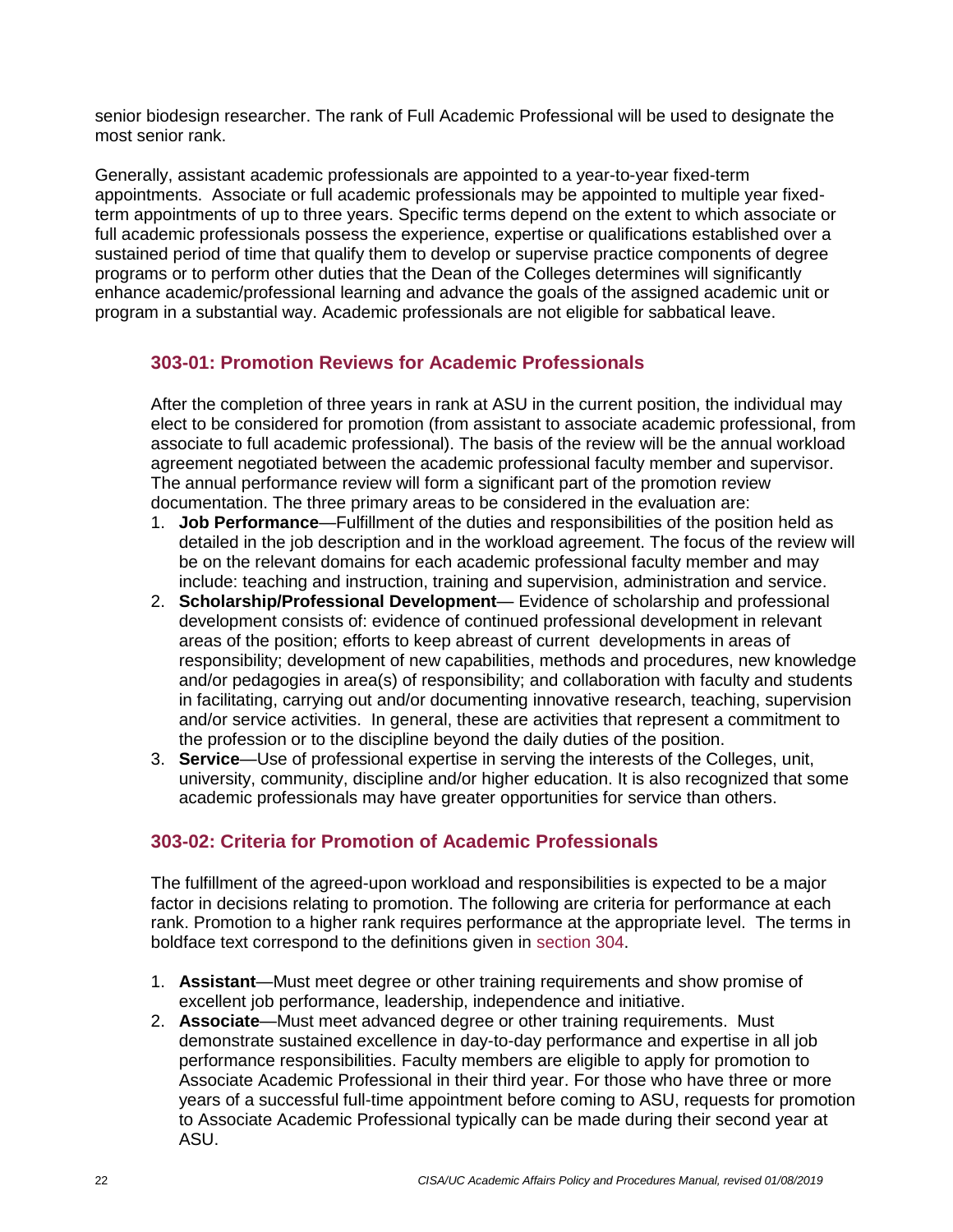3. **Full**—Must meet advanced degree or other training requirements. Must demonstrate outstanding performance of duties and fulfillment of all job performance responsibilities, recognized excellence in chosen field; evidence of substantial scholarship and professional accomplishment; contribution to Colleges, unit or university programs; and proven commitment to service. Normally, candidates for Full Academic Professional will have been at the rank of Associate Academic Professional for three years full time or more. However, the request for promotion is based not on time in rank or years of service but rather exceptional job performance, scholarship/professional development and service.

### **303-03: Procedures for Promotion Review of Academic Professionals**

The Peer Review Committee shall be composed of three individuals, chosen by the Dean of the Colleges in consultation with the candidate and his or her faculty head. This committee should be made up of faculty in the Colleges that have worked closely with the faculty member or who have a professional or discipline-based understanding of the faculty member's area of specialty. One of the three members of the Peer Review Committee may be an ASU faculty member from outside the Colleges. A faculty member from the Colleges must chair the Peer Review Committee.

The Peer Review Committee writes an initial evaluation of the file, contextualizing the faculty member's achievements and making an overall recommendation. A peer committee of this sort is particularly important in an interdisciplinary college where even the head may not have deep background in the faculty member's clinical area or methodologies.

After receiving the Peer Review Committee's evaluation, the faculty head writes an evaluation of the candidate's materials and makes an overall recommendation. The file is forwarded to the Colleges' Personnel Committee, which also writes an evaluation of the candidate's materials and makes an overall recommendation. The Dean of the Colleges makes his or her evaluation based on the candidate's materials and makes a recommendation to the executive vice president and provost of the university who makes the final decision.

# <span id="page-22-0"></span>**304: Letters of Evaluation for Contract Faculty**

The promotion of contract faculty requires a minimum of two letters of evaluation from appropriate faculty at ASU, its partners or other universities. Solicitation of letters should specify which areas of performance (i.e., teaching and instruction, research and creative activities, service) are included. Materials appropriate to the review should be provided to the reviewer.

- 1. The faculty head proposes three reviewers and the candidate proposes three reviewers. The reviewers will be selected by the dean and will represent both lists equally. All reviews received are included in the candidate's file.
- 2. Evaluations are solicited by the faculty head from persons of high reputation appropriate to the candidate's field.
- 3. The reviewer is asked for a curriculum vitae and a statement regarding his or her acquaintance with the applicant.
- 4. Guidelines with specific questions are furnished to each reviewer so that the evaluations have a consistent format and can be used objectively.
- 5. To give the reviewer an opportunity to develop a quality response, the reviewer has at least 30 days to respond.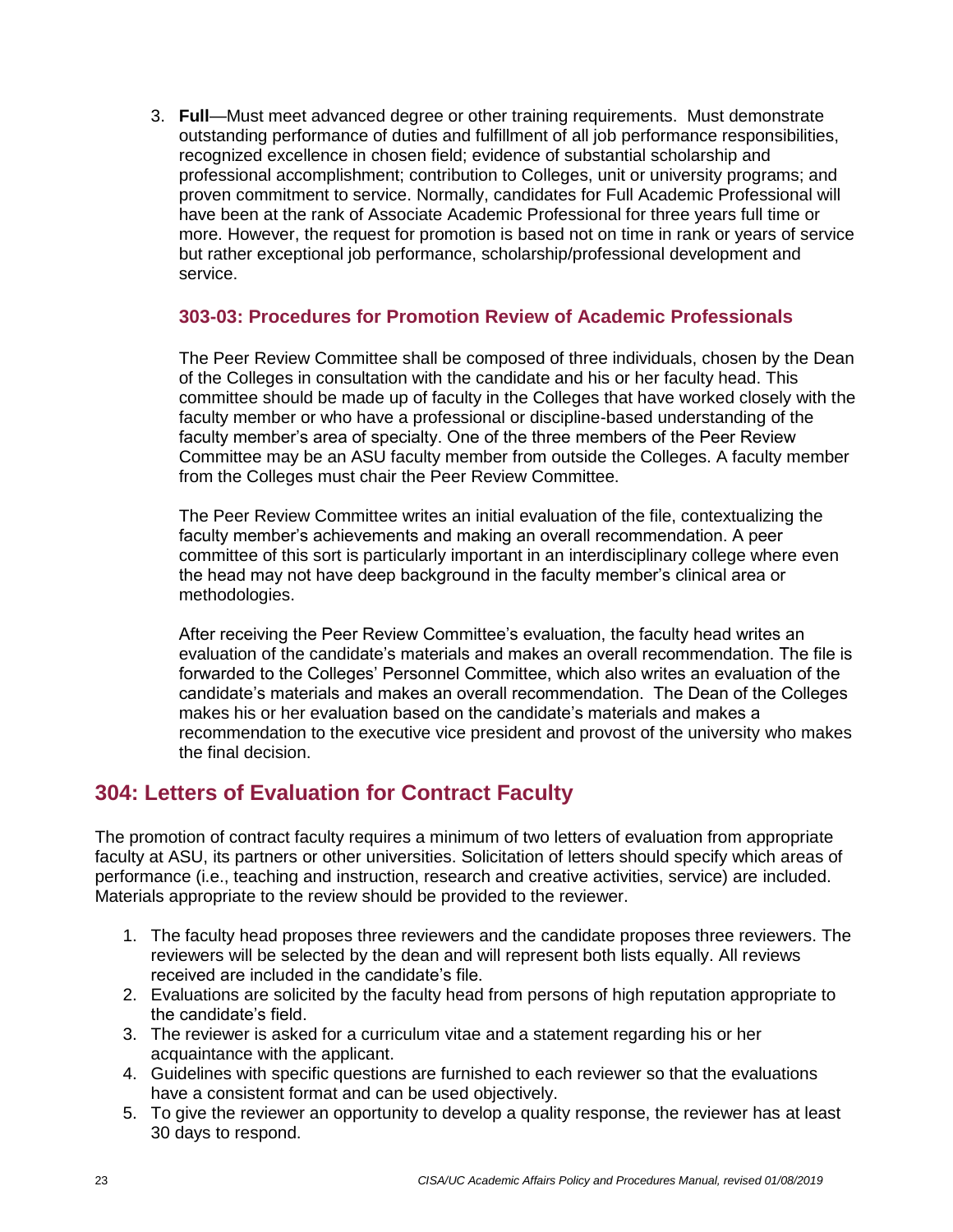Letters of evaluation are solicited on a confidential basis. Neither the names of the reviewers nor the contents of the letters are to be shared with the applicant. Only officially appointed or elected review committees and administrators in the review hierarchy examine the letters.

Letters should be kept in a central location and viewed only there. Solicitation letters to reviewers should include a statement that describes who will have access to the letter of review and the extent to which confidentiality can be assured.

# **305: Multi-year Contracts for Fixed-Term Faculty**

ABOR and the Provost's Office will determine eligibility and criteria for multi-year contracts. The current guidelines are that Senior and Principal Lecturers as well as Clinical Associate or Clinical Professors are eligible for Multi-Year (MY) or Rolling Multi-Year (RMY) Contracts. Conditions for multi-year contracts will be clarified periodically by the Provost's Office in accordance with the ACD manual.

- ABOR has limited the number of MY/RMY appointments to no more than 15% of the number of tenure-track/tenured faculty at that university.
- The Provost's Office has set that
	- $\circ$  Those at the rank of Senior Lecturer or Clinical Associate Professor are eligible to apply for MY appointments. Lecturers and Clinical Assistant Professors seeking promotion may apply for MY appointments at the same time.
	- o Those at the rank of Principal Lecturer or Clinical Professor are eligible to apply for RMY appointments. Senior Lecturers and Clinical Associate Professors seeking promotion may apply for RMY appointments at the same time.
	- o Information that should be provided:
		- name, current academic rank and unit of the person in question;
		- requested effective date of the new appointment;
		- explanation of how this person is uniquely qualified for a multiple-year appointment;
		- explanation of what unit need is being served by moving this person to a multiple-year appointment;
		- explanation of how budget flexibility will be preserved after the multiple-year appointment begins;
		- further evidence, if any, that this is a compelling need.

All such appointments must be approved by the unit, the colleges and the provost.

# **400 ANNUAL REVIEW OF TENURED AND TENURE-TRACK FACULTY**

*Revised: 1/8/2019*

The Arizona Board of Regents requires all Arizona State University faculty to be reviewed on an annual basis. The results of the annual review are tied to salary increases based on merit, when funds for merit raises are available. Faculty members must turn in materials required for annual review in order to be eligible for merit pay. The following procedures outline the annual review process for all tenured and tenure-track faculty teaching in the Colleges.

In light of the fact that the Colleges are home to faculty working in a variety of disciplinary fields, a flexible set of criteria that will allow individual faculty members to adequately highlight and contextualize his/her work in and accomplishments in his/her particular field with regard to the three review areas (research/creative activity, teaching and service) is necessary.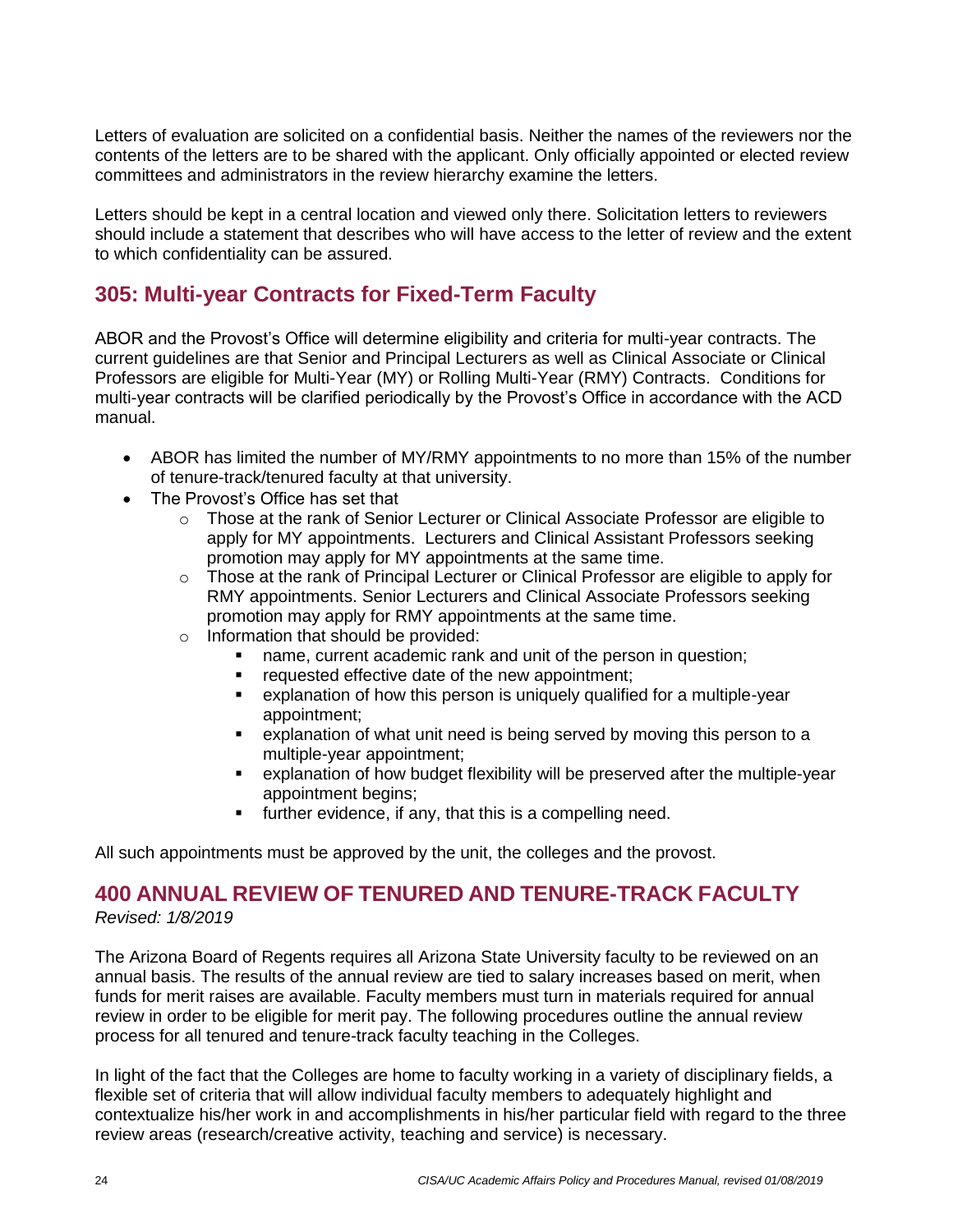For both faculty members and their reviewer(s), the review process has been streamlined in that requirements for documentation of activity in each of the three review areas are broadly defined yet not specifically mandated, serving instead as guidelines that will allow individual faculty members to select and include only those substantiating documents s/he feels are most pertinent to his/her report.

Flexibility is allowed in the evaluation of a faculty member's annual review file, both in terms of qualitative assessment of each review area and the means by which a final assessment is awarded for each review area.

In order that both reviewee and reviewer(s) know what to expect and what is expected of him/her and them, dates will be established each year (in line with dates provided by the Provost's office) for the following:

- 1. When a faculty member must submit his/her annual review materials.
- 2. When the reviewer(s) must provide the reviewee with a written report, detailing evaluations and scores for each of the three review areas as well as an overall assessment with comments and recommendations.
- 3. When the reviewee must submit any appeal s/he may have to any portion of the reviewer(s)'s report.
- 4. When the reviewer(s) must respond to an appeal.
- 5. If the issues remain unresolved, when the reviewee must submit the appeal to the appropriate College-level person or committee.

# **401: Materials and Outline of Procedures**

Faculty members are responsible for submitting the following materials in the requested print or electronic format to their faculty-level committee by the date designated each year:

- 1. Faculty Annual Report Form and accompanying documents (see [Appendix A\)](#page-33-0) covering the past calendar year.
- 2. Annual evaluation letters for the two years prior to the current year.
- 3. Curriculum vitae.

The Colleges and their faculty will abide by the calendar of annual reviews as distributed annually by the Provost's Office.

The relevant faculty head will review annual review files for Colleges' tenured and tenure-track faculty. The faculty head must take into consideration the previous two calendar years' activities per [ACD 506-10,](https://www.asu.edu/aad/manuals/acd/acd506-10.html) which states that annual reviews ―should cover the previous 36 months, with substantial emphasis on the current year.

See [Appendix A: Tenured and Tenure-Track Faculty Annual Report Form](#page-33-0)

# **402: Evaluation Criteria**

The assessment scale used by the faculty head to conduct the annual review will be 1 (UNSATISFACTORY) – 2 (SATISFACTORY) – 3 (MERIT) – 3.5 (MERIT PLUS) – 4 (HIGH MERIT).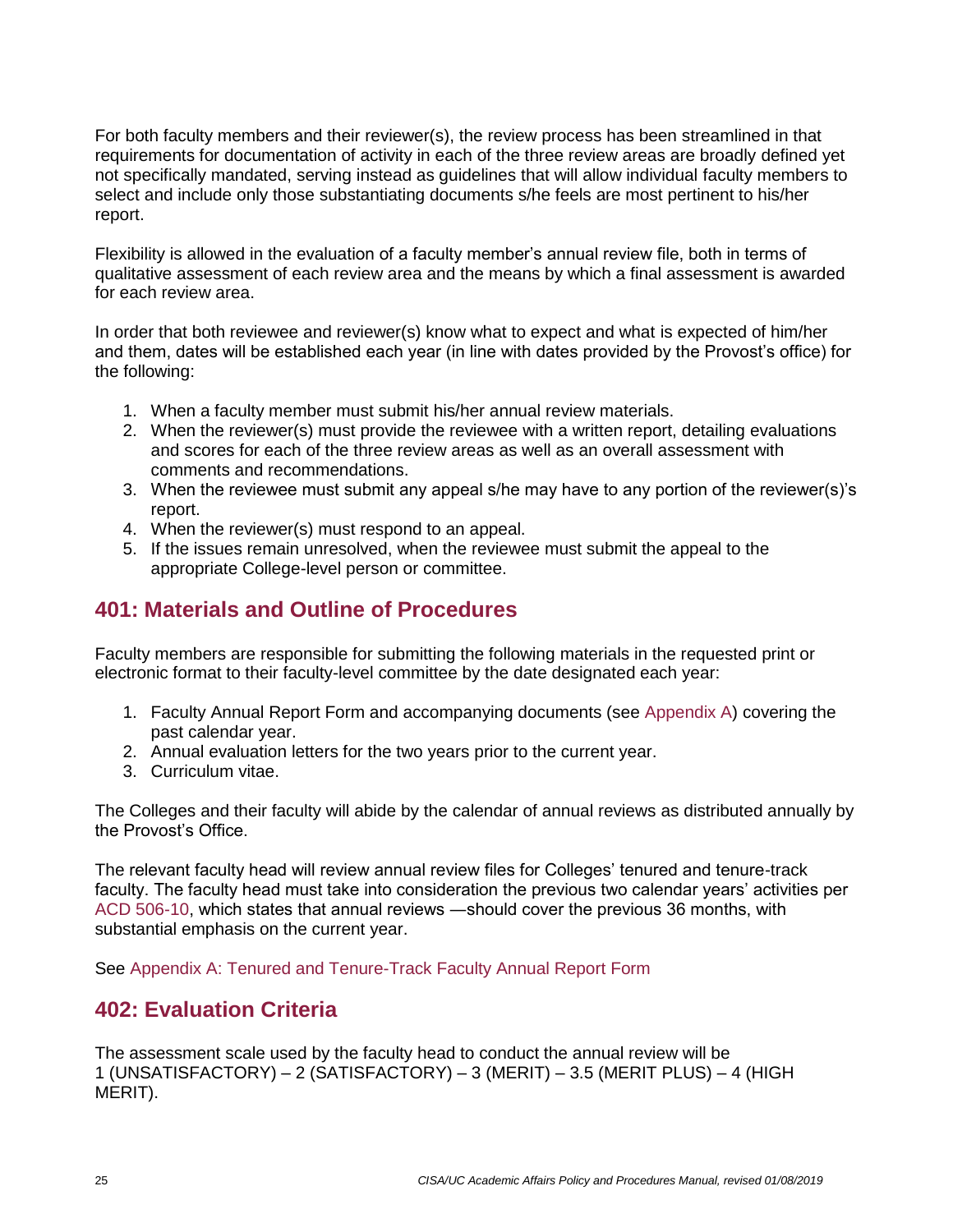# **403: Contributions to Affirmative Action Principles**

Per [ACD 506-10,](https://www.asu.edu/aad/manuals/acd/acd506-10.html) the Faculty-level Review Committee and the faculty head will also be guided by diversity and affirmative action efforts in the evaluation process. Those faculty members contributing actively to the affirmative action and diversity aims of the Colleges and university in their pedagogical, research, creative, professional development and service activities should note these contributions appropriately.

# **404: Appeal Process**

Faculty may appeal their annual performance evaluation, as specified by [ACD 506-10.](https://www.asu.edu/aad/manuals/acd/acd506-10.html) Faculty may request a review of his or her performance evaluation to the next-higher administrative level above the person who made the initial performance recommendation. For example, if a program director who is responsible to a faculty head made the initial recommendation, the individual could request a review from the faculty head, whereas if the faculty head made the initial evaluation the individual could request a review from the Dean of the Colleges. The request for such a review must be made within 30 working days (summer excluded) after the individual receives his or her written evaluation. Faculty should also be mindful of dates for bringing grievances to the university level (see [ACD 509-](https://www.asu.edu/aad/manuals/acd/acd509-02.html) [02](https://www.asu.edu/aad/manuals/acd/acd509-02.html) and P17, [ASU Policies and Procedures\)](https://provost.asu.edu/policies/procedures/p17). The final decision lies with the reviewer, who must complete the review and notify the appellant within 30 working days (summer excluded) after it is requested.

*NOTE:* Thirty days is measured in 30 work days, summer excluded. There are no procedures for hearings unless a grievance is alleged. Appeals of salary decisions may also be made. Grounds for an appeal of salary decisions shall be failure to implement the unit's approved evaluation and salary plan consistently. Appeals shall be filed first at the unit level and, if necessary, then at the next administrative level. For colleges with departments, the unit appeal process shall be approved by a vote of the unit's faculty and academic professionals, and the Colleges' appeal process shall be approved by a vote of the Colleges' faculty and academic professionals. For colleges without departments, the Colleges' appeal process shall be approved by a vote of the Colleges' faculty and academic professionals, and the appeal process at the next administrative level shall be determined by the provost in consultation with the Colleges' faculty and academic professionals.

An individual may grieve deviation from the Board of Regents' or university's policies and procedures to the appropriate grievance committee. Grievances based on discrimination are referred to the Office [of Equity and Inclusion.](https://cfo.asu.edu/equity-and-inclusion)

# **500 ANNUAL REVIEW OF CONTRACT FACULTY—ALL LECTURERS/INSTRUCTORS/CLINICAL PROFESSORS/ACADEMIC PROFESSIONALS**

*Revised: 1/8/2019*

The Arizona Board of Regents requires all Arizona State University faculty to be reviewed on an annual basis. The results of the annual review are tied to salary increases based on merit, when funds for merit raises are available. Faculty members must turn in materials required for annual review in order to be eligible for merit pay. The following procedures outline the annual review process for all contract faculty teaching in the Colleges.

It is the responsibility of the faculty heads to ensure that workloads are appropriately negotiated with faculty and allocated.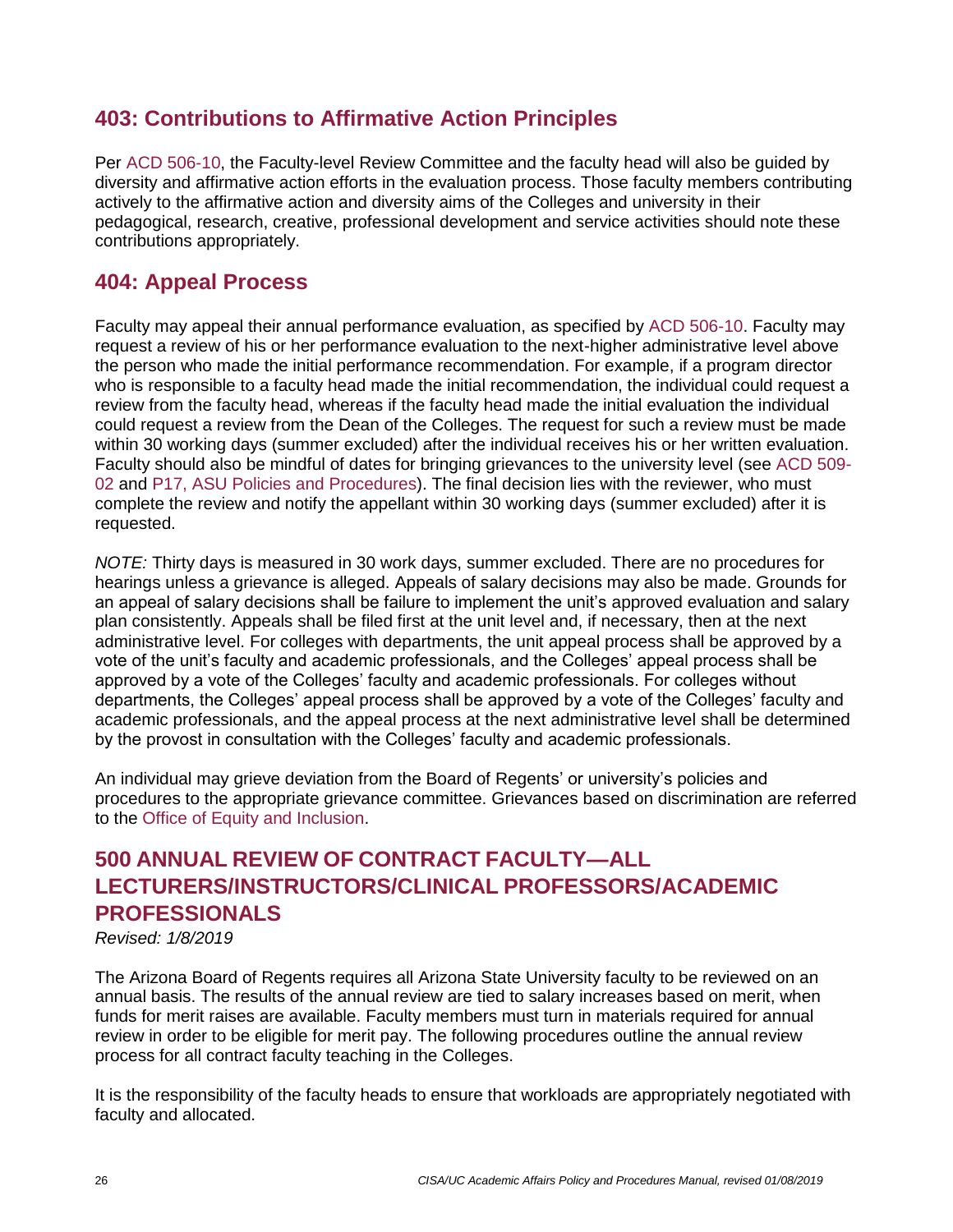The review process in general is designed to incorporate an element of peer review. Though it is recognized that the various faculties within the Colleges are in the best position to review their own faculty, the compositions of some faculties may be too small to provide for peer committee levels of review. Faculties will decide by consensus when they have sufficient numbers of full-time faculty to establish a faculty-level committee to conduct their own peer reviews with procedures that mirror those in this document (adapted, where appropriate, with approval).

Faculties that do not have sufficient faculty to establish their own faculty-level committee will invite appropriate faculty members from other units to assist with the peer-review process.

# **501: Materials and Outline of Procedures**

Faculty members are responsible for submitting the following materials in the requested print or electronic format to their faculty-level committee by the date designated each year:

- 1. Faculty Annual Report Form and accompanying documents (see [Appendix B](#page-37-0) for sample forms and rubrics for all contract faculty) covering the past calendar year.
- 2. Annual evaluation letters for the two years prior to the current year.
- 3. Curriculum vitae.

The Faculty-level Review Committee will forward faculty materials and recommendations for review scores to the faculty head by the date designated each year. The Faculty-level Review Committee's performance evaluations and recommendations for ratings to the faculty head must take into consideration the previous two calendar years' activities per [ACD 506-10,](https://www.asu.edu/aad/manuals/acd/acd506-10.html) which states that annual reviews should cover the previous 36 months, with substantial emphasis on the current year. A quorum of Faculty-level Review Committee members must be present to decide the recommendations for ratings. (Thus, if one person is absent, the others can decide on all faculty members except other Faculty-level Review Committee members. When a Faculty- level Review Committee member steps out to be reviewed, the others must be present to have a quorum.) In cases where there is not a majority vote (equal numbers disagree and agree), the split will be reported as is to the faculty head.

At the end of the evaluation period, the faculty head prepares and delivers to each faculty member a letter about his/her evaluation with the accompanying scores in each area and the overall evaluation rating. The faculty member's materials also are returned at this time.

Reflective of the mentoring relationship that exists between the faculty member and faculty head, a meeting between the parties is suggested (but not required). Either party may request such a meeting, and if requested, these meetings should be held before the end of the semester.

# **502: Evaluation Criteria and Calculations**

Teaching, training and supervision, administration and service scores for all contract faculty will be determined from a series of sample indicators (rubrics) found in [Appendix B.](#page-37-0) These materials are intended to aid faculty members and evaluators in interpreting the instructional, training and supervision, administration and service contributions of each faculty member during the period under evaluation. Faculty are encouraged to review the indicators for each area prior to filling out the Faculty Annual Report so that evaluators may use the report as an evidentiary guide to arrive at their ratings. Likewise, evaluators are encouraged to exercise best professional judgment in their assessments. In all cases, emphasis should be placed on the most recent year's activities, but these are to be contextualized by the two previous years' accomplishments.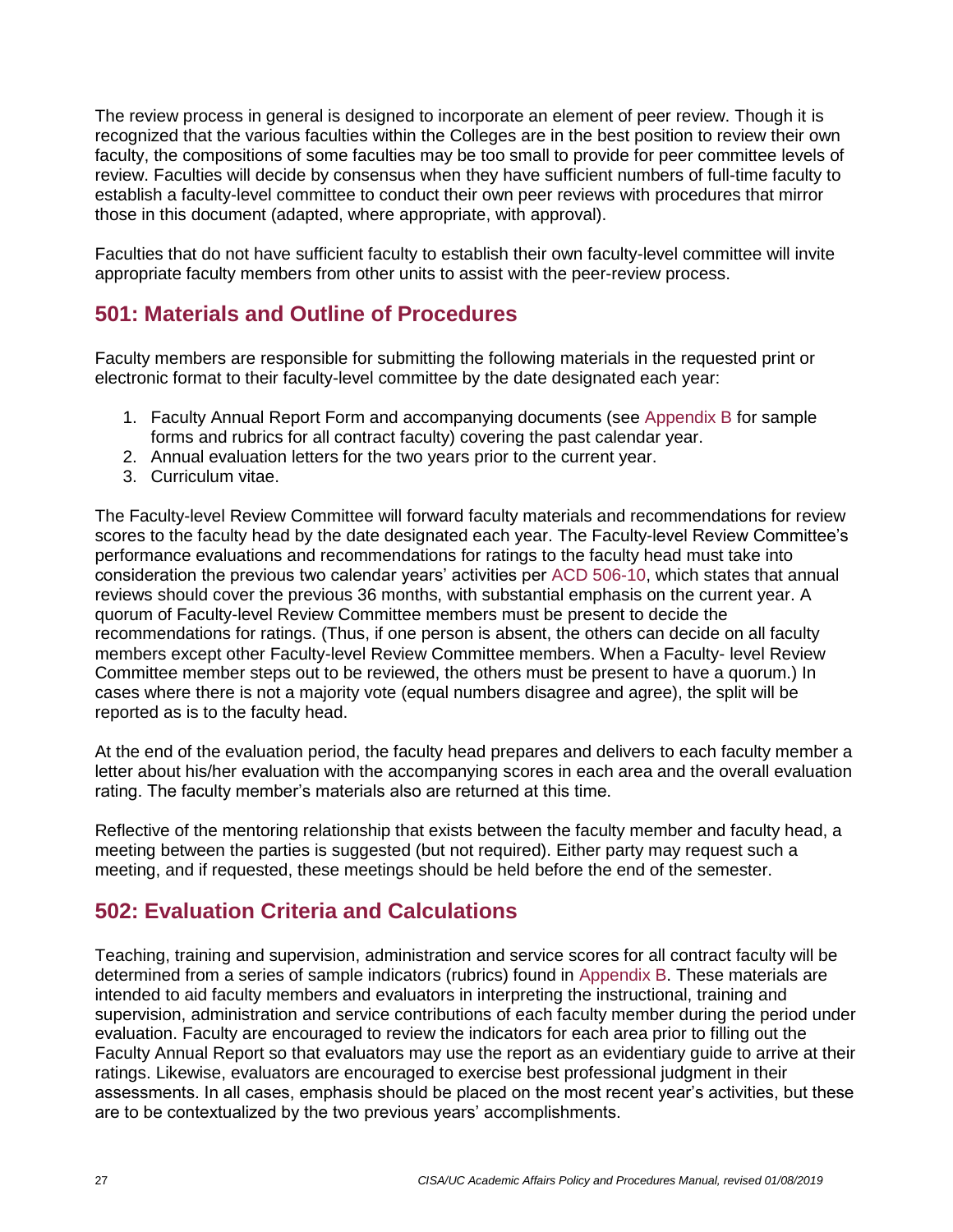The annual review rating functions as a summary of the faculty member's performance and as such may be used by the Dean of the Colleges and faculty head to determine merit award distributions, term renewals and promotions in rank for clinical faculty.

Details for the calculation of annual review scores and ratings are discussed in the next section.

#### **502-01: Lecturers and Instructors**

The general assumption is that all lecturers in the Colleges will have an 80 percent teaching (55% instructional contributions; 25% student evaluations)/20% percent service load, both of which rely upon active and consistent professional development activities. Faculty-level committees or faculty heads will evaluate progress in these areas by calculating separate scores for teaching, student evaluations and service.

All instructors in the Colleges will have a 100 percent teaching load, which relies upon active and consistent professional development activities. Faculty-level committees or faculty heads will evaluate progress in this area by calculating separate scores for instructional contributions (75%) and student evaluations (25%).

These scores then will be combined in a weighted calculation to arrive at an annual review score that corresponds to an annual review rating (see section [502-03\)](#page-27-0). The annual review rating functions as a summary of the faculty member's performance and as such may be used by the Dean of the Colleges and faculty head to determine merit award distributions and faculty promotions, respectively.

### **502-02: Clinical faculty and academic professionals**

Clinical faculty and academic professional job responsibilities will be based on the workload agreement and may entail areas such as instruction, training and supervision and administration. The general assumption is that the workload agreement will be based on active and consistent professional development activities. Faculty-level committees or faculty heads will evaluate progress in these areas by evaluating performance ratings and other performance documents for the relevant domains in the workload agreement: teaching, training and supervision, administrative duties and service. Faculty heads will utilize forms and rubrics appropriate for the clinical faculty and academic professionals in their area (see sample forms and rubrics in [Appendix B\)](#page-37-0).

#### <span id="page-27-0"></span>**502-03: Determination of Annual review score**

Annual review scores will be determined from a series of indicators found in the Colleges' Criteria for Annual Review rubrics (see [Appendix B\)](#page-37-0). The student evaluation score will be converted from statistical summaries of student course evaluations as described below. The rubrics and summaries together are intended to aid faculty members and evaluators in interpreting the instructional and (as appropriate) service contributions of each faculty member during the period under evaluation. Specifically, the indicators in the Colleges' Criteria for Annual Review rubrics should be applied in a context-dependent manner to reflect the best pedagogical practices of the subject matter being taught (e.g., best laboratory practices in the sciences, best classroom practices in language classes), though not all indicators need to be satisfied to achieve or assign a given rating. Faculty are encouraged to review the indicators for each area prior to filling out the Faculty Annual Report so that evaluators may use the report as an evidentiary guide to arrive at their ratings. Likewise, evaluators are encouraged to exercise best professional judgment in their assessments.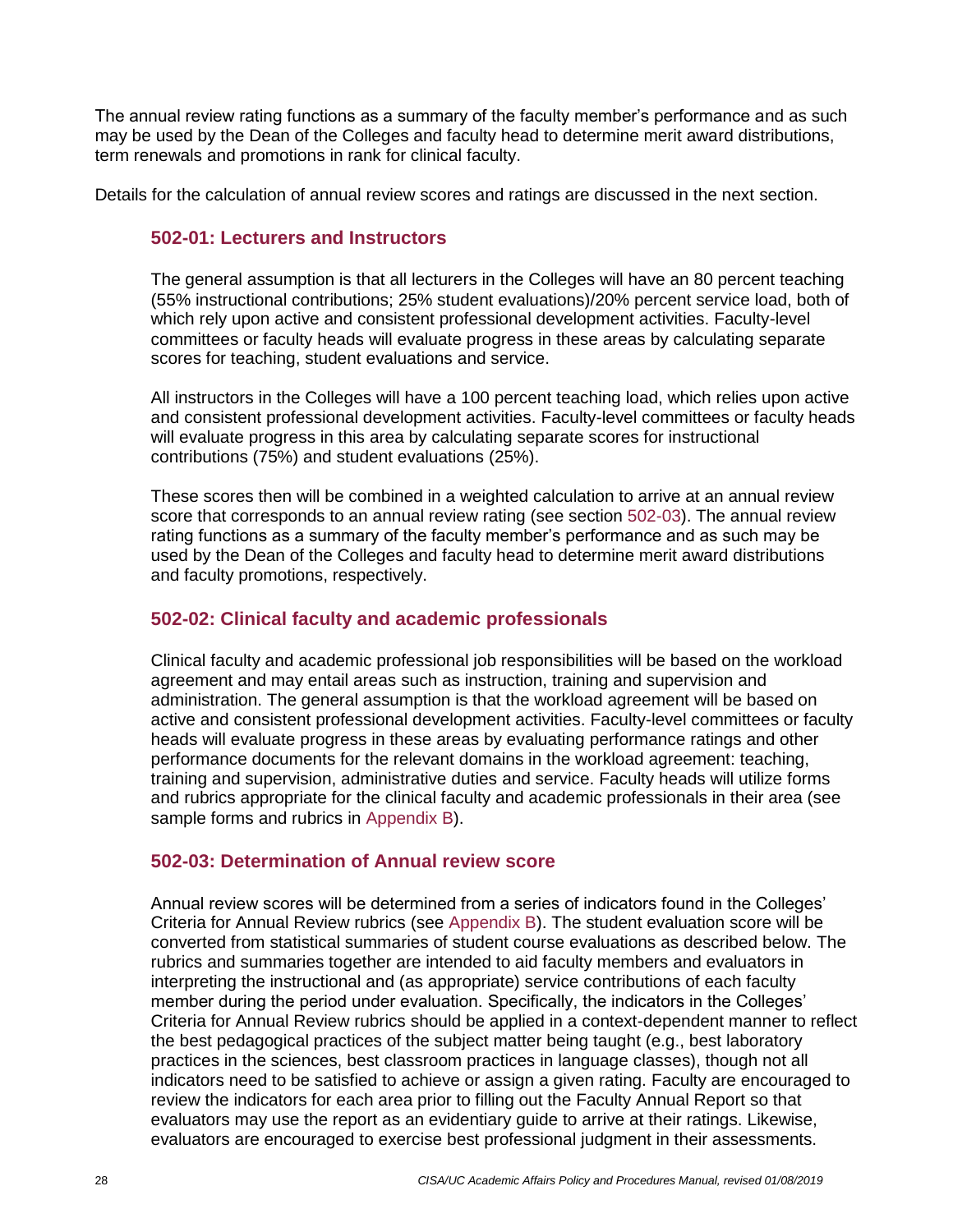Factors to be taken into account include, but are not limited to, class size, percentage of enrolled students completing evaluations, upper versus lower division courses and whether the course is required. In all cases, emphasis should be placed on the most recent year's activities, but these are to be contextualized by the two previous years' accomplishments.

**Teaching**: Overall teaching evaluation scores (the instructional contribution score; 55% for Lecturers, 75% for instructors) will take into account the following indicators (exclusive of student evaluations, which are calculated separately, as indicated below): effective teaching, curriculum development, professional development activities that enhance teaching, rigor and quality of courses taught, whether courses taught were requirements or electives, class size (see [Appendix B\)](#page-37-0). Written comments from student course evaluations may be considered here as well.

**Student Evaluations:** Student evaluation scores (25% for Lecturers, 25% for Instructors) are calculated from scores that we receive from student course evaluations, which are based on a five-point scale (1=highest score, 5=lowest score). A weighted conversion must be applied to this scale in order for these scores to be consonant with teaching and service scores based on an inverted four-point scale (4=highest score, 1=lowest score). The formula

$$
y = 5 - x
$$

will be used to convert Mean Student Evaluation Scores (x) into Converted Student Evaluation Scores (y) as follows. The Mean Student Evaluation Score is calculated from the answers to common evaluative questions relating to instructor and course from the Colleges' student evaluation form.

| <b>Mean Student</b><br><b>Evaluation Score (x)</b> | <b>Converted Student</b><br>Evaluation Score (y) | <b>Rating Correlation</b> |
|----------------------------------------------------|--------------------------------------------------|---------------------------|
| less than 1.25                                     | $3.75 - 4.00$                                    | <b>High Merit</b>         |
| $1.26 - 1.75$                                      | $3.25 - 3.74$                                    | <b>Merit Plus</b>         |
| $1.76 - 2.25$                                      | $2.75 - 3.24$                                    | Merit                     |
| $2.26 - 3.00$                                      | $2.00 - 2.74$                                    | Satisfactory              |
| greater than 3.00                                  | $1.00 - 1.99$                                    | Unsatisfactory            |

**Service (for faculty with service commitments)**: Overall service evaluation scores (20 percent of total score) will take into account the following indicators: professional service and professional development activities that provide service to the profession. See [Appendix B.](#page-37-0)

The annual review score will be calculated according to the following examples (note that the weighting factors applied to the Teaching and Converted Student Evaluation scores combined account for the 80 [Lecturers] or 100 [Instructors] percent load attributed to teaching-related contributions):

| <b>General Formula-Lecturers</b>                                                                                         | <b>Specific Example</b>                                                                                    |  |
|--------------------------------------------------------------------------------------------------------------------------|------------------------------------------------------------------------------------------------------------|--|
| (Teaching Score) $\square \square 0.55$<br>(Converted Student Evaluation Score) 00.25<br><u>+ (Service Score)</u> □□0.20 | $4.00 \square \square 0.55 = 2.20$<br>$3.40 \square \square 0.25 = 0.85$<br>$+ 3.00 \square 0.20 =$<br>.60 |  |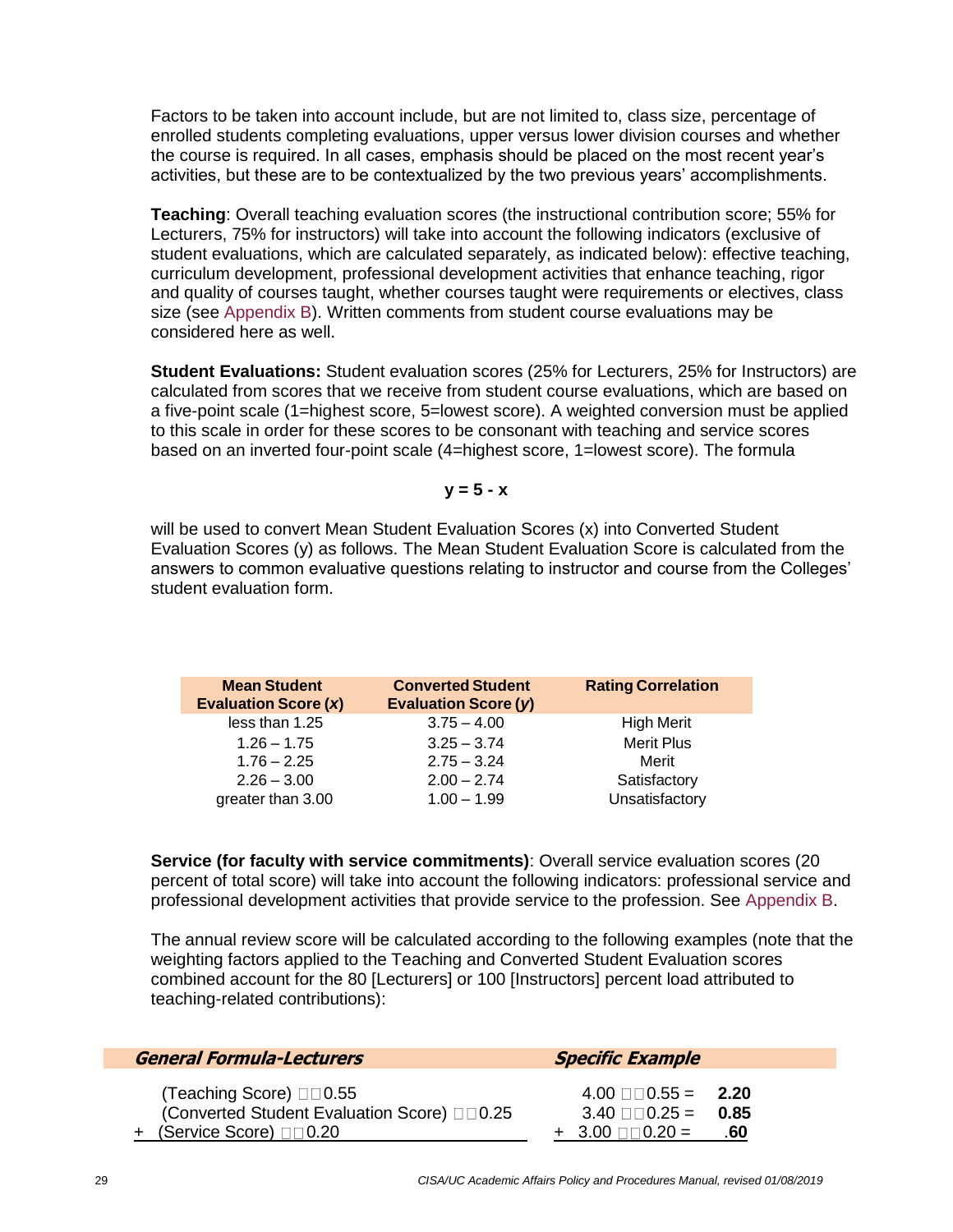| <b>General Formula-Instructors</b>           | <b>Specific Example</b>            |
|----------------------------------------------|------------------------------------|
| (Teaching Score) $\square$ 0.75              | $4.00 \square \square 0.75 = 3.00$ |
| + (Converted Student Evaluation Score) 00.25 | $3.40 \square \square 0.25 = 0.85$ |
| <b>Annual Review Score</b>                   | 3.85                               |

Ultimately, each person will receive one of the following ratings for their annual evaluation based on their annual review score:

| Rating <sup>1</sup>  | <b>Annual Review Score</b> | <b>Description</b>                     |
|----------------------|----------------------------|----------------------------------------|
| (4.0) High Merit     | $3.75 - 4.00$              | Performed at an outstanding level      |
| (3.5) Merit Plus     | $3.25 - 3.74$              | Performed at a superior level          |
| $(3.0)$ Merit        | $2.75 - 3.24$              | Exceeded satisfactory                  |
| (2.0) Satisfactory   | $2.00 - 2.74$              | Competently fulfilled responsibilities |
| (1.0) Unsatisfactory | $1.00 - 1.99$              | Failed to perform competently          |

<sup>1</sup> The numeric ratings in parentheses will be reported to the Dean of the Colleges. What is then forwarded to the Provost's Office will be whole numbers only, with merit plus being reported as a 3.

*Notes:* While it appears we are using a strict algorithm for determining the overall performance rating, there may be divergence from it. The faculty head can adjust an overall rating in a way that better reflects all aspects of faculty work, not necessarily as a mathematical combination of the ratings received in teaching, student evaluations and service. Thus, the formula above and the guidelines listed below suggest the rating boundaries, but do not rigidly define them. In some cases, it may also be necessary to alter the 80/20 load distribution for Lecturers; the faculty head and the faculty member should determine these alterations, ideally in advance of the academic year. This will assist the faculty head in evaluating performance in relation to the distribution of agreed-upon effort. Should opportunities or obstacles arise that would suggest altering that agreement, both parties would discuss this to do so. Faculty on joint and/or affiliated appointments will be evaluated according to the provisions of their [Joint Appointment Memorandum of](https://provost.asu.edu/academic-personnel/search)  [Understanding.](https://provost.asu.edu/academic-personnel/search)

*Remark for Faculty Members with Administrative Responsibilities:* Faculty members who perform ongoing administrative services to the Colleges, and who are not compensated in that capacity through fiscal-year salaries, will have reduced requirements in other areas of departmental work. Their administrative work should be documented and will be evaluated by the faculty head. The individual should report teaching and service activities on their Faculty Annual Report as performance in teaching and service are subject to the same standards as all other faculty. Thus, the Faculty-level Review Committee would review those with administrative loads as they would any other (assigning simple teaching and service scores, but taking into account the time and energy spent on administrative duties) and the resulting score would be combined with the evaluation of administrative work made by the faculty head according to the predetermined proportions. For example, someone with a 50-percent administrative load would be evaluated by his/her administrative supervisor for that work. The faculty member's other 50 percent (dedicated to teaching and service) would be evaluated by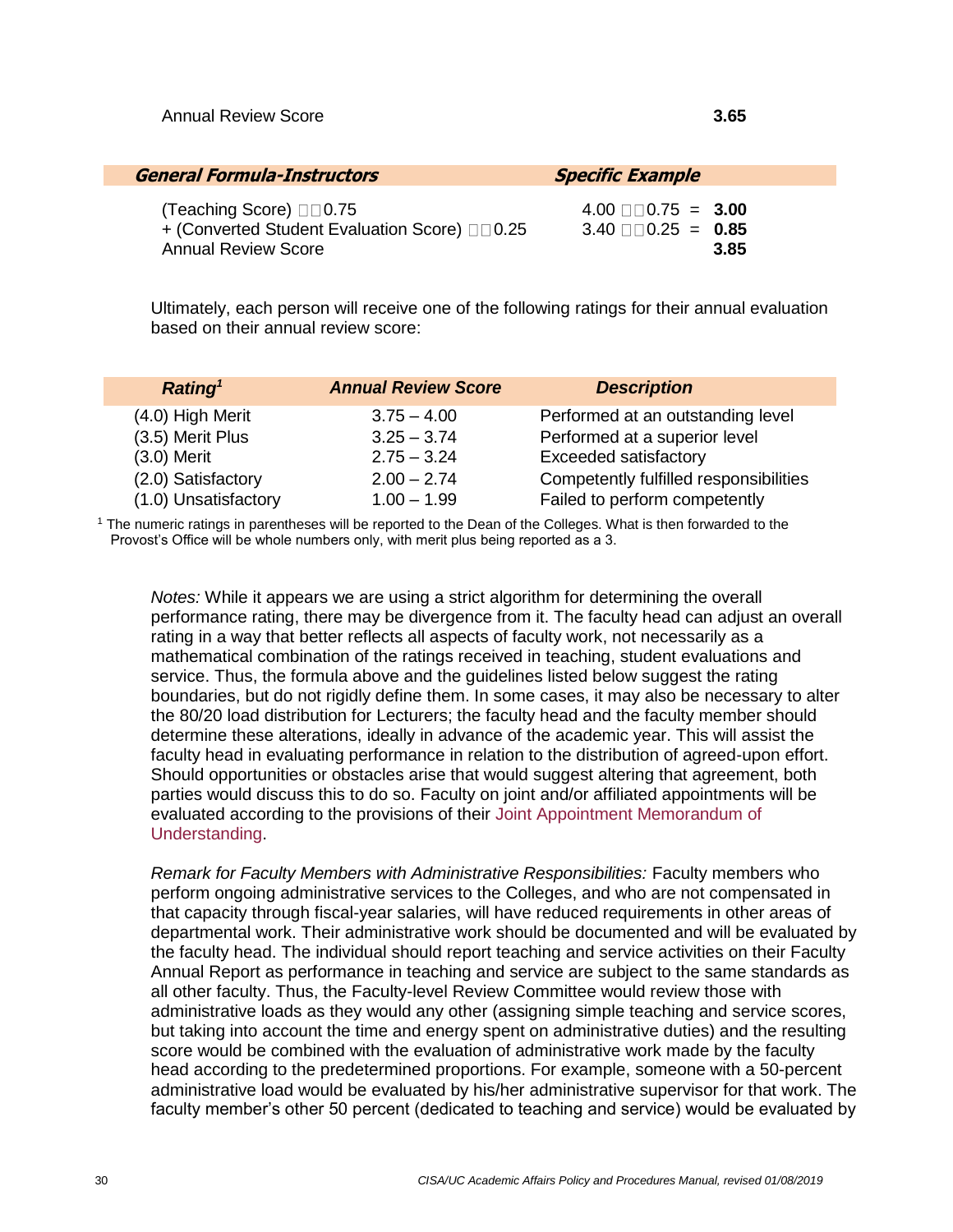the Faculty-level Review Committee as indicated below and those two scores would be combined to get an annual review score.

# **503: Contributions to Affirmative Action Principles**

Per [ACD 506-10,](https://www.asu.edu/aad/manuals/acd/acd506-10.html) the Faculty-level Review Committee and the faculty head will also be guided by diversity and affirmative action efforts in the evaluation process. Those faculty members contributing actively to the affirmative action and diversity aims of the Colleges and university in their pedagogical, research, creative, professional development and service activities should note these contributions appropriately.

# **504: Appeal Process**

- 1. A faculty member who disagrees with his/her annual review scores and/or rating must notify the faculty head in writing within 30 working days (summer excluded) of receiving evaluation results. The faculty member may submit additional information with his/her notification as deemed necessary. Faculty should also be mindful of dates for bringing grievances to the University level (see [ACD 509-02](https://www.asu.edu/aad/manuals/acd/acd509-02.html) and [P17 ASU Policies and Procedures\)](https://provost.asu.edu/policies/procedures/p17).
- 2. The faculty member will meet with the faculty head and a member of the Faculty-level Review Committee (typically the committee chair, unless precluded for some reason). If the issue remains unresolved, the aggrieved faculty member may proceed to step 3.
- 3. In the event of such an appeal, a three-person ad hoc Committee of Review will be appointed from the Colleges' Assembly, excluding the faculty head and members of the Faculty-level Review Committee. The appellant, the faculty head and the Dean of the Colleges each will select one member of the Committee of Review. At the beginning of its deliberations, the Committee of Review will meet with the chair of the Faculty-level Review Committee to obtain information regarding the context of the evaluation in question, but then will excuse the chair and conduct its own independent review. The Committee of Review then will submit a report of its findings and recommendations to the faculty head.
- 4. The faculty head will consider all evidence to determine whether to amend or retain the original performance evaluation. The appellant maintains all rights to file a grievance following the completion of this appeal procedure.
- 5. If the aggrieved faculty member still is not satisfied with the faculty head's recommendation after having received input from the ad hoc committee, the faculty member may seek relief through the Colleges' faculty grievance process at the next higher level (Dean of the Colleges). According to [ACD 506-10 ―Annual Evaluations of Faculty,](https://www.asu.edu/aad/manuals/acd/acd506-10.html) the request for such a review must be made within 30 working days (summer excluded) after the individual receives the faculty head's final written evaluation. The final decision lies with the Dean of the Colleges, who must complete the review and notify the appellant within 30 working days (summer excluded) after it is requested. The final decision to appeal at the college level rests with the aggrieved faculty member. There are no procedures for additional appeals or hearings.

# <span id="page-30-0"></span>**600 STUDENT ACADEMIC GRIEVANCE PROCEDURES**

#### *Revised: 1/8/2019*

Students who are enrolled in a College of Integrative Sciences and Arts / University College course and believe they have been unfairly or improperly graded may be assured of just treatment and fair consideration through the processes described in this document. Any such grievance must be started within the regular semester immediately following the course at issue, whether the student is enrolled in the university or not.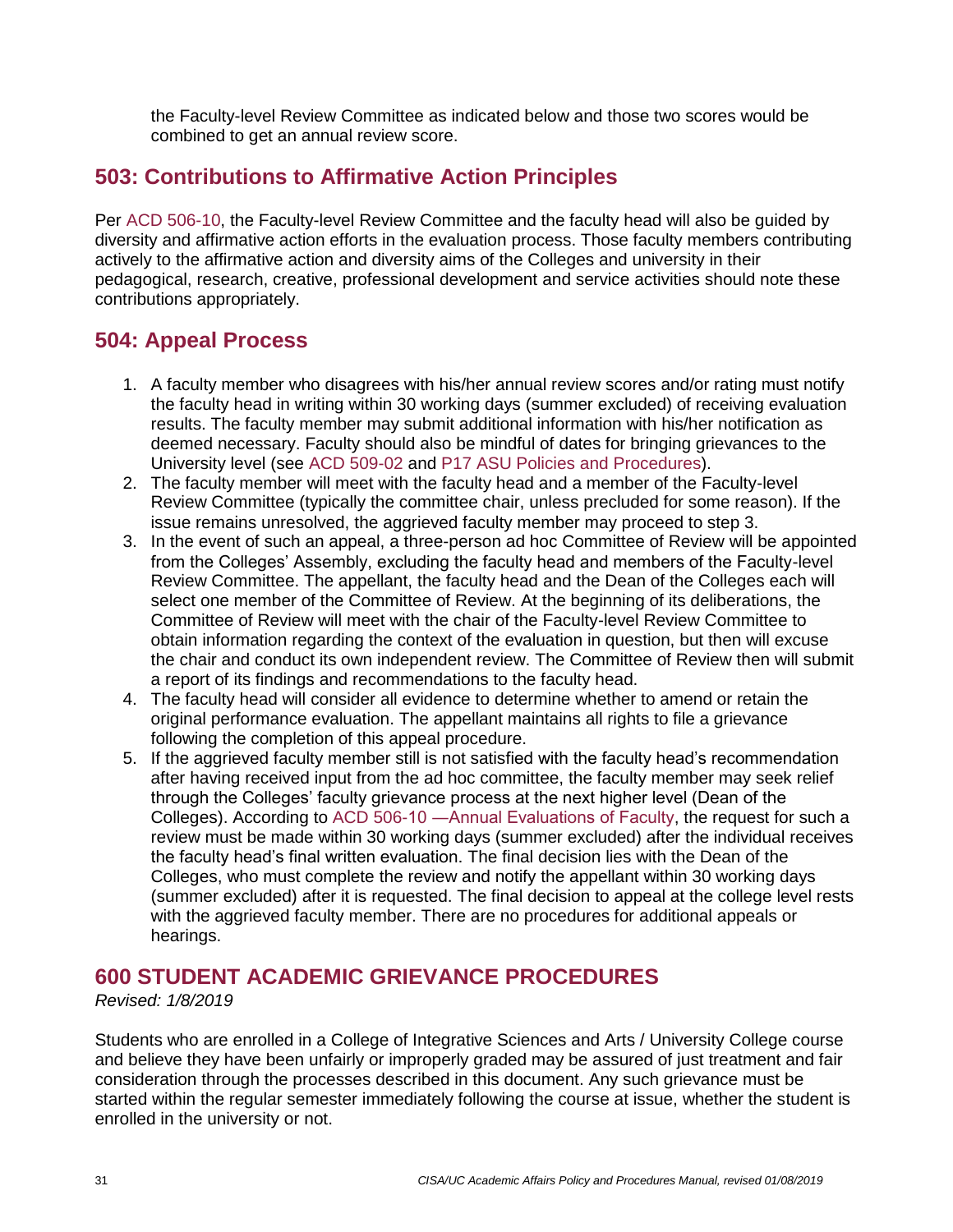The grievance procedures do not deal with matters that properly belong in personnel proceedings.

# **601: Primary Procedures**

- 1. Initially, the aggrieved student should communicate with the faculty member concerned and discuss the problem openly.
- 2. If this discussion does not result in a satisfactory resolution, the student may appeal in writing providing documentation to the faculty head or professor in charge of the instructor's area who will employ the area's procedures to resolve the grievance.

# <span id="page-31-0"></span>**602: Secondary Procedures**

- 1. If the grievance has not been successfully cleared by the area's procedures, the student may make a written request to the faculty head that the grievance be referred to the office of the Dean. The Dean (or designee) will provide a recommendation on whether an academic grievance hearing is warranted.
	- a. The Dean or the Dean's designee may request any additional documentation to determine whether an academic grievance hearing is warranted. The student and faculty member shall have at least fourteen (14) days to provide that documentation.
	- b. The Dean will either deny the request for a hearing or recommend a hearing be convened.
	- c. If the Dean recommends a hearing, the grievance will be referred to the Colleges' Grade Appeal and Academic Integrity Committee. The committee will convene for the specific purpose of hearing the student academic grievance. For grade appeals, 3 faculty committee members will hear the case. For cases involving academic integrity, 2 faculty committee members and 1 student committee member will hear the case.
- 2. If the Dean refers the student grievance to the Colleges' Grade Appeal and Academic Integrity Committee and appoints a hearing committee chair, the chair or designee will:
	- a. Notify the student that all further communication related to the grievance should be made with the chair of the panel.
	- b. Forward a copy of the grievance to the faculty member against whom the grievance is filed and request the instructor to file an electronic copy of a written response with the panel chair within seven (7) days after receiving a copy of the grievance.
	- c. Forward a copy of the student grievance and faculty response to the faculty head of the area offering the course and ask that administrator to provide an opinion on the case at hand to the committee within seven (7) days after receiving a copy of the two documents.
- 3. The committee chair or designee will:
	- a. Forward copies of the grievance, the instructor's response to the student, and the response from the faculty head to the other members of the panel.
	- b. Schedule a hearing, which may consist of one or more meetings with the student and the instructor, to hear the positions of the student and instructor respectively, related to the grievance. The first meeting will be scheduled no later than 30 days after the panel chair received the grievance.
- 4. If the student or instructor believes a member of the panel should not participate, based on perceived or actual bias or conflict of interest, the student or instructor may request, in writing, that the panel member be excused and the Dean will appoint another member of the Grade Appeal and Academic Integrity Committee to serve on the hearing panel. If a designated committee panel member believes he or she has a bias or conflict of interest which would negatively impact on the ability to decide the grievance fairly, the panel member will excuse himself or herself, notify the Dean, and the Dean will appoint a new panel member.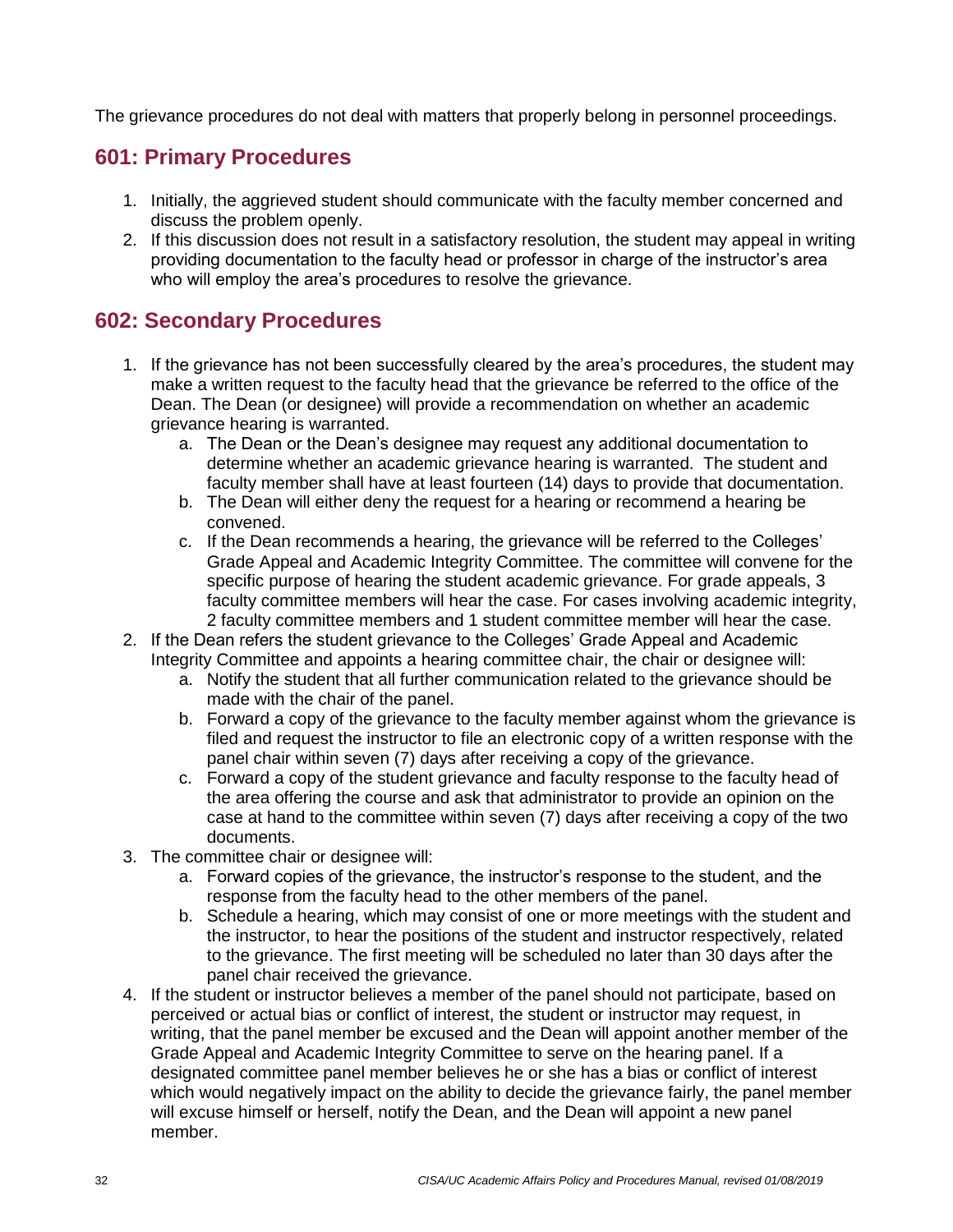- 5. The student and instructor may provide documents to the panel for review and consideration, if three (3) copies of the documents are provided to the panel chair at least 10 days before the first scheduled date of the hearing. However, the chair of the panel will advise the student and the instructor that the panel will only consider documents that specifically relate to the grievance and response. The panel chair will retain one set of documents and forward the other two sets to the other two panel members at least seven (7) days before the hearing.
- 6. In keeping with the Family Education and Privacy Rights Act, if the grievance involves the grievant's grade, other matters or information contained in the grievant's academic or educational records maintained by ASU, it is presumed that the student has consented to the review of such information by the filing of the grievance. In the event any information will be reviewed or provided to the panel related to grades or information contained in the educational records or academic files of students other than the grievant, such information is considered confidential under the Family Education and Privacy Rights Act and the panel shall proceed as follows:
	- a. The panel will obtain the written consent of the students involved (other than the grievant) to review grades or information from their educational records, OR
	- b. The chair of the panel will excise the names, social security numbers, addresses, and any other identifying information from the education records of the students involved (other than the grievant).
- 7. The hearing shall be conducted by the panel chair and shall be closed. Participants may be accompanied by an advisor of their choice. Advisors may make an oral statement on behalf of, and confer with, their advisee. Advisors may not directly address the committee or other participants. Arrangements for the order of appearance, for submission of materials, testimony and related matters should be made through and by the panel chair.
- 8. At the hearing, the grievant will present his or her position first and try to do so within 30 minutes, including presentation of witness testimony and documentation. The chair may extend the time if necessary. The members of the panel may question the grievant during the presentations of their testimony. The instructor may question the student at the end of the presentation, but questioning should be limited to approximately 10 minutes or less. The chair may require the instructor to direct questions to the grievant through the chair.
- 9. The same process will be followed with the presentation of the instructor's case.
- 10. All questions should be related to the specific allegations of the grievance or statements in the response and the chair has final authority to judge relevancy.
- 11. The chair of the panel will digitally record the hearing and the digital file will be maintained by the College of Integrative Sciences and Arts/University College for two years after the decision on the grievance is made. The student and/or instructor may record the meeting at their own expense and with their own equipment.
- 12. After the presentations of the grievant and instructor have concluded, each will be excused while the panel deliberates.
- 13. The chair of the panel shall prepare a written report with the recommendations of the majority of the panel for the Dean. If there is disagreement among the panel, a minority report and recommendation may be submitted by the dissenting panel member to the Dean. The report shall include:
	- a. Identity of student grievant and instructor involved in the grievance.
	- b. Date grievance and response were filed with the committee.
	- c. Identity of the panel members who heard the grievance.
	- d. Dates the panel met to conduct the grievance.
	- e. Summary of the positions of the student and instructor.
	- f. Summary of the testimony and documents presented.
	- g. Conclusions of the panel.
	- h. Recommendations of the panel.
- 14. The Dean will take final action in each case after full consideration of the hearing committee's recommendation. The Dean may make grade changes, if any are recommended. The Dean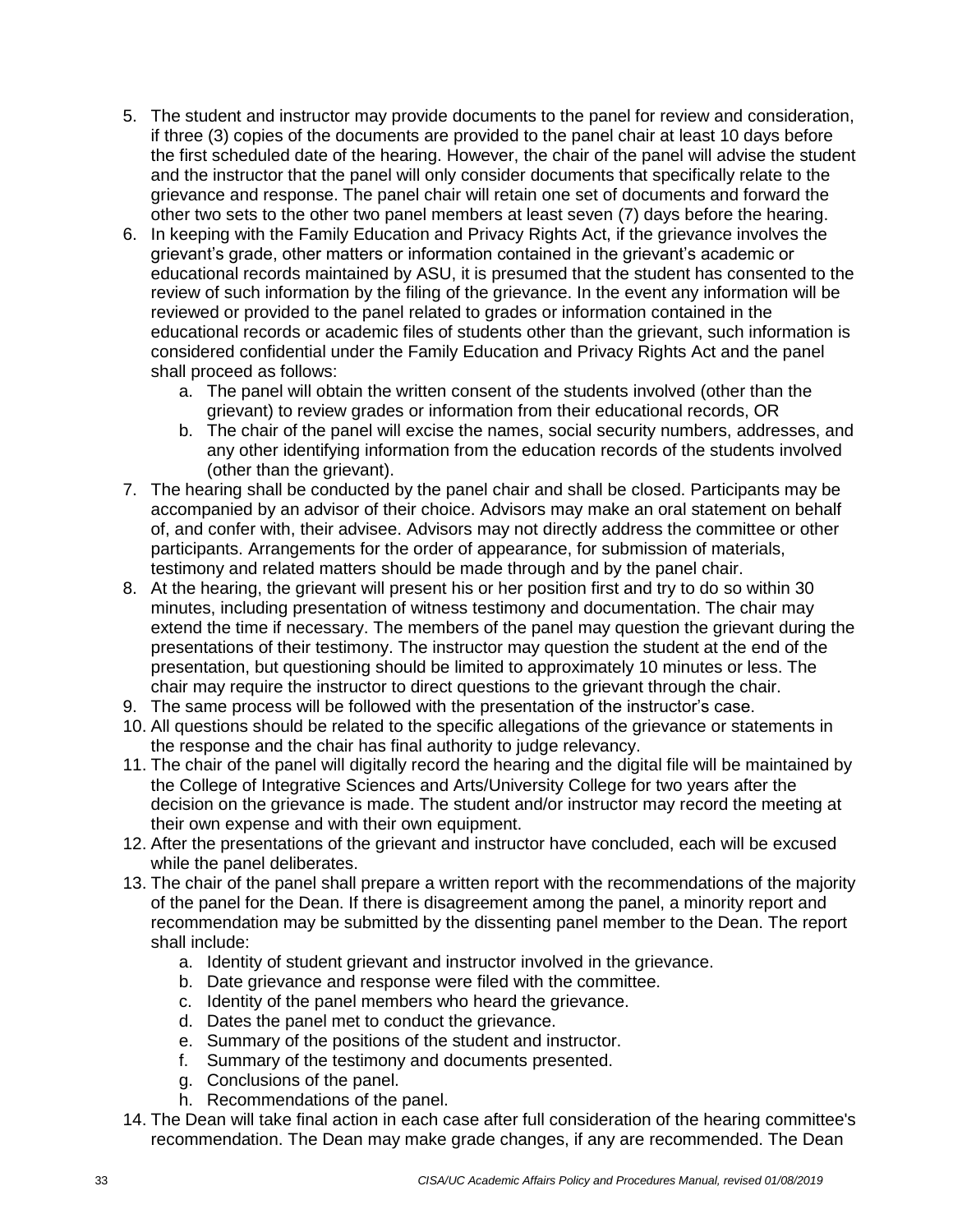shall inform the student, the instructor, the appropriate faculty head, the registrar, and the grievance committee of any action taken.

# **APPENDICES (SAMPLE FORMS AND RUBRICS FOR FACULTY ANNUAL REVIEW)**

# <span id="page-33-0"></span>**APPENDIX A: TENURED AND TENURE-TRACK FACULTY ANNUAL REPORT FORM**

*Revised: 1/8/2019*

According to Arizona Board of Regents policy, all faculty members must be reviewed on an annual basis. This annual review is one element of post-tenure review. It is unrelated both to pre-tenure, third-year reviews of junior faculty and to promotion and tenure reviews of junior and/or senior faculty.

Please use this Annual Report Form to report your accomplishments in research/creative activity, teaching, and service. Use the category and subcategory headings. On those lines of the form where there is no activity to report, leave the line blank. Provide an explanation or clarification wherever you think it may be useful, including contributions to affirmative action principles. Please submit the completed Annual Report Form, a current Curriculum Vitae and all supporting materials ELECTRONICALLY.

**NAME:**  $\blacksquare$ 

#### **Workload Distribution**

| <b>Previous Year 2</b> Previous Year 1<br>Area | <b>Current Year</b> |  |
|------------------------------------------------|---------------------|--|
|------------------------------------------------|---------------------|--|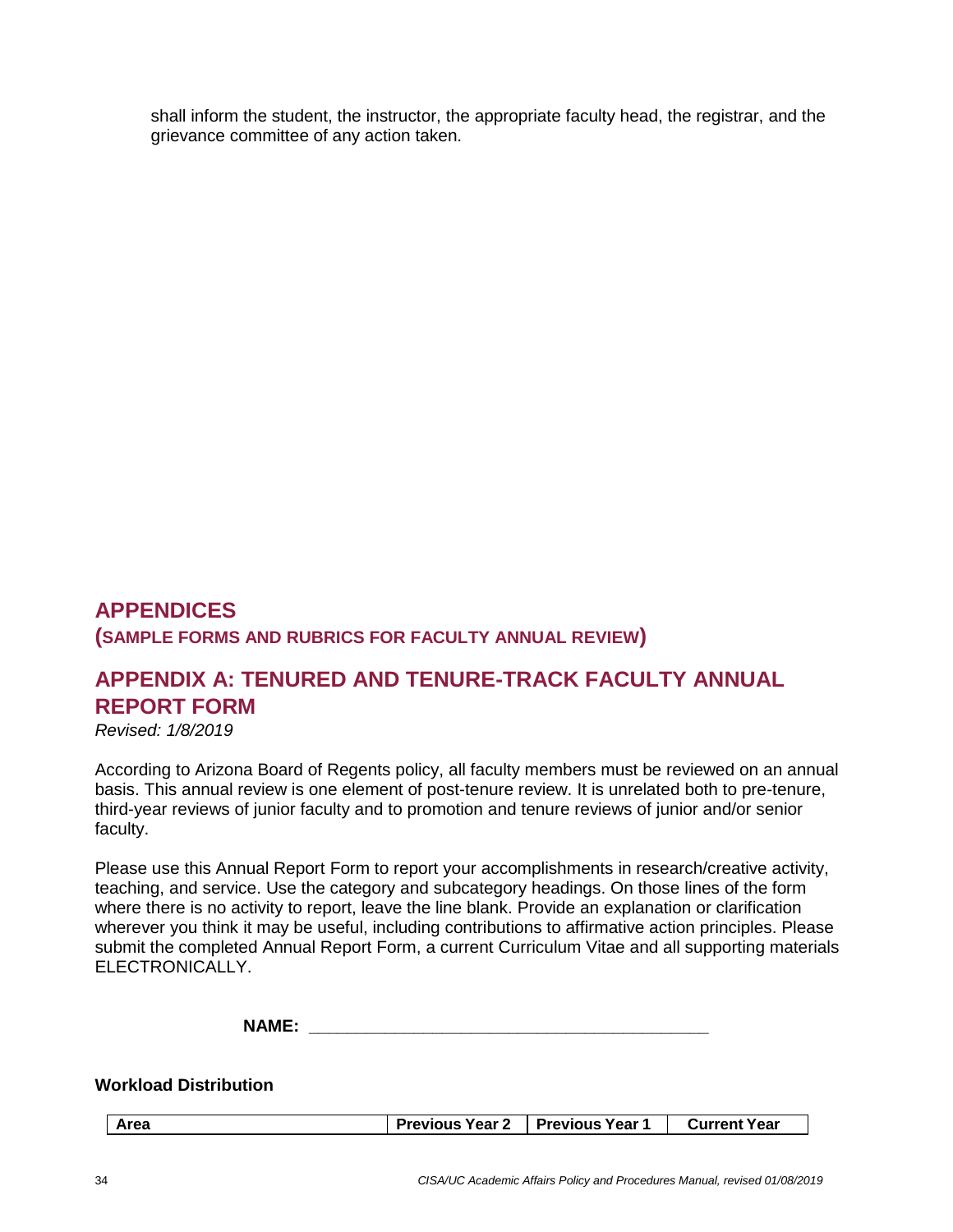| eaching                    |    | o  |    |
|----------------------------|----|----|----|
| Research/Creative Activity |    | ٥  |    |
| Service                    | 7ο | о, | ٥, |

# **CATEGORY 1. RESEARCH/CREATIVE ACTIVITY**

#### **ABOR mandates that research be evaluated in three-calendar-year increments.**

Please give complete bibliographical information for each entry. For works that have already been published, please provide a copy of the first page only or as otherwise directed by the faculty head. For articles or books in press, please provide the entire manuscript as well as letters from the relevant editor documenting that the work is to be published. Additionally, please provide substantial manuscripts in progress if you wish to have these count within the three-calendar-year window. Online publications: Please provide URLs for these and distinguish between edited, refereed publications, invited non-refereed publications, and book reviews, putting any online publications in the appropriate categories. Online teaching- and service-related publications should appear in the sections relating to instructional contributions and service, respectively. Feel free to supply a few lines establishing a context for material outlined. Please list all scholarly work using APA or MLA style and demark student authors in bold.

- 1. Books (including monographs, edited volumes and textbooks)
- 2. Articles, chapters, essays, poems and short stories in refereed venues
- 3. Invited publications
- 4. Grants (both internal and external; specify amount and role)
	- a. Proposals funded. Include funding agency, amount funded, degree of involvement (%, PI, Co-PI, etc.), and dates.
	- b. Proposals submitted. Include funding agency, amount requested, degree of involvement (%, PI, Co-PI, etc.), and dates.
- 5. Invited addresses, such as keynotes
- 6. Conference presentations and papers
- 7. Professional-development workshops attended
- 8. Travel to collections for research purposes
- 9. Book reviews, review essays, and research notes
- 10. Honors and awards for scholarship
- 11. Sabbatical report
- 12. Shows, performances and exhibits
- 13. Other contributions \*

\* The category, "Other contribution," should be used for work in progress and/or for any relevant materials that do not fall under a previous category. Include manuscripts in progress or under review if you wish them to count within the three-calendar-year window. Include evidence of material in press (e.g., editorial correspondence).

### **CATEGORY 2: INSTRUCTIONAL CONTRIBUTIONS**

#### **ABOR mandates that teaching be evaluated in one-calendar-year increments.**

Evaluation of teaching will include attention to SYLLABI AND OTHER COURSE MATERIALS, student evaluations, the number of students enrolled in a class and the demonstrated relation between the classes offered and departmental needs.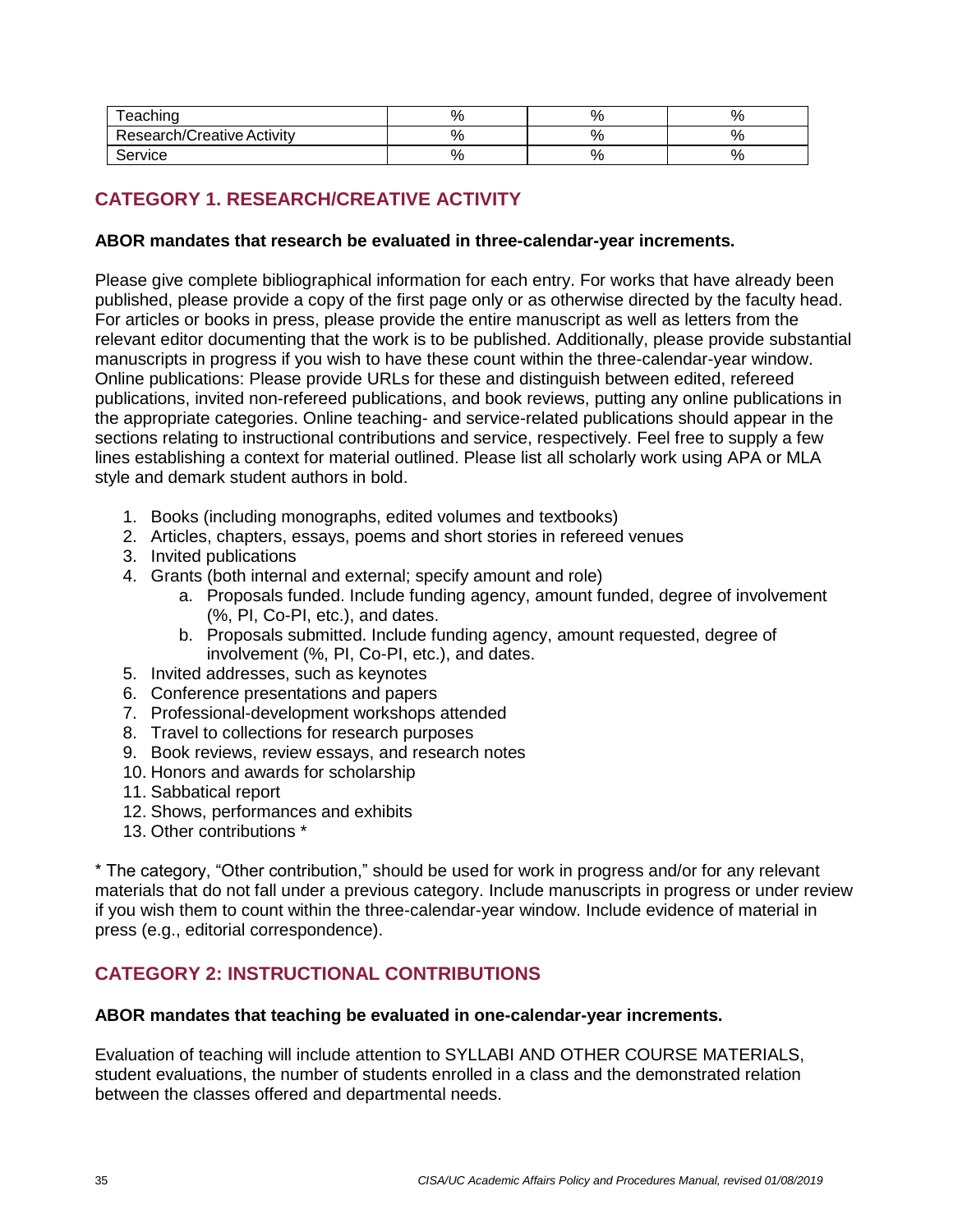1. List the courses you taught each semester. Explain any special circumstances that apply to these courses (e.g., a first-time prep; team-teaching; teaching early in the morning, at night, or on Saturday; teaching high-enrollment/multicultural content classes; or teaching online or web-enhanced courses).

List course, credits and enrollment by semester and year, most recent first.

| Semester/<br>Year | Prefix/<br><b>Number</b> | Enroll-<br>ment | <b>Credits</b> | <b>SCH</b> | Title |
|-------------------|--------------------------|-----------------|----------------|------------|-------|
|                   |                          |                 |                |            |       |
|                   |                          |                 |                |            |       |

- 2. Syllabi and other course documents. Please submit one syllabus for each unique course you taught (i.e., if you taught the same course two semesters in a row, only submit one syllabus for this course). Please also submit one representative assignment for each unique course taught.
- 3. For online and web-enhanced courses, faculty using My ASU are encouraged to enroll their head as an instructor so that the head can view password-protected materials; faculty using their homepages or other web pages should provide their head with URLs and access.
- 4. Course evaluations. Please provide one (1) electronic copy of all your student evaluations that were conducted online for courses taught in the evaluation year, (2) the evaluation numbers for Questions 1-17 for all courses (grid provided) and (3) a 2-4 page, single-spaced narrative that synthesizes and contextualizes your evaluation scores. In particular, discuss areas in which you excel (such as particularly effective teaching strategies, your accessibility to students, your ability to provide an effective learning environment), as well as any changes in your teaching strategy you intend to implement.
- 5. Names of students supervised in independent study courses and names of students you are mentoring at the graduate level, indicating whether you are serving as chair or member of their committees.

#### **Thesis Supervisor – In Progress**

| <b>Student</b> | Title (tentative or general) |  |
|----------------|------------------------------|--|
|                |                              |  |
|                |                              |  |

#### **Thesis Supervisor – Completed**

| <b>Student</b> | Date<br><b>Completed</b> | Title (tentative or general) |
|----------------|--------------------------|------------------------------|
|                |                          |                              |
|                |                          |                              |

#### **Non-Thesis Advisees & Graduates**

|           | <b>Number</b> | <b>Number</b> |
|-----------|---------------|---------------|
| Advisees  |               |               |
| Graduates |               |               |
|           |               |               |

#### **Dissertation Supervisor – In Progress**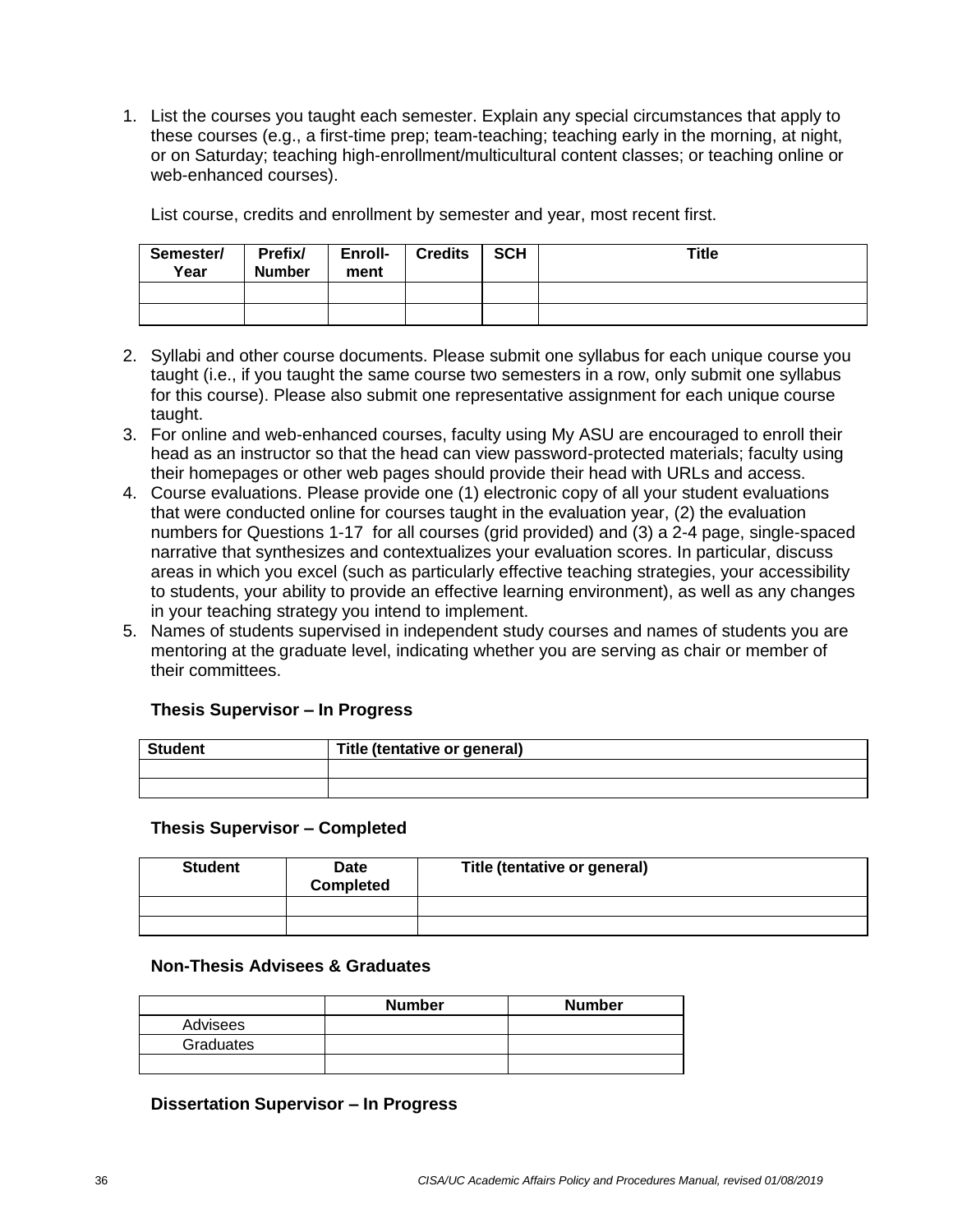| <b>Student</b> | Title (tentative or general) |  |
|----------------|------------------------------|--|
|                |                              |  |
|                |                              |  |

#### **Dissertation Supervisor – Completed**

| <b>Student</b> | Date<br><b>Completed</b> | <b>Title</b> |
|----------------|--------------------------|--------------|
|                |                          |              |
|                |                          |              |

6. Any additional mentoring of undergraduate and/or graduate students (e.g., co-authoring with students or assisting them to make conference presentations; participating in professionaldevelopment workshops).

#### **Thesis Committee Member**

| <b>Student</b> | Title (tentative or general) |
|----------------|------------------------------|
|                |                              |
|                |                              |

#### **Dissertation Committee Member – Completed**

| <b>Student</b> | <b>Date</b><br><b>Completed</b> | Title (tentative or general) |
|----------------|---------------------------------|------------------------------|
|                |                                 |                              |
|                |                                 |                              |

- 7. Names of undergraduate honors students you have mentored, either as chair or member of their thesis committees.
- 8. Teaching awards you have received.
- 9. Materials that provide evidence of curriculum development and/or significant course revision.
- 10. Evidence of course supervision, mentoring of teachers.
- 11. Other instructional contributions not listed above.

### **CATEGORY 3: SERVICE**

#### **ABOR mandates that service be evaluated in three-calendar-year increments.**

#### **Service to the Profession**

- 1. Academic activities (e.g., editorships; boards of directors; consulting editor; occasional reviewer of proposals, manuscripts; conference sessions organized and/or chaired). Specify journal or agency, role, and time period.
- 2. Service (e.g., committee work for professional organizations). Specify organization, role and time period.

#### **Service to the University**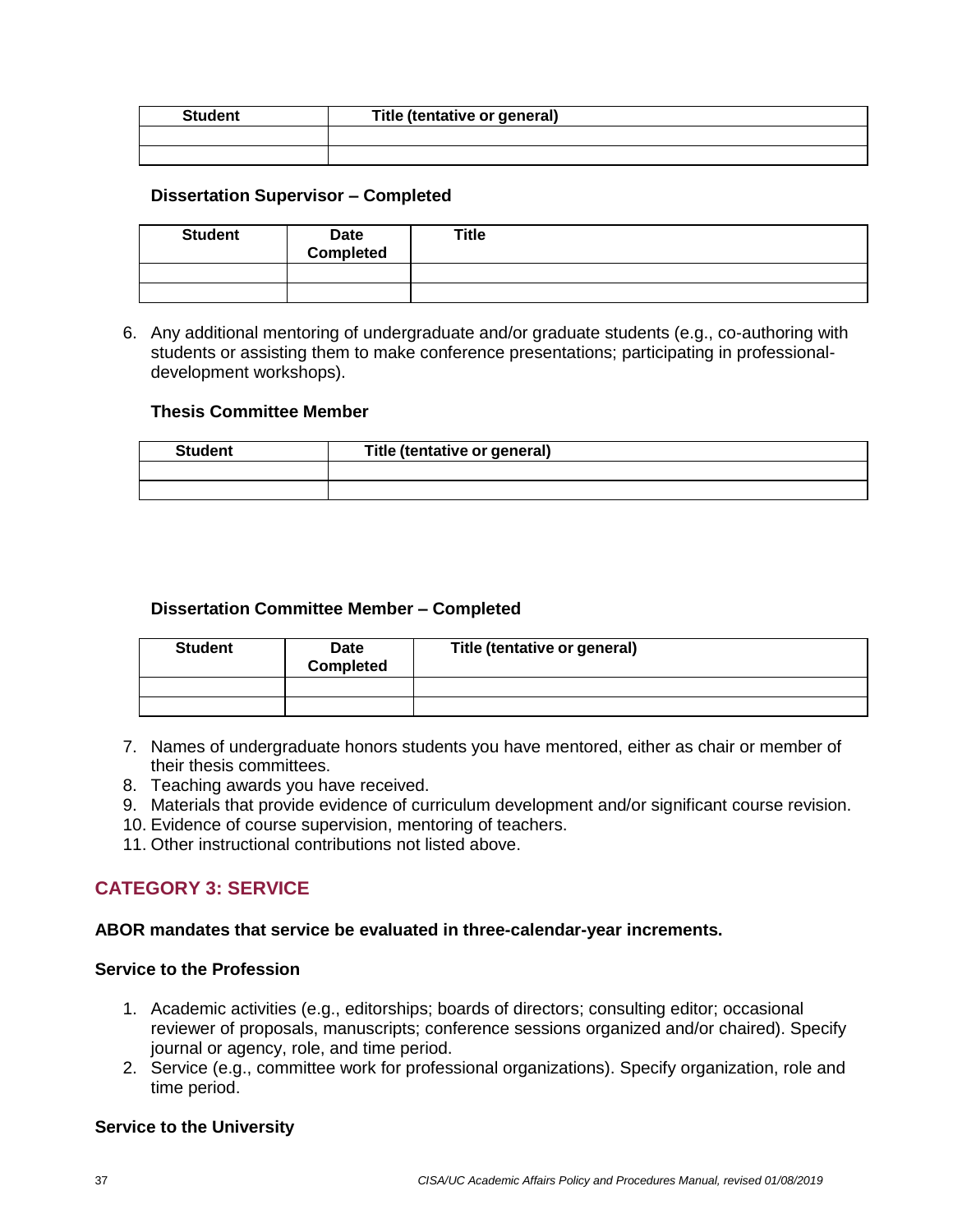- 1. Membership on university-level committees. Indicate with an asterisk those committees you chair(ed).
- 2. Work with other departments (e.g., serving on search committees, coordinating joint programs).
- 3. Lectures, seminars given specifically to other departments.
- 4. Other service to the university (e.g., faculty senator).

#### **Service to the College of Integrative Sciences and Arts/University College**

- 1. College committees on which you have served and/or are serving. Indicate with an asterisk those committees you chair(ed).
- 2. College activities you organize(d), beyond assigned committee work.
- 3. College administrative position(s) you have held/currently hold.

#### **Service to the Community**

- 1. Consultation and membership on community committees and boards. List agency, duties and time period.
- 2. Lectures, talks, workshops and other public relations.

#### **Other Professional Activities**

Please provide information not covered in previous headings, such as being the subject of interviews.

**To faculty with course releases:** If you have non-research-related course releases, please specify what you are doing for that course release.

### **CATEGORY 4: GOALS FOR NEXT CALENDAR YEAR**

Please list goals for each of the three evaluative categories (research, teaching and service) for the next year.

### <span id="page-37-0"></span>**APPENDIX B: Contract Faculty**

*Revised: 1/8/2019*

### **Appendix B1-01: LECTURERS ANNUAL REPORT FORM**

*Revised: 1/8/2019*

According to Arizona Board of Regents policy, all faculty members must be reviewed on an annual basis.

**Please use this Annual Report Form** to report your accomplishments in instructional contribution and service relevant to you this year. Use the category and subcategory headings. On those lines of the form where there is no activity to report, leave the line blank. Provide an explanation or clarification wherever you think it may be useful, including contributions to affirmative action principles. **Please submit the completed Annual Report Form, a current Curriculum Vitae and all supporting materials ELECTRONICALLY**.

**NAME: \_\_\_\_\_\_\_\_\_\_\_\_\_\_\_\_\_\_\_\_\_\_\_\_\_\_\_\_\_\_\_\_\_\_\_\_\_\_\_\_\_\_**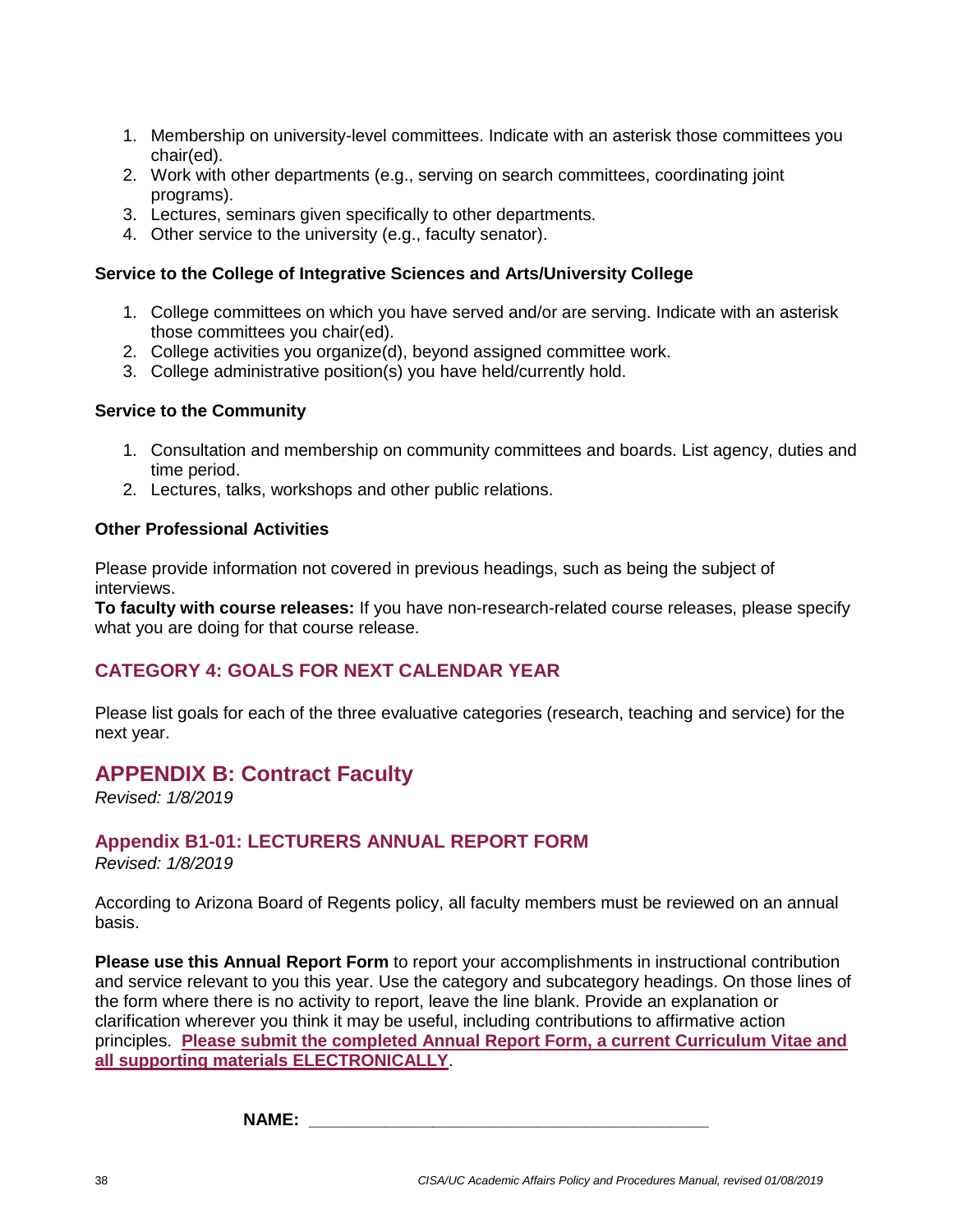### **CATEGORY 1. INSTRUCTIONAL CONTRIBUTIONS**

#### **Teaching**

Evaluation of teaching will include attention to SYLLABI AND OTHER COURSE MATERIALS, student evaluations, the number of students enrolled in a class and the demonstrated relation between the classes offered and departmental needs.

1. In the table below list the courses you taught each semester (most recent first), enrollment, credits, SCH and course titles. Explain any special circumstances that apply to these courses (e.g., a first-time prep; team-teaching; teaching early in the morning, at night, or on Saturday; teaching high-enrollment/multicultural content classes; or teaching online or web-enhanced courses).

| Semester/<br>Year | Prefix/<br><b>Number</b> | Enroll-<br>ment | <b>Credits</b> | SCH <sup>1</sup> | Title (add another column: special<br>circumstances) |
|-------------------|--------------------------|-----------------|----------------|------------------|------------------------------------------------------|
|                   |                          |                 |                |                  |                                                      |
|                   |                          |                 |                |                  |                                                      |

<sup>1</sup>Calculate SCH by multiplying enrollment by number of credits (e.g., 10 students in one 3 credit course produce 30 SCH)

- 2. Syllabi and other course documents. Please submit one syllabus for each unique course you taught (i.e., if you taught the same course two semesters in a row, only submit one syllabus for this course). Please also submit one representative assignment for each unique course taught.
- 3. For online and web-enhanced courses, faculty using My ASU are encouraged to enroll their head as an instructor so that the head can view password-protected materials; faculty using their homepages or other web pages should provide their head with URLs and access.
- 4. Course evaluations. Please provide one (1) electronic copy of all your student evaluations that were conducted online for courses taught in the evaluation year, (2) the evaluation numbers for Questions 1-17 for all courses (grid provided) and (3) a 2-4 page, single-spaced narrative that synthesizes and contextualizes your evaluation scores. In particular, discuss areas in which you excel (such as particularly effective teaching strategies, your accessibility to students, your ability to provide an effective learning environment), as well as any changes in your teaching strategy you intend to implement. Base your narrative on the evaluation rubric used by your unit.

#### **Student Academic Mentoring**

Describe student academic mentoring/supervision (e.g., sponsorship of academic clubs, honors thesis, honors contracts, independent studies, Obama scholars). Names of students supervised required.

#### **Graduate Advising**

List advisees and their degree programs.

#### **Graduate Committees (Thesis and Dissertation)**

For each, list committee role and thesis/dissertation title.

#### **Curriculum Development and/or Revision**

Describe curriculum development and/or revisions made to courses.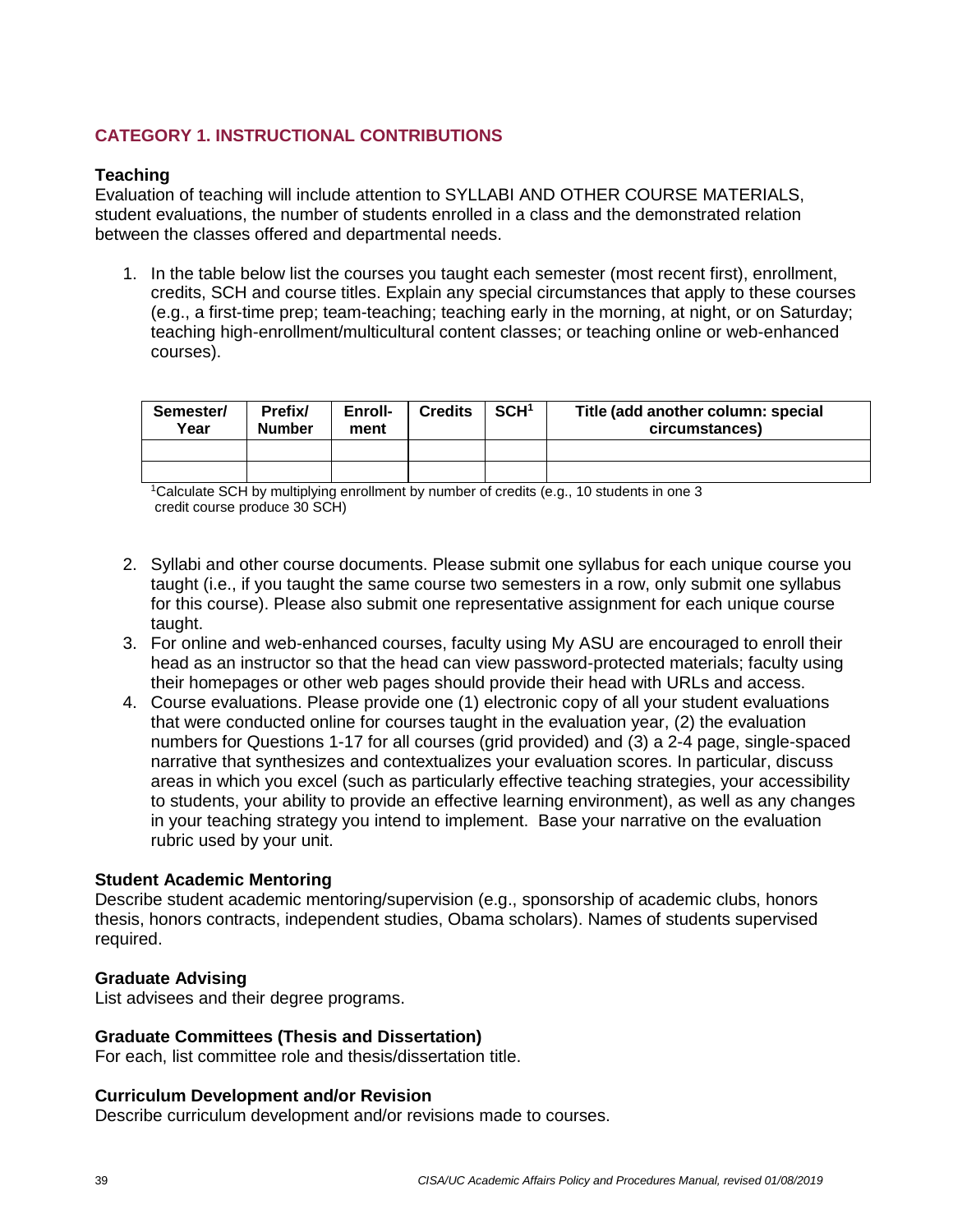#### **Professional Development**

List conferences/workshops, brown bags, lectures, etc. attended and engagement with the literature of the profession.

#### **Pedagogical Awards**

List awards you have been nominated for or have received for teaching, curricular design, etc.

#### **Other Instructional Contributions**

Describe other instructional contributions not listed above (pedagogical grants applied for and received focused on instruction, pedagogical projects, etc.). **CATEGORY 2. SERVICE**

#### **Committee Service**

Describe committee activities and your contributions:

- 1. Unit (Languages and Cultures, area committees)
- 2. College/College (College of Integrative Sciences and Arts/University College committees)
- 3. University (ASU committees, e.g., CAPC)
- 4. Profession or discipline (committee or taskforce)

#### **Community Outreach/Service**

Community outreach, activities, lectures, readings organized for community, etc. Describe these activities and provide a brief annotation explaining how each relates to your position and how it aids you in fulfilling the mission of the university, your unit or your position.

#### **Administrative Service/Duties**

Administrative position(s) you have held or currently hold. Describe the affiliated duties as negotiated with supervisor.

\* Your faculty head's evaluation of you will also include his/her assessment of your effectiveness as an administrator or mentor; the Colleges' dean will evaluate the administrative service of faculty heads.

#### **Mentoring**

Describe mentoring activities:

- 1. Advising nonacademic student clubs
- 2. Describe course supervision and mentoring of teachers, i.e., providing workshop sessions for other faculty, mentoring incoming faculty and observation write-ups of your visits to peers/mentees' classes.

#### **Professional Development Activities**

Describe dissemination of pedagogical or professional knowledge via the following:

- 1. Publications (books, solicited or unsolicited/refereed reviews, articles, chapters, essays, poems and short stories)
- 2. Conference presentations and papers
- 3. Professional development workshops
- 4. Shows, performances and exhibits

#### **Other Service-Oriented Activities/Commendations**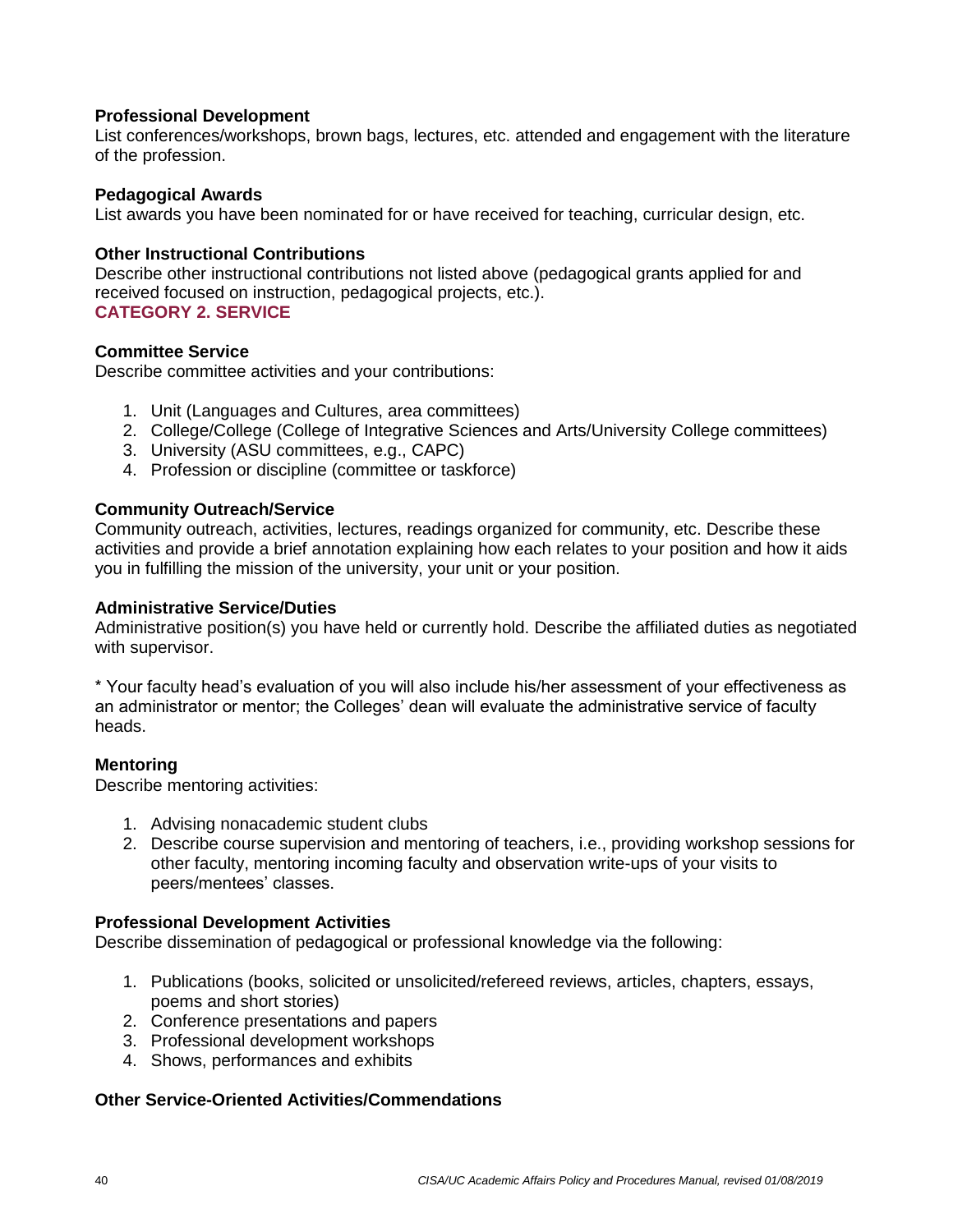Describe community-based grants and awards applied for and received and special projects in the community (e.g., projects or grants focused on K-12 partnerships with other community agencies), and service to the profession (e.g., officer in a professional organization, journal editor), etc.

#### **APPENDIX B1-02: CRITERIA FOR ANNUAL REVIEW OF ALL LECTURERS**  *Revised: 1/8/2019*

#### **CATEGORY 1. INSTRUCTIONAL CONTRIBUTIONS**

Faculty achieving a given level will exhibit the characteristics typical of those listed by category below. These characteristics provide general guidelines for performance, not an exhaustive list.

|                                                                | <b>Instructional Contributions</b>                                                                                                                                                                                                                                                                                                                                                                                                                                                                                                                                                                                                                                                                                                                                                                                                                                                                                                                                                                                                                                                                                                                                                                                                                                                                                                                                                                                                                                                                                                                                                                                                                                                                                                                       |
|----------------------------------------------------------------|----------------------------------------------------------------------------------------------------------------------------------------------------------------------------------------------------------------------------------------------------------------------------------------------------------------------------------------------------------------------------------------------------------------------------------------------------------------------------------------------------------------------------------------------------------------------------------------------------------------------------------------------------------------------------------------------------------------------------------------------------------------------------------------------------------------------------------------------------------------------------------------------------------------------------------------------------------------------------------------------------------------------------------------------------------------------------------------------------------------------------------------------------------------------------------------------------------------------------------------------------------------------------------------------------------------------------------------------------------------------------------------------------------------------------------------------------------------------------------------------------------------------------------------------------------------------------------------------------------------------------------------------------------------------------------------------------------------------------------------------------------|
| <b>High Merit</b><br>(4.0)                                     | Demonstrates high-quality teaching through all of the following<br>(documentation could be via qualitative or quantitative measure of student<br>learning or outcomes, peer reviews of teaching, syllabi and assignments and<br>self-development critical review):                                                                                                                                                                                                                                                                                                                                                                                                                                                                                                                                                                                                                                                                                                                                                                                                                                                                                                                                                                                                                                                                                                                                                                                                                                                                                                                                                                                                                                                                                       |
| Assumes<br>fulfillment of<br><b>Merit Plus</b><br>requirements | Designing instruction aimed to enhance learning outcomes, (e.g.,<br>$\bullet$<br>experiential learning activities, critical incident projects, community<br>projects, service learning)<br>Measuring student learning outcomes (e.g., exam scores, performance<br>$\bullet$<br>on assignments, portfolios, and analysis of student work products,<br>pre/post tests)<br>Identifying strategies to enhance student success (e.g., engaging<br>students in self-reflection, overseeing peer group mentoring)<br>AND at least TWO of the following:<br>Supervises research or projects (e.g., directs/codirects thesis,<br>directs community engagement/service learning projects).<br>Provides more than two extra learning opportunities for students<br>$\bullet$<br>(e.g., honors contracts, internships, service learning) or<br>mentoring of students (e.g., instructional aides).<br>Achieves widely recognized teaching success, such as receiving<br>$\bullet$<br>a teaching/supervision award at the local, state or national level.<br>Presents or publishes innovations related to teaching pedagogy,<br>$\bullet$<br>or training in local, state or national professional venues.<br>Leads professional development opportunities related to teaching,<br>$\bullet$<br>pedagogy or training.<br>Develops and successfully delivers a new course at the request of the<br>$\bullet$<br>unit or Colleges or significantly redesigns an existing course (e.g.,<br>converting a face to face course to hybrid or online delivery).<br>Acts as a peer reviewer of teaching for two or more colleagues.<br>Instructional Team Leader overseeing multiple sections of students<br>$\bullet$<br>and instructors inside the classroom for one semester. |
| <b>Merit Plus</b><br>(3.5)                                     | Directs study abroad program.<br>Demonstrates high-quality teaching in two of the following (documentation<br>could be via qualitative or quantitative measure of student learning or<br>outcomes, peer reviews of teaching, syllabi and assignments and self-<br>development critical review):                                                                                                                                                                                                                                                                                                                                                                                                                                                                                                                                                                                                                                                                                                                                                                                                                                                                                                                                                                                                                                                                                                                                                                                                                                                                                                                                                                                                                                                          |
| Assumes<br>fulfillment of                                      | Designing instruction aimed to enhance learning outcomes (e.g.,<br>experiential learning activities, critical incident projects, community<br>course projects, service learning).                                                                                                                                                                                                                                                                                                                                                                                                                                                                                                                                                                                                                                                                                                                                                                                                                                                                                                                                                                                                                                                                                                                                                                                                                                                                                                                                                                                                                                                                                                                                                                        |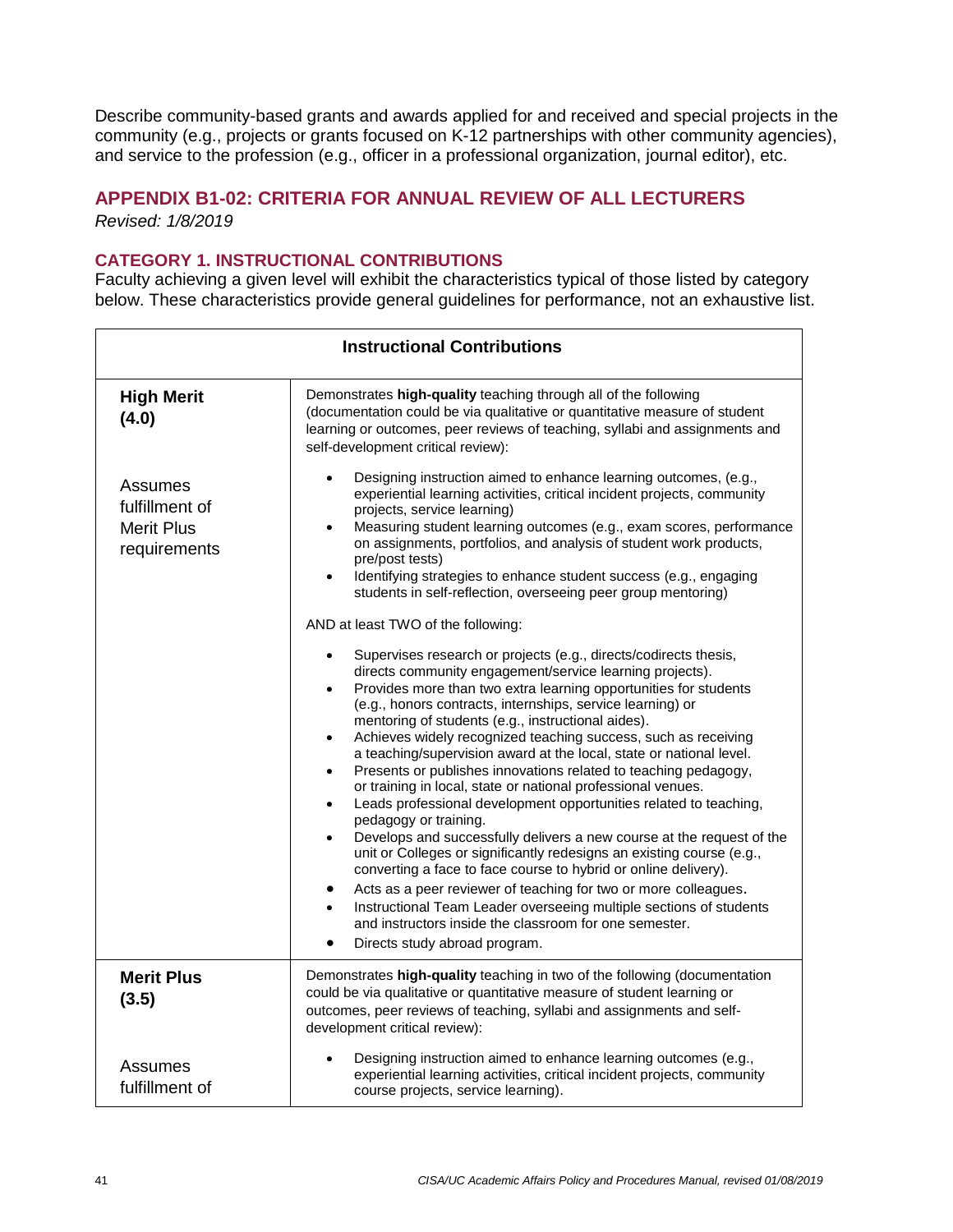| Merit<br>requirements                                     | Measuring student learning outcomes (e.g., exam scores, performance<br>on assignments, portfolios, and analysis of student work products,<br>pre/post tests).<br>Identifying strategies to enhance student success (e.g., engaging<br>$\bullet$<br>students in self-reflection, oversee peer group mentoring).                                                                                                                                                                                                                                                                                                                                                                                                                                                                                                                                                                                                                                                                                                                                                                  |
|-----------------------------------------------------------|---------------------------------------------------------------------------------------------------------------------------------------------------------------------------------------------------------------------------------------------------------------------------------------------------------------------------------------------------------------------------------------------------------------------------------------------------------------------------------------------------------------------------------------------------------------------------------------------------------------------------------------------------------------------------------------------------------------------------------------------------------------------------------------------------------------------------------------------------------------------------------------------------------------------------------------------------------------------------------------------------------------------------------------------------------------------------------|
|                                                           | AND at least TWO of the following:                                                                                                                                                                                                                                                                                                                                                                                                                                                                                                                                                                                                                                                                                                                                                                                                                                                                                                                                                                                                                                              |
|                                                           | Supervises or participates in research or projects (e.g., serves as<br>thesis committee member, directs community<br>engagement/service learning projects).<br>Provides two extra learning opportunities for students (e.g.,<br>$\bullet$<br>honors contracts, internships, service learning) or mentoring of<br>students (e.g., instructional aides).<br>Achieves recognized teaching such as receiving a local, state or<br>$\bullet$<br>national award or nomination for an award requiring multiple<br>sources of support.<br>Presents or publishes innovations related to teaching pedagogy,<br>$\bullet$<br>or training in local, state or national professional venues.<br>Leads or attends significant professional development opportunities<br>$\bullet$<br>related to teaching, pedagogy or training.<br>Develops and successfully delivers a new course at the request of the<br>$\bullet$<br>unit or Colleges or significantly redesigns an existing course.<br>Acts as a peer reviewer of teaching for a colleague.<br>Directs study abroad program.<br>$\bullet$ |
| <b>Merit</b><br>(3.0)                                     | Demonstrates quality teaching, through at least two of the following<br>(documentation could be via qualitative or quantitative measure of student<br>learning or outcomes, peer reviews of teaching, syllabi and assignments and<br>self-development critical review):                                                                                                                                                                                                                                                                                                                                                                                                                                                                                                                                                                                                                                                                                                                                                                                                         |
| Assumes<br>fulfillment of<br>Satisfactory<br>requirements | Designing instruction aimed to enhance learning outcomes (e.g.,<br>experiential learning activities, critical incident projects, community<br>course projects, service learning).<br>Measuring student learning outcomes (e.g., exam scores, performance<br>$\bullet$<br>on assignments, portfolios, and analysis of student work products,<br>pre/post tests).<br>Identifying strategies to enhance student success (e.g., engaging<br>$\bullet$<br>students in self-reflection, oversee peer group mentoring, writing<br>multiple letters of recommendation).                                                                                                                                                                                                                                                                                                                                                                                                                                                                                                                 |
|                                                           | AND at least ONE of the following:                                                                                                                                                                                                                                                                                                                                                                                                                                                                                                                                                                                                                                                                                                                                                                                                                                                                                                                                                                                                                                              |
|                                                           | Supervises or participates in research or projects (e.g., serves as<br>thesis committee member, directs community<br>engagement/service learning projects).<br>Achieves recognized teaching success, such as receiving a<br>$\bullet$<br>teaching/supervision award, or nomination for an award requiring<br>multiple sources of support.<br>Presents or publishes innovations related to teaching pedagogy<br>$\bullet$<br>in local, state or national professional venues.<br>Attends professional development opportunities related to teaching,<br>٠<br>pedagogy or training.<br>Develops and successfully delivers a new course at the request of the<br>٠<br>unit or Colleges or significantly redesigns an existing course.<br>Acts as a peer reviewer of teaching for a colleague.<br>٠<br>Requests and receives a peer review of teaching<br>Teaches a first-time prep or has three or more preps per<br>semester.<br>Directs study abroad program.                                                                                                                    |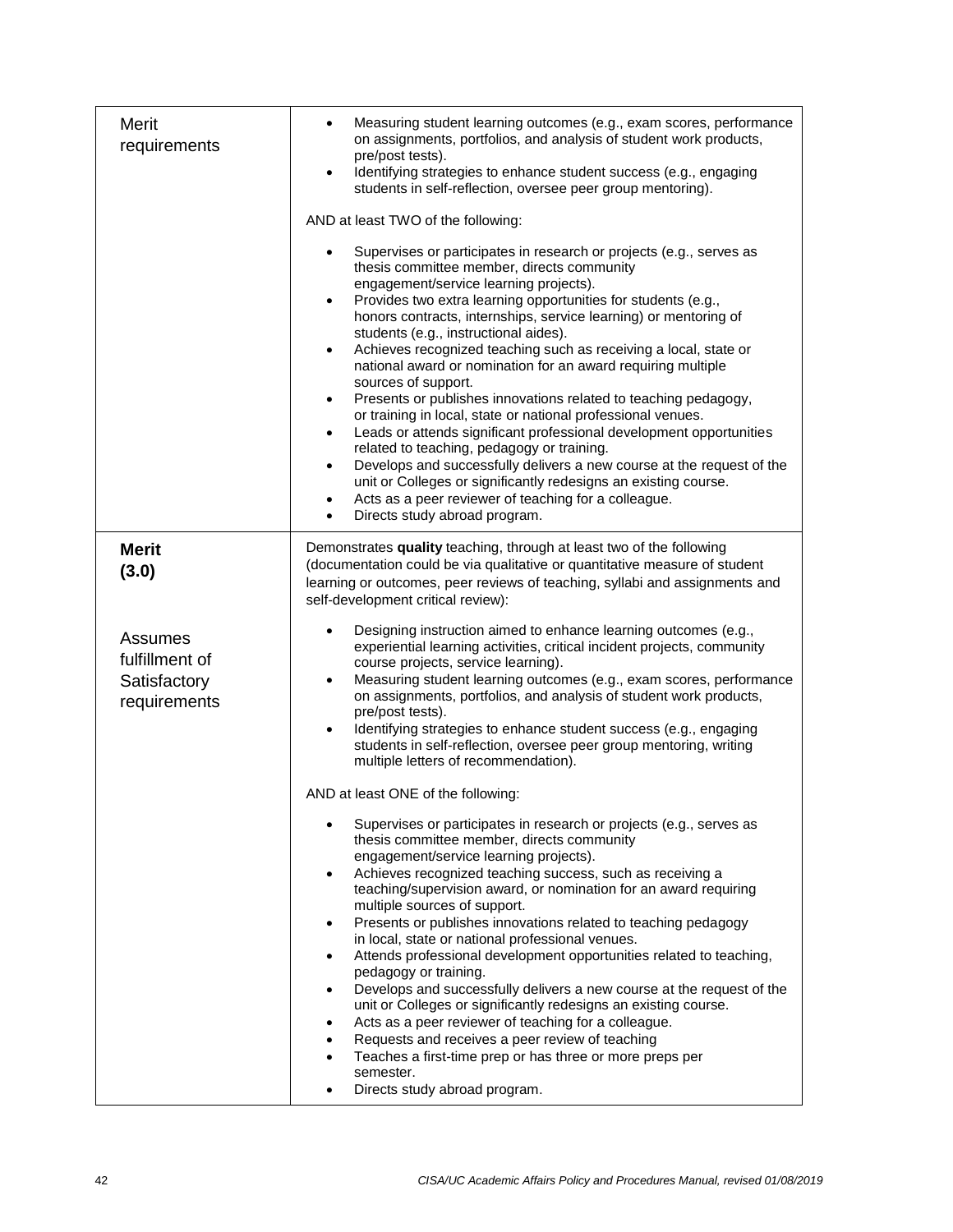| <b>Satisfactory</b><br>(2.0) | Demonstrates acceptable teaching with pedagogically sound instructional<br>practices including the following:<br>Demonstrates support and respect to students (e.g., a letter of<br>٠                                         |
|------------------------------|-------------------------------------------------------------------------------------------------------------------------------------------------------------------------------------------------------------------------------|
|                              | recommendation).<br>Provides an adequate learning environment.<br>٠<br>Distributes an appropriate syllabus (as defined by the unit, Colleges and<br>$\bullet$                                                                 |
|                              | University) at the first meeting of the class.<br>Meets with the class at the scheduled times unless there are extenuating<br>$\bullet$<br>circumstances.                                                                     |
|                              | Incorporates context and functional area requirements (e.g., APA<br>$\bullet$<br>standards) into appropriate courses as defined by the Colleges' and<br>unit's curricular missions.                                           |
|                              | Incorporates library and computer resources into appropriate courses as<br>$\bullet$<br>defined by the Colleges' and unit's curricular missions.<br>Being accessible to students according to university policy.<br>$\bullet$ |
|                              | Returns graded examinations and assignments and supervisory<br>$\bullet$<br>feedback in a timely manner.<br>Posts final course grades in a timely manner.                                                                     |
| <b>Unsatisfactory</b>        | Demonstrates unsatisfactory teaching through many of these characteristics:                                                                                                                                                   |
| (1.0)                        | Demonstrates poor quality teaching.<br>Fails to meet satisfactory criteria detailed above.<br>$\bullet$<br>Violates the professional student-teacher relationship.                                                            |

# **CATEGORY 2. SERVICE**

Note: If job requirements match particular categories listed below, they should be weighed more heavily in evaluating performance. See [―Remark for Faculty Members with Administrative](#page-27-0)  [Responsibilities](#page-27-0) in the Procedures document.

| <b>Service</b>             |                                                                                                                                                                                                                                                                                                                                                                                                                                                                                                                                                                                                                                                                                                                                                                                                                                                                                                                                                      |  |  |
|----------------------------|------------------------------------------------------------------------------------------------------------------------------------------------------------------------------------------------------------------------------------------------------------------------------------------------------------------------------------------------------------------------------------------------------------------------------------------------------------------------------------------------------------------------------------------------------------------------------------------------------------------------------------------------------------------------------------------------------------------------------------------------------------------------------------------------------------------------------------------------------------------------------------------------------------------------------------------------------|--|--|
| <b>High Merit</b><br>(4.0) | Meets two of these at High Merit Level and at least two others at<br>Merit Plus Level or higher.                                                                                                                                                                                                                                                                                                                                                                                                                                                                                                                                                                                                                                                                                                                                                                                                                                                     |  |  |
|                            | <b>Committee Service</b> —Makes vital service contributions to or takes<br>a leadership role in university/Colleges. Colleges' committees or<br>community; membership often by faculty election or dean<br>appointment; serves on state, regional, national, or international<br>committees.<br><b>Community Outreach/Service—Takes leadership role in forging</b><br>wide-ranging community partnerships.<br><b>Administrative Service/Duties</b> —Creates and/or implements<br>new administrative programs or procedures or training and<br>supervision techniques that benefits the unit, Colleges,<br>university and profession.<br><b>Mentoring</b> —Participates in the quality review and improvement of<br>mentorship models.<br><b>Editorial Activities-Leadership role as Editor/Associate Editor of</b><br>a peer-reviewed journal, edits a book with a scholarly press.<br>Professional Development Activities-Disseminates new ideas in |  |  |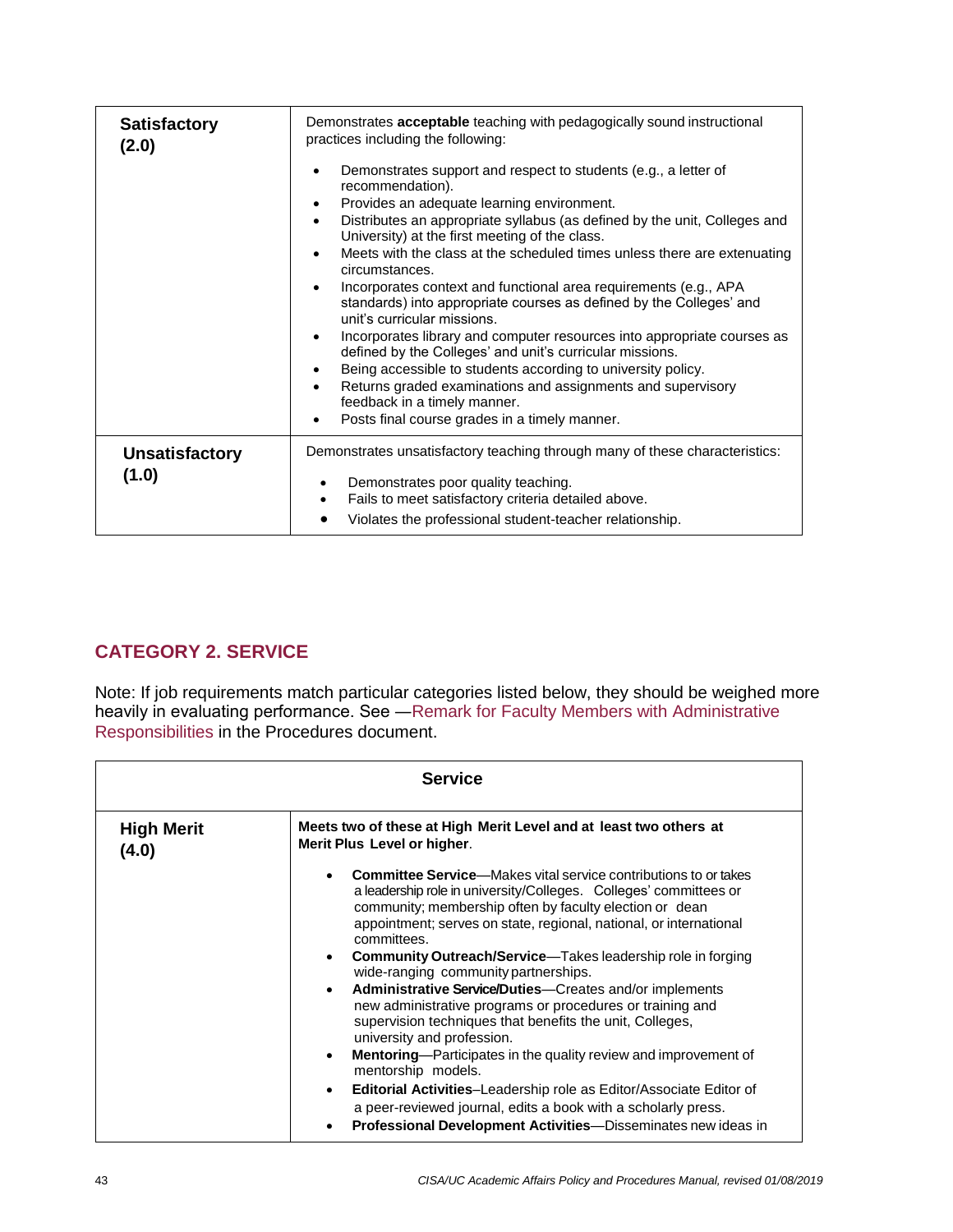|                            | the discipline(s), through publications (e.g., invited chapter in a widely<br>used text or peer-reviewed journal article as lead author) and special<br>recognition at conferences (e.g., invited key note speaker). Submits<br>and receives grants for teaching, training and supervision and/or<br>community engagement.<br><b>Other</b> —At least one of the following: applies for and received<br>$\bullet$<br>community-based grants or awards, participates in special community<br>projects; non-committee service to the profession at state, regional or<br>national levels (e.g., officer in professional organization), etc.<br>Leadership role as Editor/Associate Editor of a peer-reviewed journal,<br>edits a book with a scholarly press.                                                                                                                                                                                                                                                                                                                                                                                                                                                                                                                                                   |
|----------------------------|--------------------------------------------------------------------------------------------------------------------------------------------------------------------------------------------------------------------------------------------------------------------------------------------------------------------------------------------------------------------------------------------------------------------------------------------------------------------------------------------------------------------------------------------------------------------------------------------------------------------------------------------------------------------------------------------------------------------------------------------------------------------------------------------------------------------------------------------------------------------------------------------------------------------------------------------------------------------------------------------------------------------------------------------------------------------------------------------------------------------------------------------------------------------------------------------------------------------------------------------------------------------------------------------------------------|
| <b>Merit Plus</b><br>(3.5) | Meets two of these at Merit Plus Level (or one at Merit Plus and<br>one at High Merit level) and at least one at Merit Level.                                                                                                                                                                                                                                                                                                                                                                                                                                                                                                                                                                                                                                                                                                                                                                                                                                                                                                                                                                                                                                                                                                                                                                                |
|                            | Committee Service-Makes meaningful contributions to time-<br>$\bullet$<br>consuming committees, with crucial roles.<br>Community Outreach/Service-Initiates and develops<br>community outreach activities.<br><b>Administrative Service/Duties</b> — Makes vital contributions to<br>administrative programs or procedures or training and<br>supervision techniques that benefits the unit, Colleges,<br>university and profession.<br>Mentoring-Initiates helping and mentoring colleagues in a<br>$\bullet$<br>structured and systematic manner; serves as external<br>reviewer for promotion cases, awards.<br><b>Editorial Activities</b> - Serves on an editorial or textbook<br>review board, edits thematic edition of a peer-reviewed<br>journal.<br>Professional Development Activities-Disseminates new<br>ideas and content through seminars, conference<br>presentations and workshops; publishes in peer-reviewed<br>journals as co-author; submits proposals for grants;<br>development work promoting enhancement of teaching and<br>student learning.<br>Other-Applies for community-based grants and awards;<br>non-committee service to the profession at the university<br>level. Serves on an editorial or textbook review board, edits<br>thematic edition of a peer-reviewed journal. |
| <b>Merit</b><br>(3.0)      | Meets at least three of these at Merit level (or two at Merit and one at Merit<br>Plus or higher).<br><b>Committee Service</b> —Serves actively on unit or Colleges' committees<br>$\bullet$<br>with specific or purpose-driven functions; enhances faculty profile;<br>volunteers for service such as convocation, etc.<br><b>Community Outreach/Service</b> —Actively and regularly participates in<br>$\bullet$<br>community outreach activities.<br>Administrative Service/Duties-Actively participates in administrative<br>$\bullet$<br>programs or procedures or training and supervision techniques that<br>benefit the unit, Colleges, university and profession.<br>Mentoring-Contributes positively and regularly to the professional<br>$\bullet$<br>development of colleagues.<br><b>Editorial Activities</b> – serves as an Ad Hoc reviewer for<br>$\bullet$<br>conference abstracts, peer reviewed journals, reviews book<br>proposals or manuscripts for scholarly press.<br>Professional Development Activities-Shares knowledge with<br>$\bullet$<br>colleagues through formal and informal means (e.g., publishes in non-<br>peer-reviewed journal, book reviews). Collaborates on proposals and<br>workshops.                                                                            |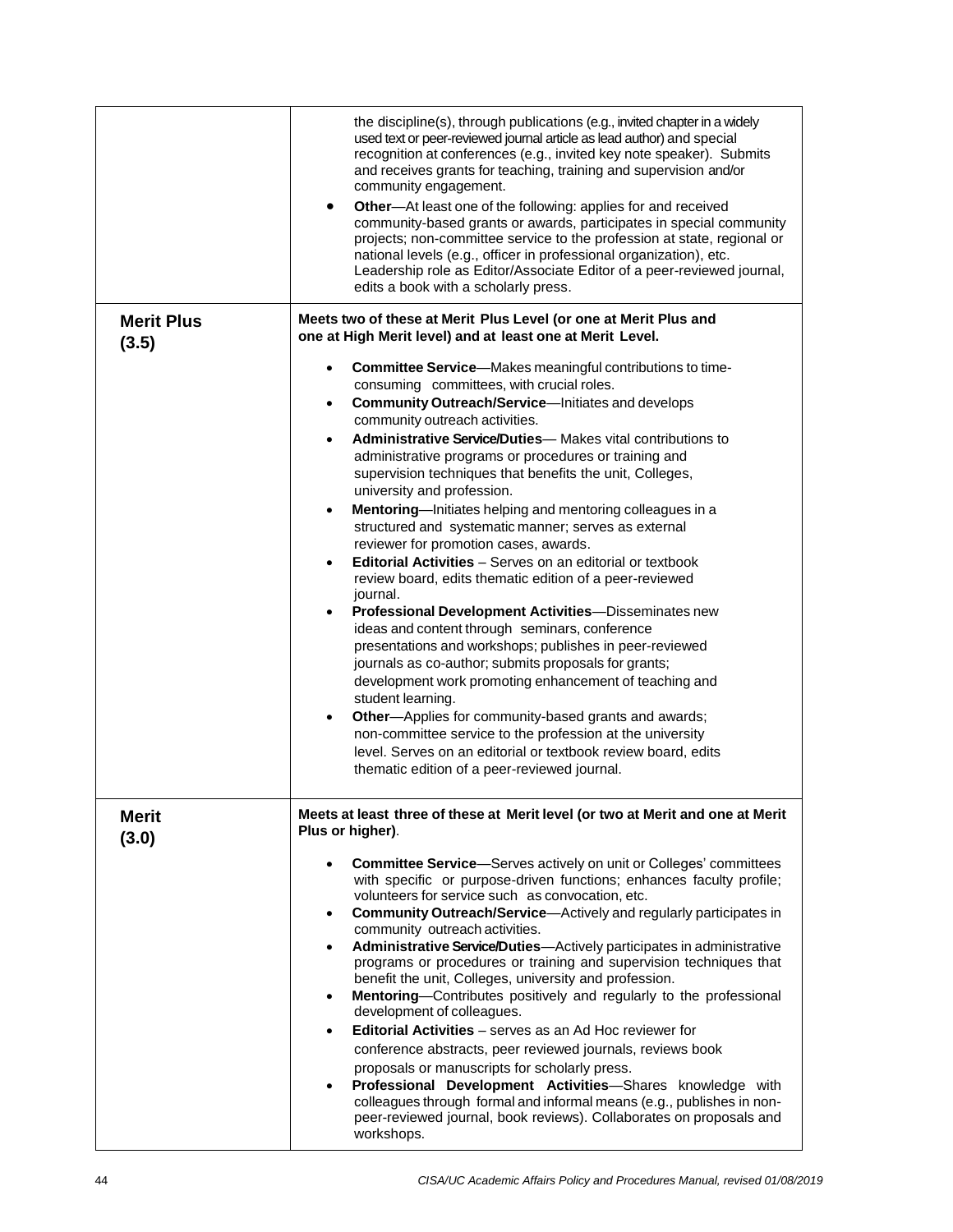|                                | <b>Other--</b> serves as an Ad Hoc reviewer for conference abstracts, peer<br>reviewed journals, reviews book proposals or manuscripts for<br>scholarly press.                                                                                                                                                                                                                                                                                                                                                                                                          |
|--------------------------------|-------------------------------------------------------------------------------------------------------------------------------------------------------------------------------------------------------------------------------------------------------------------------------------------------------------------------------------------------------------------------------------------------------------------------------------------------------------------------------------------------------------------------------------------------------------------------|
| <b>Satisfactory</b><br>(2.0)   | Meets at least three of these at Satisfactory level (or two of these if<br>one meets Merit or higher).                                                                                                                                                                                                                                                                                                                                                                                                                                                                  |
|                                | <b>Committee Service</b> —Serves actively on unit or Colleges'<br>$\bullet$<br>committees, participates in a supportive faculty environment,<br>attends meetings, etc.<br><b>Community Outreach/Service</b> —Participates in community outreach<br>$\bullet$<br>activities.<br><b>Administrative Service/Duties</b> —Completes duties in a satisfactory<br>manner.<br><b>Mentoring</b> —Contributes to the professional development of colleagues.<br>$\bullet$<br>Professional Development Activities-Attends workshop or<br>٠<br>conference related to discipline(s). |
| <b>Unsatisfactory</b><br>(1.0) | <b>Committee Service</b> —No evidence of active service.<br><b>Community Outreach/Service</b> —Does not participate in or does not<br>contribute positively to community outreach/service.<br>Administrative Service/Duties-Fails to perform duties in a satisfactory<br>manner.<br><b>Mentoring</b> —Does not contribute positively to professional development<br>of others.<br>Professional Development Activities-No evidence of professional<br>development activities.                                                                                            |

| <b>Annual Review Score</b> | <b>Description</b>                     |
|----------------------------|----------------------------------------|
| $3.75 - 4.00$              | Performed at an outstanding level      |
| $3.25 - 3.74$              | Performed at a superior level          |
| $2.75 - 3.24$              | Exceeded satisfactory                  |
| $2.00 - 2.74$              | Competently fulfilled responsibilities |
| $1.00 - 1.99$              | Failed to perform competently          |
|                            |                                        |

<sup>1</sup>The numeric ratings in parentheses will be reported to the Dean of the Colleges. What is then forwarded to the Provost's Office will be whole numbers only, with merit plus being reported as a 3.

### **APPENDIX B2-01: INSTRUCTORS ANNUAL REPORT FORM**

*Revised: 1/8/2019*

According to Arizona Board of Regents policy, all faculty members must be reviewed on an annual basis.

**Please use this Annual Report Form** to report your accomplishments in instructional contribution relevant to you this year. Use the category and subcategory headings. On those lines of the form where there is no activity to report, leave the line blank. Provide an explanation or clarification wherever you think it may be useful, including contributions to affirmative action principles. **Please submit the completed Annual Report Form, a current Curriculum Vitae and all supporting materials ELECTRONICALLY.**

**NAME: \_\_\_\_\_\_\_\_\_\_\_\_\_\_\_\_\_\_\_\_\_\_\_\_\_\_\_\_\_\_\_\_\_\_\_\_\_\_\_\_\_\_**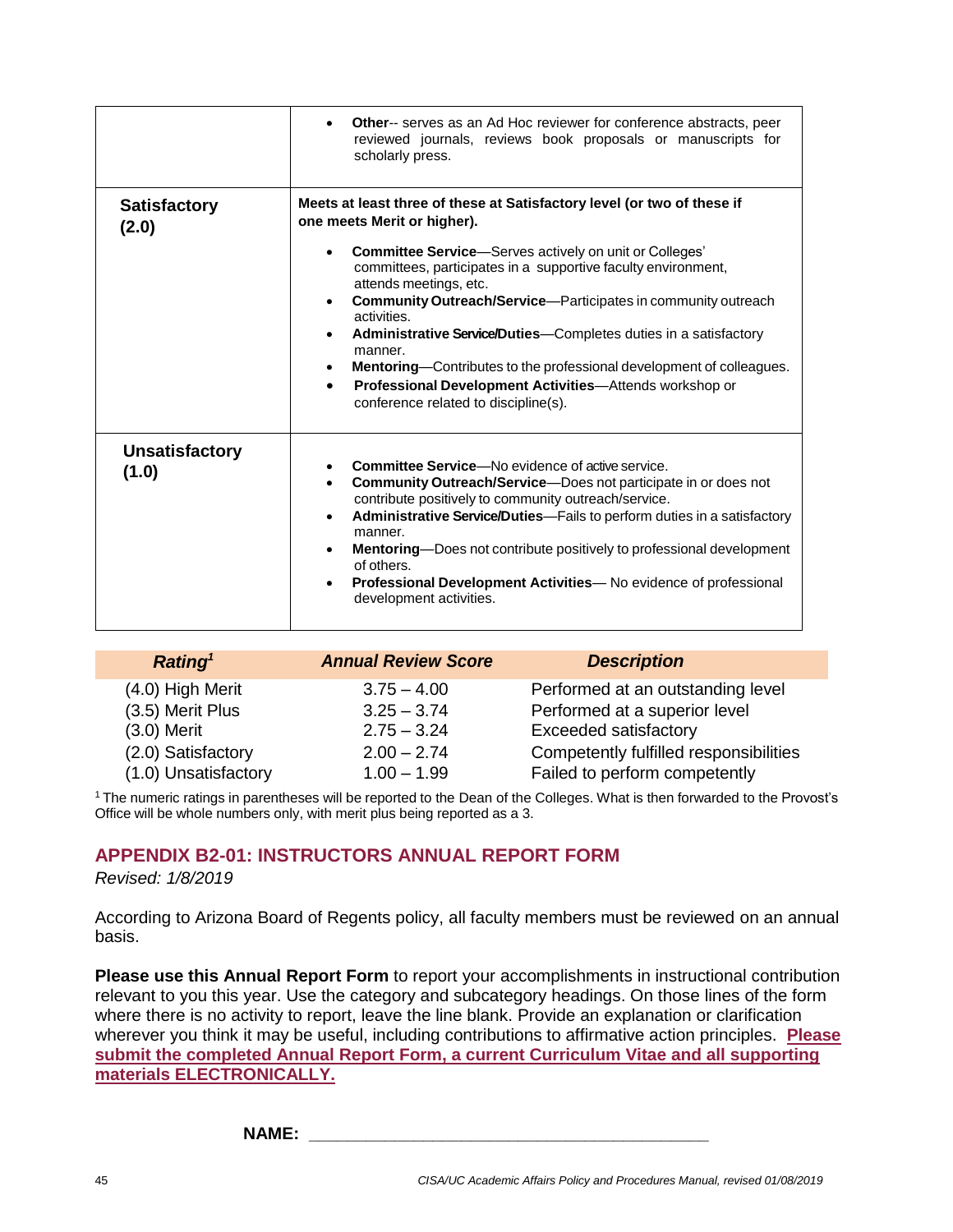#### **INSTRUCTIONAL CONTRIBUTIONS**

#### **Teaching**

Evaluation of teaching will include attention to SYLLABI AND OTHER COURSE MATERIALS, student evaluations, the number of students enrolled in a class and the demonstrated relation between the classes offered and departmental needs.

1. In the table below, list the courses you taught each semester (most recent first), enrollment, credits, SCH and course titles. Explain any special circumstances that apply to these courses (e.g., a first-time prep; team-teaching; teaching early in the morning, at night, or on Saturday; teaching high-enrollment/multicultural content classes; or teaching online or web-enhanced courses).

| Semester/<br>Year | Prefix/<br><b>Number</b> | Enroll-<br>ment | <b>Credits</b> | SCH <sup>1</sup> | Title (add another column: special<br>circumstances) |
|-------------------|--------------------------|-----------------|----------------|------------------|------------------------------------------------------|
|                   |                          |                 |                |                  |                                                      |
|                   |                          |                 |                |                  |                                                      |

<sup>1</sup>Calculate SCH by multiplying enrollment by number of credits (e.g., 10 students in one 3 credit course produce 30 SCH).

- 2. Syllabi and other course documents. Please submit one syllabus for each unique course you taught (i.e., if you taught the same course two semesters in a row, only submit one syllabus for this course). Please also submit one representative assignment for each unique course taught.
- 3. For online and web-enhanced courses, faculty using My ASU are encouraged to enroll their head as an instructor so that the head can view password-protected materials; faculty using their homepages or other web pages should provide their head with URLs and access.
- 4. Course evaluations. Please provide one (1) electronic copy of all your student evaluations that were conducted online for courses taught in the evaluation year, (2) the evaluation numbers for Questions 1-17 for all courses (grid provided) and (3) a 2-4 page, single-spaced narrative that synthesizes and contextualizes your evaluation scores. In particular, discuss areas in which you excel (such as particularly effective teaching strategies, your accessibility to students, your ability to provide an effective learning environment), as well as any changes in your teaching strategy you intend to implement. Base your narrative on the evaluation rubric used by your unit.

#### **Student Academic Mentoring**

Describe student academic mentoring/supervision (e.g., sponsorship of academic clubs, honors contracts, Obama scholars). Names of students supervised required.

#### **Curriculum Development and/or Revision**

Describe curriculum development and/or revisions made to courses.

#### **Pedagogical Awards**

List awards you have been nominated for or have received for teaching, curricular design, etc.

#### **Other Instructional Contributions**

Describe other instructional contributions not listed above (pedagogical grants applied for and received focused on instruction, pedagogical projects, etc.).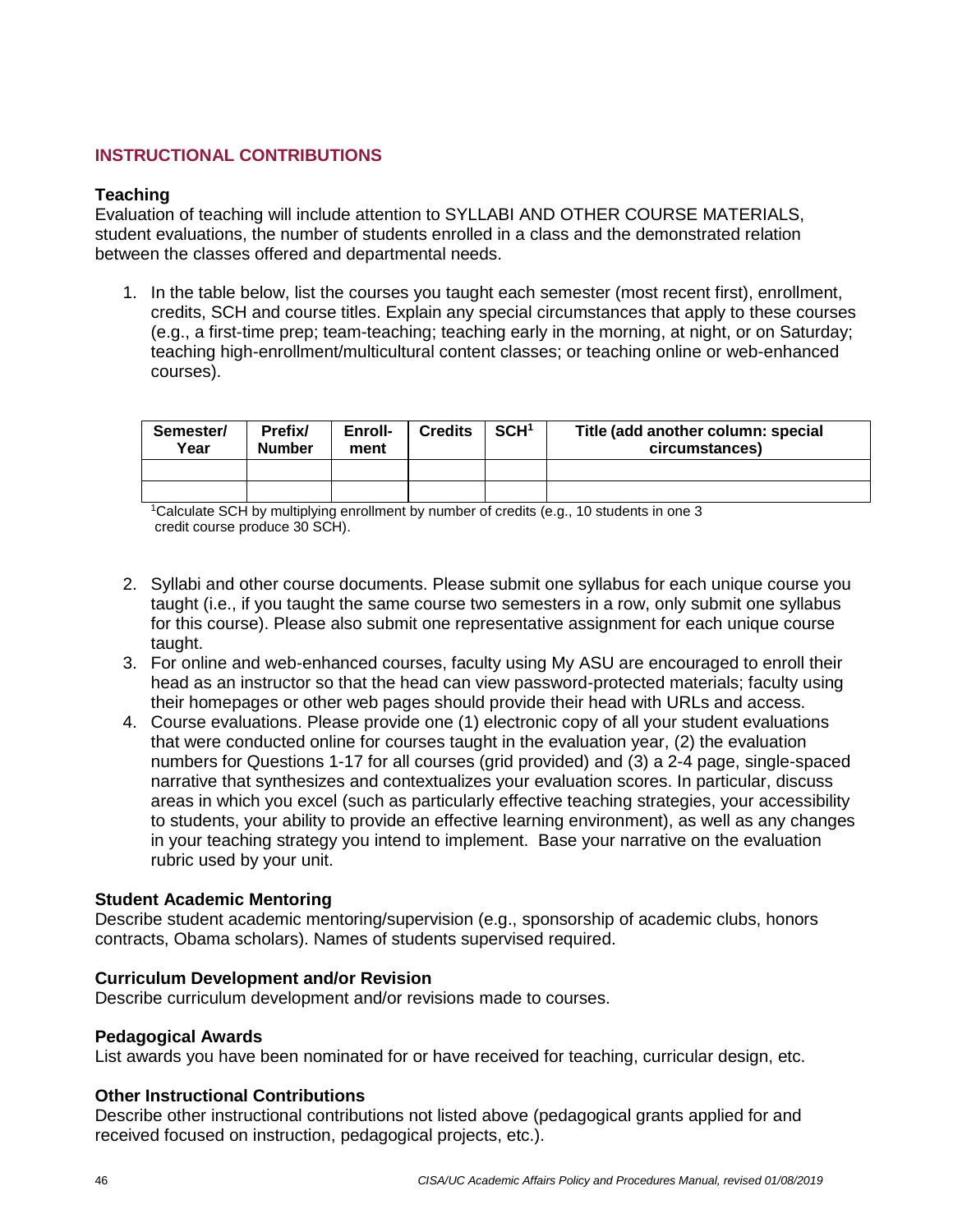#### **Mentoring**

- Advising nonacademic student clubs
- Internships
- Service learning
- Describe mentoring of teachers/instructional aids, i.e., providing workshop sessions for other faculty, mentoring incoming faculty and observation write-ups of your visits to peers/mentees' classes.

#### **Professional Development**

List conferences/workshops, brown bags, lectures, etc. attended and engagement with the literature of the profession.

Describe dissemination of pedagogical or professional knowledge via the following:

- Publications (books, solicited or unsolicited/refereed reviews, articles, chapters, essays, poems and short stories)
- Conference presentations and papers
- Professional development workshops
- Shows, performances and exhibits

# **APPENDIX B2-02: CRITERIA FOR ANNUAL REVIEW OF INSTRUCTORS (100% Instructional Contributions)**

*Revised: 1/8/2019*

#### **INSTRUCTIONAL CONTRIBUTIONS**

Faculty achieving a given level will exhibit the characteristics typical of those listed by category below. These characteristics provide general guidelines for performance, not an exhaustive list.

| <b>Instructional Contributions</b>                      |                                                                                                                                                                                                                                                                                                                                                                                                                                                                                                                                           |  |  |
|---------------------------------------------------------|-------------------------------------------------------------------------------------------------------------------------------------------------------------------------------------------------------------------------------------------------------------------------------------------------------------------------------------------------------------------------------------------------------------------------------------------------------------------------------------------------------------------------------------------|--|--|
| <b>High Merit</b><br>(4.0)                              | Demonstrates high-quality teaching through all of the following<br>(documentation could be via qualitative or quantitative measure of student<br>learning or outcomes, peer reviews of teaching, syllabi and assignments and<br>self-development critical review):                                                                                                                                                                                                                                                                        |  |  |
| Assumes<br>fulfillment of<br>Merit Plus<br>requirements | Designing instruction aimed to enhance learning outcomes (e.g.,<br>experiential learning activities, critical incident projects, community<br>projects, service learning).<br>Measuring student learning outcomes (e.g., exam scores, performance<br>$\bullet$<br>on assignments, portfolios, and analysis of student work products,<br>pre/post tests).<br>Identifying strategies to enhance student success (e.g., engaging<br>$\bullet$<br>students in self-reflection, overseeing peer group mentoring).<br>AND ONE of the following: |  |  |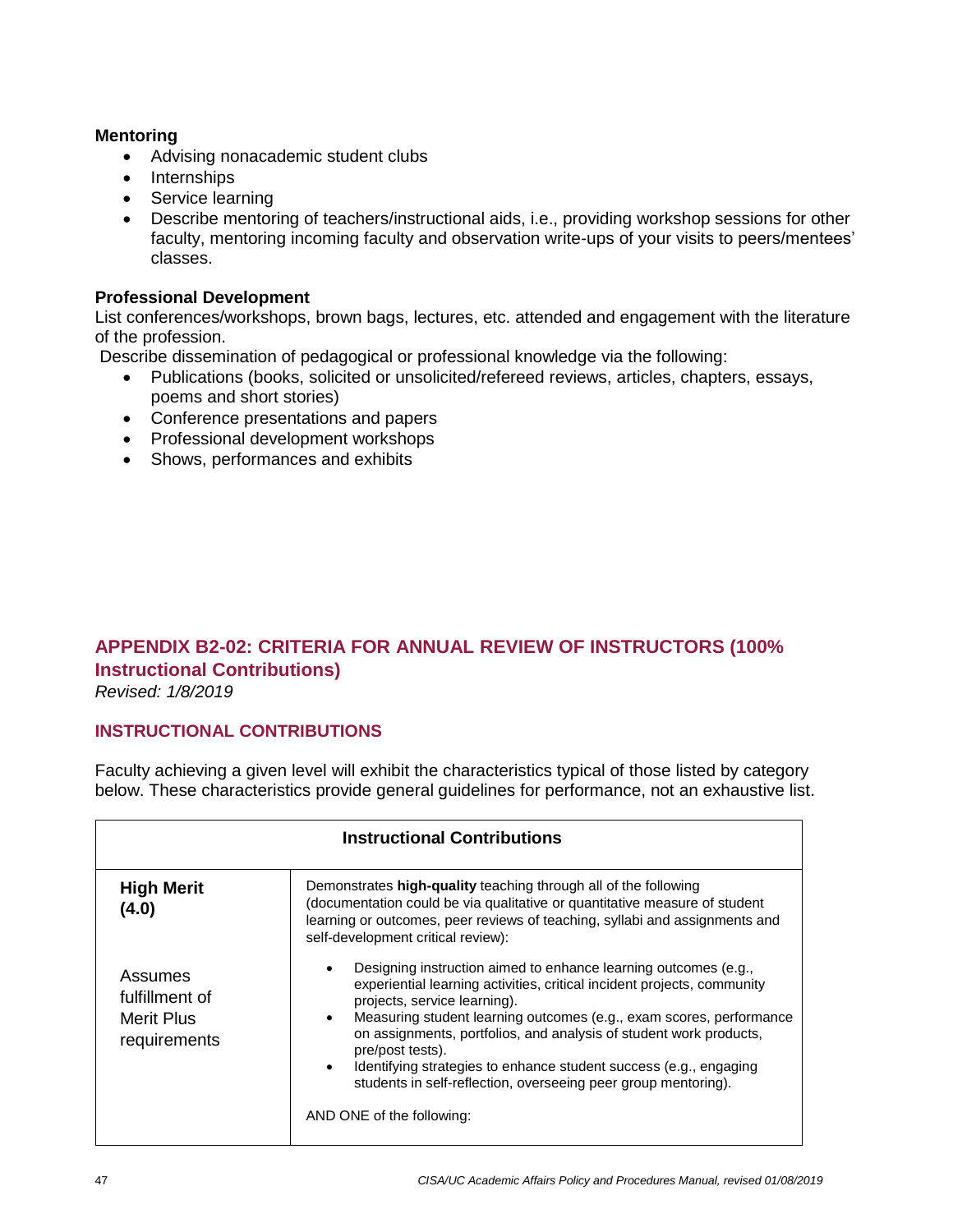|                                                           | Provides more than two extra learning opportunities for students<br>$\bullet$<br>(e.g., honors contracts, internships, service learning or mentoring<br>of students (e.g., instructional aides).<br>Achieves widely recognized teaching success, such as receiving<br>$\bullet$<br>a teaching award.<br>Presents or publishes teaching innovations in professional<br>$\bullet$<br>venues.<br>Leads professional development opportunities focused on teaching<br>$\bullet$<br>innovations.<br>Developing and successfully delivering a new course at the request of<br>$\bullet$<br>the department or Colleges.<br>Acting as a peer reviewer of teaching for two or more colleagues<br>٠<br>Instructional Team Leader overseeing multiple sections of students<br>$\bullet$<br>and instructors inside the classroom for one semester.<br>Directs study abroad program.<br>$\bullet$                                                                                                                                                                                                                                                                          |
|-----------------------------------------------------------|---------------------------------------------------------------------------------------------------------------------------------------------------------------------------------------------------------------------------------------------------------------------------------------------------------------------------------------------------------------------------------------------------------------------------------------------------------------------------------------------------------------------------------------------------------------------------------------------------------------------------------------------------------------------------------------------------------------------------------------------------------------------------------------------------------------------------------------------------------------------------------------------------------------------------------------------------------------------------------------------------------------------------------------------------------------------------------------------------------------------------------------------------------------|
| <b>Merit Plus</b><br>(3.5)                                | Demonstrates high-quality teaching in two of the following (documentation<br>could be via qualitative or quantitative measure of student learning or<br>outcomes, peer reviews of teaching, syllabi and assignments and self-<br>development critical review):                                                                                                                                                                                                                                                                                                                                                                                                                                                                                                                                                                                                                                                                                                                                                                                                                                                                                                |
| Assumes<br>fulfillment of<br><b>Merit</b><br>requirements | Designing instruction aimed to enhance learning outcomes (e.g.,<br>experiential learning activities, critical incident projects, community<br>course projects, service learning).<br>Measuring student learning outcomes (e.g., exam scores, performance<br>$\bullet$<br>on assignments, portfolios, and analysis of student work products,<br>pre/post tests).<br>Identifying strategies to enhance student success (e.g., engaging<br>$\bullet$<br>students in self-reflection, oversee peer group mentoring).<br>AND ONE of the following:<br>Provides two extra learning opportunities for students (e.g.,<br>$\bullet$<br>honors contracts, internships, service learning) or mentoring of<br>students (e.g., instructional aides).<br>Nominated for award related to teaching or receives notable<br>$\bullet$<br>recognition for teaching.<br>Attends at least two professional development opportunities<br>$\bullet$<br>(workshops, online webinars, keeping up with the field).<br>Reviewing textbooks or professional materials within your field.<br>Acts as peer reviewer of teaching for a colleague.<br>Participating faculty in study abroad. |
| <b>Merit</b><br>(3.0)                                     | Demonstrates quality teaching, through at least two of the following<br>(documentation could be via qualitative or quantitative measure of student<br>learning or outcomes, peer reviews of teaching, syllabi and assignments and<br>self-development critical review):                                                                                                                                                                                                                                                                                                                                                                                                                                                                                                                                                                                                                                                                                                                                                                                                                                                                                       |
| Assumes<br>fulfillment of<br>Satisfactory<br>requirements | Designing instruction aimed to enhance learning outcomes (e.g.,<br>experiential learning activities, critical incident projects, community<br>course projects, service learning).<br>Measuring student learning outcomes (e.g., exam scores, performance<br>on assignments, portfolios, and analysis of student work products,<br>pre/post tests).<br>Identifying strategies to enhance student success (e.g., engaging<br>students in self-reflection, oversee peer group mentoring, writing<br>multiple letters of recommendation).<br>AND at least ONE of the following:                                                                                                                                                                                                                                                                                                                                                                                                                                                                                                                                                                                   |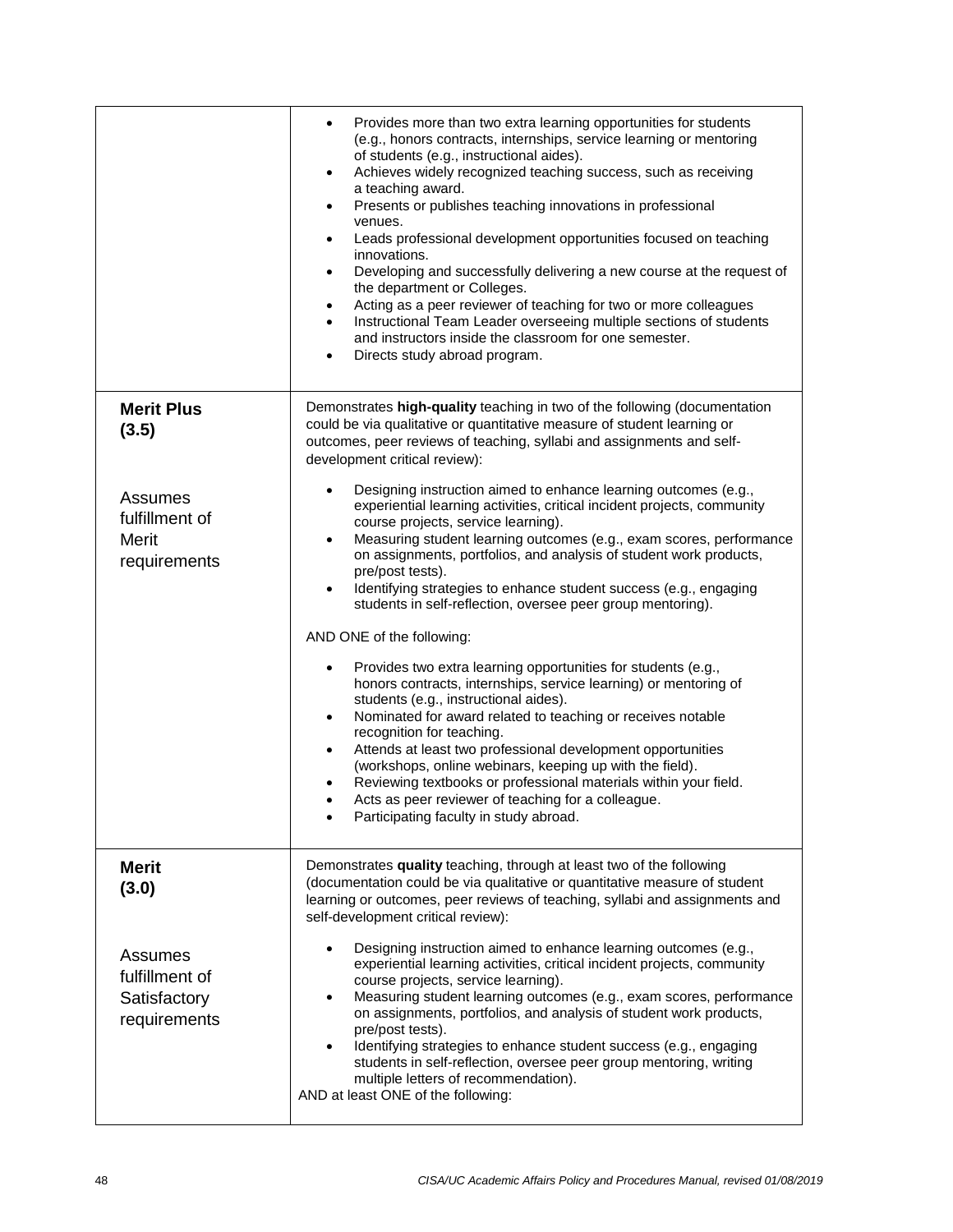|                                | Provides one extra learning opportunity for students (e.g.,<br>honors contracts, internships, service learning) or mentoring of<br>students (e.g., instructional aides).<br>Attends a professional development opportunity (e.g.,<br>Pedagogy Salon, ASU UTO Training workshop, --combine<br>them).<br>Requests and receives a peer review of teaching during the<br>year.<br>Teaches a first-time prep or has 3 or more preps per<br>semester.                                                                                                                                                                                                                                                                                                                                                                                                                                                                                 |
|--------------------------------|---------------------------------------------------------------------------------------------------------------------------------------------------------------------------------------------------------------------------------------------------------------------------------------------------------------------------------------------------------------------------------------------------------------------------------------------------------------------------------------------------------------------------------------------------------------------------------------------------------------------------------------------------------------------------------------------------------------------------------------------------------------------------------------------------------------------------------------------------------------------------------------------------------------------------------|
| <b>Satisfactory</b><br>(2.0)   | Demonstrates acceptable teaching with pedagogically sound instructional<br>practices including the following:                                                                                                                                                                                                                                                                                                                                                                                                                                                                                                                                                                                                                                                                                                                                                                                                                   |
|                                | Demonstrates support and respect to students (e.g. a letter of<br>$\bullet$<br>recommendation).<br>Provides an adequate learning environment.<br>Distributes an appropriate (as defined by the department, Colleges<br>$\bullet$<br>and university) syllabus at the first meeting of the class.<br>Meets with the class at the scheduled times unless there are<br>$\bullet$<br>extenuating circumstances.<br>Incorporates context and functional area requirements into appropriate<br>$\bullet$<br>courses as defined by the Colleges' and unit's curricular missions.<br>Incorporates library and computer resources into appropriate courses<br>as defined by the Colleges and unit's curricular missions.<br>Being accessible to students according to university policy.<br>Returns graded examinations and assignments with appropriate<br>feedback in a timely manner.<br>Posts final course grades in a timely manner. |
| <b>Unsatisfactory</b><br>(1.0) | Demonstrates unsatisfactory teaching through many of these characteristics:<br>Demonstrated poor quality teaching.<br>Repeatedly fails to meet satisfactory criteria detailed above.<br>Violates the professional student-teacher relationship.                                                                                                                                                                                                                                                                                                                                                                                                                                                                                                                                                                                                                                                                                 |

| Rating <sup>1</sup>  | <b>Annual Review Score</b> | <b>Description</b>                     |
|----------------------|----------------------------|----------------------------------------|
| (4.0) High Merit     | $3.75 - 4.00$              | Performed at an outstanding level      |
| (3.5) Merit Plus     | $3.25 - 3.74$              | Performed at a superior level          |
| $(3.0)$ Merit        | $2.75 - 3.24$              | Exceeded satisfactory expectations     |
| (2.0) Satisfactory   | $2.00 - 2.74$              | Competently fulfilled responsibilities |
| (1.0) Unsatisfactory | $1.00 - 1.99$              | Failed to perform competently          |

<sup>1</sup>The numeric ratings in parentheses will be reported to the Dean of the Colleges. What is then forwarded to the Provost's Office will be whole numbers only, with merit plus being reported as a 3.

#### **APPENDIX B3-01: CLINICAL FACULTY ANNUAL REPORT FORM** *Revised: 1/8/2019*

According to Arizona Board of Regents policy, all faculty members must be reviewed on an annual basis.

**Please use this Annual Report Form** to report your accomplishments in instructional contribution, administration and service. Use the category and subcategory headings. On those lines of the form where there is no activity to report, leave the line blank. Provide an explanation or clarification wherever you think it may be useful, including contributions to affirmative action principles. **Please**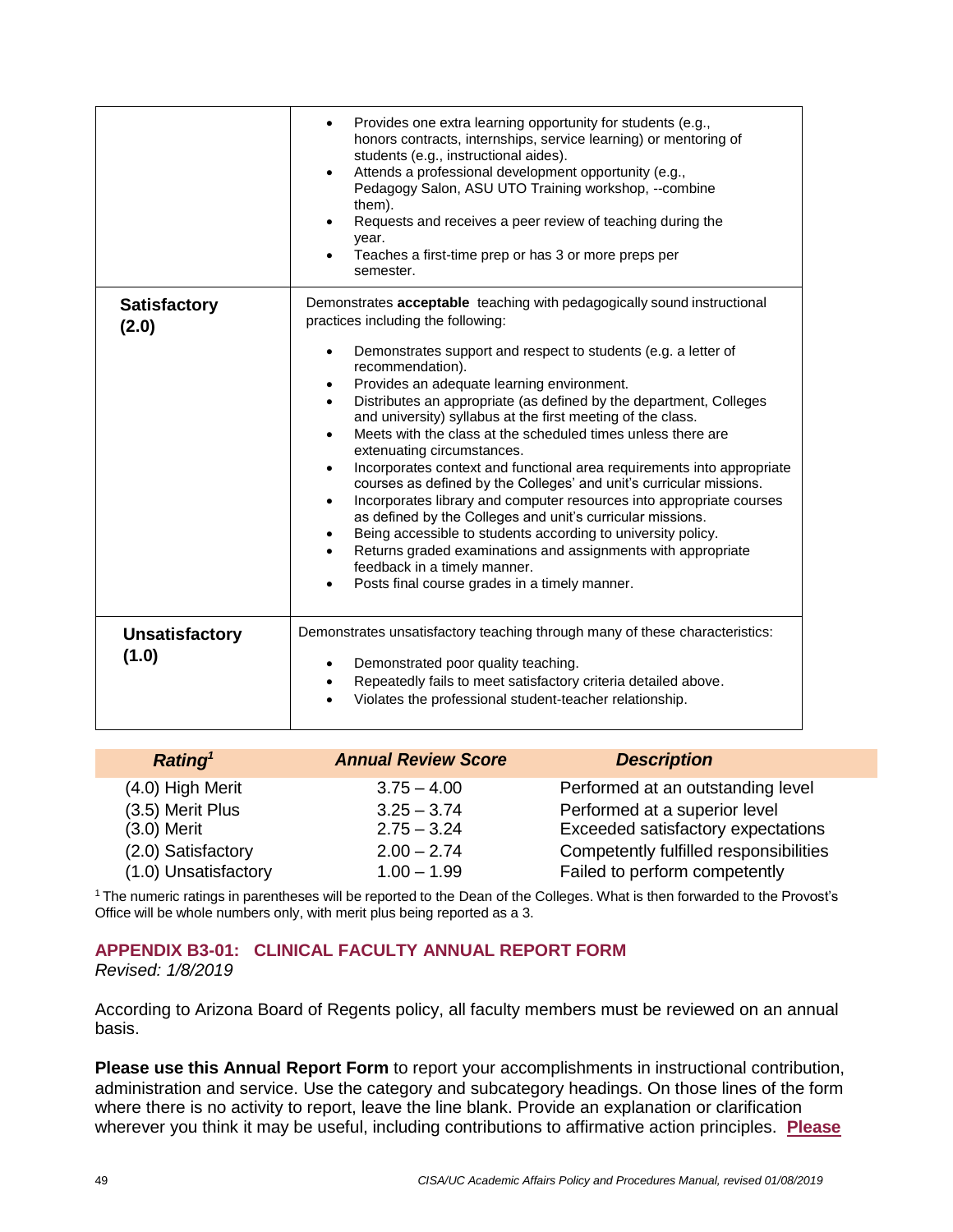#### **submit the completed Annual Report Form, a current Curriculum Vitae and all supporting materials ELECTRONICALLY.**

**NAME: \_\_\_\_\_\_\_\_\_\_\_\_\_\_\_\_\_\_\_\_\_\_\_\_\_\_\_\_\_\_\_\_\_\_\_\_\_\_\_\_\_\_**

### **CATEGORY 1. INSTRUCTIONAL CONTRIBUTIONS**

#### **Teaching**

Evaluation of teaching will include attention to SYLLABI AND OTHER COURSE MATERIALS, student evaluations, the number of students enrolled in a class and the demonstrated relation between the classes offered and departmental needs.

1. In the table below, list the courses you taught each semester (most recent first), enrollment, credits, SCH and course titles. Explain any special circumstances that apply to these courses (e.g., a first-time prep; team-teaching; teaching early in the morning, at night, or on Saturday; teaching high-enrollment/multicultural content classes; or teaching online or web- enhanced courses).

| Semester/<br>Year | Prefix/<br><b>Number</b> | Enroll-<br>ment | <b>Credits</b> | SCH <sup>1</sup> | Title (add another column: special<br>circumstances) |
|-------------------|--------------------------|-----------------|----------------|------------------|------------------------------------------------------|
|                   |                          |                 |                |                  |                                                      |
|                   |                          |                 |                |                  |                                                      |

<sup>1</sup>Calculate SCH by multiplying enrollment by number of credits (e.g., 10 students in one 3 credit course produce 30 SCH).

- a. Calculate SCH by multiplying enrollment by number of credits (e.g., 10 students in one 3 credit course produce 30 SCH)
- 2. Syllabi and other course documents. Please submit one syllabus for each unique course you taught (i.e., if you taught the same course two semesters in a row, only submit one syllabus for this course). Please also submit one representative assignment for each unique course taught.
- 3. For online and web-enhanced courses, faculty using My ASU are encouraged to enroll their head as an instructor so that the head can view password-protected materials; faculty using their homepages or other web pages should provide their head with URLs and access.
- 4. Course evaluations. Please provide one (1) electronic copy of all your student evaluations that were conducted online for courses taught in the evaluation year, (2) the evaluation numbers for Questions 1-17 for all courses (grid provided) and (3) a 2-4 page, single-spaced narrative that synthesizes and contextualizes your evaluation scores. In particular, discuss areas in which you excel (such as particularly effective teaching strategies, your accessibility to students, your ability to provide an effective learning environment), as well as any changes in your teaching strategy you intend to implement. Base your narrative on the evaluation rubric used by your unit.

#### **Student Academic Mentoring**

Describe student academic mentoring/supervision (e.g., sponsorship of academic clubs, honors thesis, honors contracts, independent studies, Obama scholars). Names of students supervised required.

#### **Graduate Advising**

List advisees and their degree programs.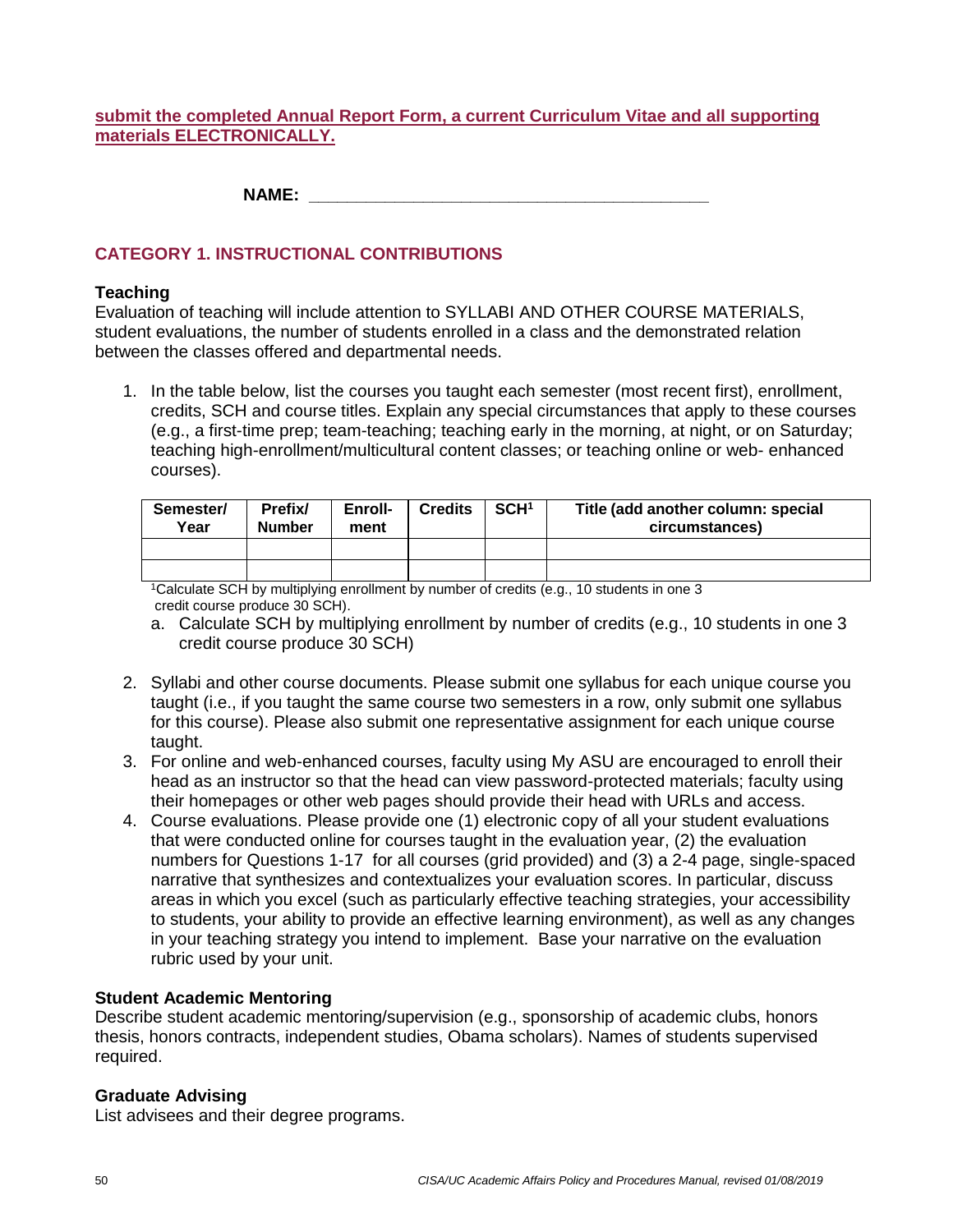#### **Graduate Committees (Thesis and Dissertation)**

For each, list committee role and thesis/dissertation title.

#### **Curriculum Development and/or Revision**

Describe curriculum development and/or revisions made to courses.

#### **Professional Development**

List conferences/workshops, brown bags, lectures, etc. attended and engagement with the literature of the profession.

#### **Pedagogical Awards**

List awards you have been nominated for or have received for teaching, curricular design, etc.

Evaluation of these categories will be based on criteria defined in the faculty workload agreement. The criteria may include student evaluations (e.g., practicum course), peer evaluations or evaluations completed by individuals outside of the Colleges or outside of ASU who work closely with the faculty. These materials must be submitted to the FAR committee chair for your unit.

#### **Practicum Training/Supervision**

List the practicum training/supervision activities you were involved in each semester. Explain any special circumstances that apply to these training activities (e.g., a first-time placement of students in new site, team supervision; supervision early in the morning, at night, or on Saturday; training or supervision using online or web-enhanced resources; substantial revision of an existing training program, etc.). You might also point out areas in which you excel, such as particularly effective or innovative training and supervision strategies, your accessibility to students, your ability to provide an effective and supportive learning environment, reflect on learning outcomes achieved by students, enhance student engagement and student learning, etc. (refer to [Appendix B3-02](#page-51-0) for evaluative criteria).

#### **Other Instructional Contributions**

Describe other instructional contributions not listed above (pedagogical grants applied for and received focused on instruction, pedagogical projects, etc.).

#### **CATEGORY 2. SERVICE**

#### **Committee Service**

Describe committee activities and your contributions:

- 1. Unit (Languages and Cultures, area committees)
- 2. College/College (College of Integrative Sciences and Arts/University College committees)
- 3. University (ASU committees, e.g., CAPC)
- 4. Profession or discipline (committee or taskforce)

#### **Community Outreach/Service**

Community outreach, activities, lectures, readings organized for community, etc. Describe these activities and provide a brief annotation explaining how each relates to your position and how it aids you in fulfilling the mission of the university, your unit or your position.

#### **Administrative Service/Duties**

Administrative position(s) you have held or currently hold. Describe the affiliated duties as negotiated with supervisor.

#### **Administrative**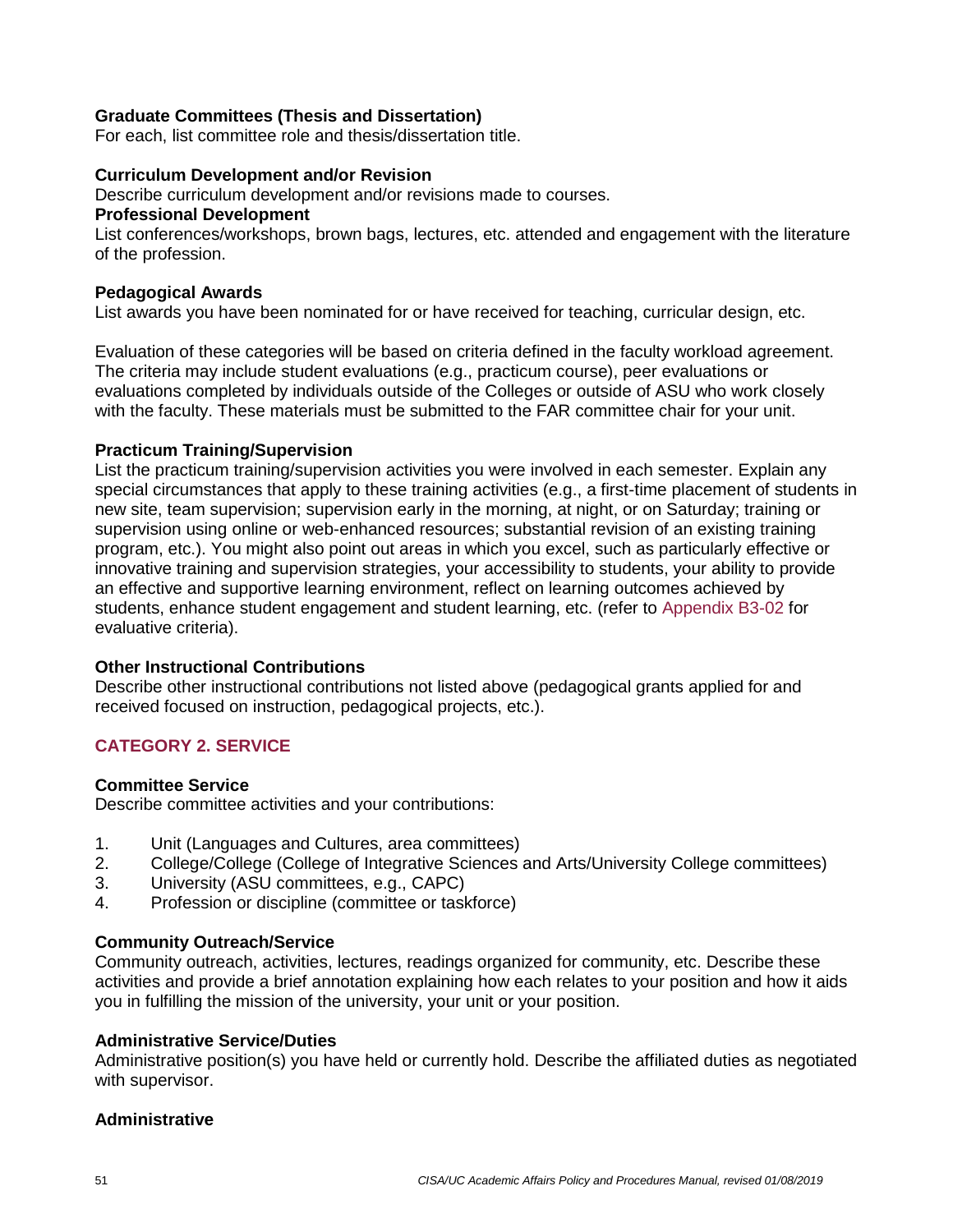List specific management or administrative responsibilities. Describe the expected results documented in the workload agreement and provide evidence of progress towards achieving stated goals. Administrative projects, data analyses, reports or other documentation.

\* Your faculty head's evaluation of you will also include his/her assessment of your effectiveness as an administrator or mentor; the Dean of the Colleges will evaluate the administrative service of faculty heads.

#### **Mentoring**

- Advising nonacademic student clubs
- Describe course supervision and mentoring of teachers, i.e., providing workshop sessions for other faculty, mentoring incoming faculty and observation write-ups of your visits to mentees' classes.

### **Professional Development Activities**

Describe dissemination of pedagogical or professional knowledge via the following:

- 1. Publications (books, solicited or unsolicited/refereed reviews, articles, chapters, essays, poems and short stories)
- 2. Conference presentations and papers
- 3. Professional development workshops
- 4. Shows, performances and exhibits

### **Other Service-Oriented Activities/Commendations**

Describe community-based grants and awards applied for and received and special projects in the community (e.g., projects or grants focused on K-12 partnerships with other community agencies), and service to the profession (e.g., officer in a professional organization, journal editor), etc.

### <span id="page-51-0"></span>**APPENDIX B3-02: CRITERIA FOR ANNUAL REVIEW OF CLINICAL FACULTY**

*Revised: 1/8/2019*

### **CATEGORY 1. INSTRUCTIONAL CONTRIBUTIONS**

Faculty achieving a given level will exhibit the characteristics typical of those listed by category below. These characteristics provide general guidelines for performance, not an exhaustive list.

| <b>Instructional Contributions for Clinical Faculty</b> |                                                                                                                                                                                                                                                                                                                                         |  |  |
|---------------------------------------------------------|-----------------------------------------------------------------------------------------------------------------------------------------------------------------------------------------------------------------------------------------------------------------------------------------------------------------------------------------|--|--|
| <b>High Merit</b><br>(4.0)                              | Demonstrates high-quality teaching through all of the following<br>(documentation could be via qualitative or quantitative measure of student<br>learning or outcomes, peer reviews of teaching, syllabi and assignments and<br>self-development critical review):                                                                      |  |  |
| Assumes<br>fulfillment of<br>Merit Plus<br>requirements | Designing instruction aimed to enhance learning outcomes (e.g.,<br>$\bullet$<br>experiential learning activities, critical incident projects, community<br>projects, service learning).<br>Providing effective (clinical) supervision (e.g., grounded in<br>$\bullet$<br>developmental models, utilizing and applying current research, |  |  |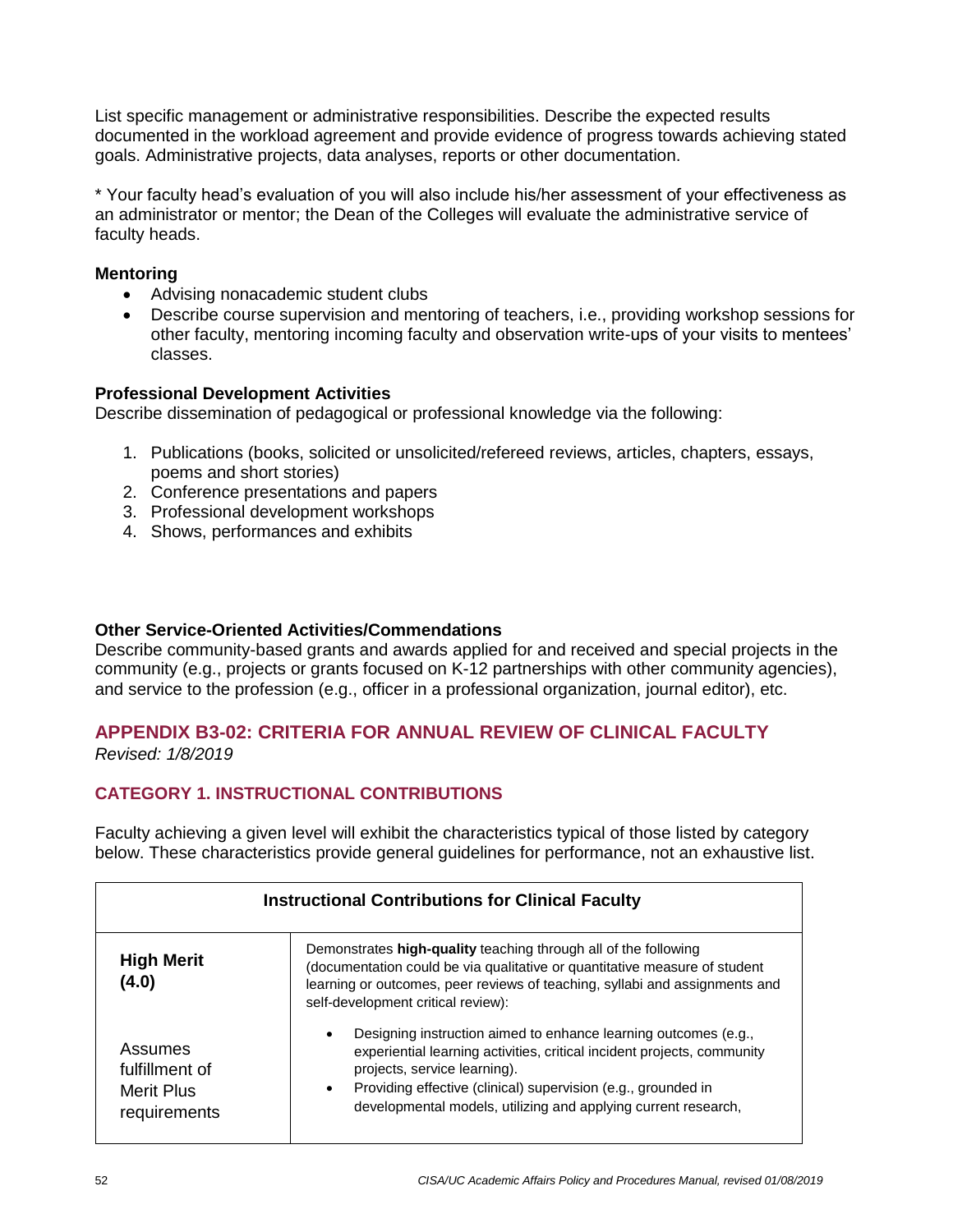|                                                    | providing instruction in current techniques, providing consistently<br>clear and constructive feedback).<br>Measuring student learning outcomes (e.g., exam scores, performance<br>$\bullet$<br>on assignments, portfolios, and analysis of student work products,<br>pre/post tests).<br>Identifying strategies to enhance student success (e.g., engaging<br>$\bullet$<br>students in self-reflection, overseeing peer group mentoring).                                                                                                                                                                                                                                                                                                                                                                                                                                                                                                                                                                                                                         |  |  |
|----------------------------------------------------|--------------------------------------------------------------------------------------------------------------------------------------------------------------------------------------------------------------------------------------------------------------------------------------------------------------------------------------------------------------------------------------------------------------------------------------------------------------------------------------------------------------------------------------------------------------------------------------------------------------------------------------------------------------------------------------------------------------------------------------------------------------------------------------------------------------------------------------------------------------------------------------------------------------------------------------------------------------------------------------------------------------------------------------------------------------------|--|--|
|                                                    | AND at least TWO of the following:                                                                                                                                                                                                                                                                                                                                                                                                                                                                                                                                                                                                                                                                                                                                                                                                                                                                                                                                                                                                                                 |  |  |
|                                                    | Supervises research or projects (e.g., directs/codirects thesis,<br>٠<br>directs community engagement/service learning projects).<br>Achieves widely recognized teaching or (clinical) supervision<br>٠<br>success, such as receiving a teaching/supervision award at the<br>local, state or national level.<br>Presents or publishes innovations related to teaching pedagogy,<br>$\bullet$<br>or (clinical) training in local, state or national professional<br>venues.<br>Leads professional development opportunities related to teaching,<br>$\bullet$<br>pedagogy or (clinical) training.<br>Develops and successfully delivers a new course at the request of the<br>$\bullet$<br>unit or Colleges or significantly redesigns an existing course (e.g.,<br>converting a face to face course to hybrid or on line delivery).<br>Acts as a peer reviewer of teaching or (clinical) supervision for two or<br>٠<br>more colleagues.<br>Provides supervision to advanced trainees who supervise beginning<br>$\bullet$<br>students in their clinical practice. |  |  |
| <b>Merit Plus</b><br>(3.5)                         | Demonstrates high-quality teaching in two of the following (documentation<br>could be via qualitative or quantitative measure of student learning or<br>outcomes, peer reviews of teaching, syllabi and assignments and self-<br>development critical review):                                                                                                                                                                                                                                                                                                                                                                                                                                                                                                                                                                                                                                                                                                                                                                                                     |  |  |
| Assumes<br>fulfillment of<br>Merit<br>requirements | Designing instruction aimed to enhance learning outcomes (e.g.,<br>experiential learning activities, critical incident projects, community<br>course projects, service learning).<br>Providing effective (clinical) supervision (e.g., grounded in<br>$\bullet$<br>developmental models, utilizing and applying current research,<br>providing instruction in current techniques, providing consistently<br>clear and constructive feedback).<br>Measuring student learning outcomes (e.g., exam scores, performance<br>٠<br>on assignments, portfolios, and analysis of student work products,<br>pre/post tests).<br>Identifying strategies to enhance student success (e.g., engaging<br>$\bullet$<br>students in self-reflection, oversee peer group mentoring).                                                                                                                                                                                                                                                                                               |  |  |
|                                                    | AND at least TWO of the following:                                                                                                                                                                                                                                                                                                                                                                                                                                                                                                                                                                                                                                                                                                                                                                                                                                                                                                                                                                                                                                 |  |  |
|                                                    | Supervises or participates in research or projects (e.g., serves as<br>thesis committee member, directs community<br>engagement/service learning projects).<br>Achieves recognized teaching or (clinical) supervision success,<br>such as receiving a local, state or national award or nomination<br>for an award requiring multiple sources of support.<br>Presents or publishes innovations related to teaching pedagogy,<br>or clinical training in local, state or national professional venues.<br>Leads or attends significant professional development opportunities                                                                                                                                                                                                                                                                                                                                                                                                                                                                                       |  |  |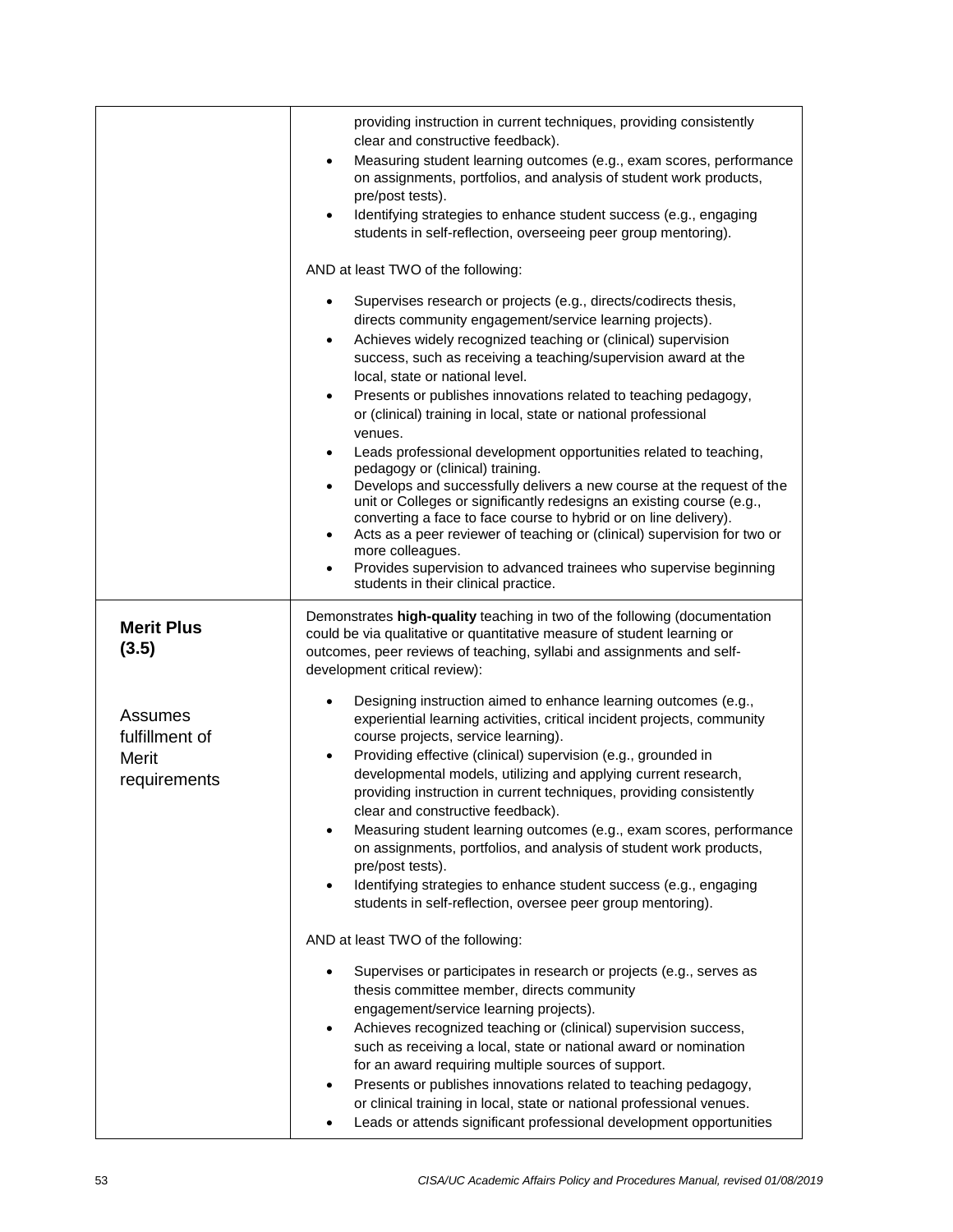|                                                           | related to teaching, pedagogy, or (clinical) training.<br>Develops and successfully delivers a new course at the request of the<br>$\bullet$<br>unit or Colleges or significantly redesigns an existing course.<br>Acts as a peer reviewer of teaching or (clinical) supervision for a<br>$\bullet$<br>colleague.<br>Provides supervision to advanced trainees who supervise<br>beginning students in their clinical practice.                                                                                                                                                                                                                                                                                                                                                                                                                                                                                                                                                                                                                                                                          |  |  |
|-----------------------------------------------------------|---------------------------------------------------------------------------------------------------------------------------------------------------------------------------------------------------------------------------------------------------------------------------------------------------------------------------------------------------------------------------------------------------------------------------------------------------------------------------------------------------------------------------------------------------------------------------------------------------------------------------------------------------------------------------------------------------------------------------------------------------------------------------------------------------------------------------------------------------------------------------------------------------------------------------------------------------------------------------------------------------------------------------------------------------------------------------------------------------------|--|--|
| <b>Merit</b><br>(3.0)                                     | Demonstrates quality teaching, through at least two of the following<br>(documentation could be via qualitative or quantitative measure of student<br>learning or outcomes, peer reviews of teaching, syllabi and assignments and<br>self-development critical review):                                                                                                                                                                                                                                                                                                                                                                                                                                                                                                                                                                                                                                                                                                                                                                                                                                 |  |  |
| Assumes<br>fulfillment of<br>Satisfactory<br>requirements | Designing instruction aimed to enhance learning outcomes (e.g.,<br>experiential learning activities, critical incident projects, community<br>course projects, service learning).<br>Providing effective (clinical) supervision (e.g., grounded in<br>$\bullet$<br>developmental models, utilizing and applying current research,<br>providing instruction in current techniques, providing consistently<br>clear and constructive feedback).<br>Measuring student learning outcomes (e.g., exam scores, performance<br>$\bullet$<br>on assignments, portfolios, and analysis of student work products,<br>pre/post tests).<br>Identifying strategies to enhance student success (e.g., engaging<br>$\bullet$<br>students in self-reflection, oversee peer group mentoring, writing<br>multiple letters of recommendation).                                                                                                                                                                                                                                                                             |  |  |
|                                                           | AND at least ONE of the following:                                                                                                                                                                                                                                                                                                                                                                                                                                                                                                                                                                                                                                                                                                                                                                                                                                                                                                                                                                                                                                                                      |  |  |
|                                                           | Supervises or participates in research or projects (e.g., serves as<br>thesis committee member, directs community<br>engagement/service learning projects).<br>Achieves recognized teaching or (clinical) supervision success,<br>٠<br>such as receiving a teaching/supervision award, or nomination<br>for an award requiring multiple sources of support.<br>Presents or publishes innovations related to teaching pedagogy,<br>$\bullet$<br>or clinical training in local, state or national professional venues.<br>Attends professional development opportunities related to teaching,<br>pedagogy or (clinical) training.<br>Develops and successfully delivers a new course at the request of the<br>unit or Colleges or significantly redesigns an existing course.<br>Acts as a peer reviewer of teaching or (clinical) supervision for a<br>colleague.<br>Provides supervision to advanced trainees who supervise<br>$\bullet$<br>beginning students in their clinical practice.<br>Requests and receives a peer review of teaching or clinical<br>supervision.<br>Teaches a first-time prep. |  |  |
| <b>Satisfactory</b><br>(2.0)                              | Demonstrates acceptable teaching and clinical supervision with pedagogically<br>sound instructional practices including the following:<br>Demonstrates support and respect to students (e.g. writing a letter of<br>$\bullet$<br>recommendation).<br>Provides an adequate learning environment.<br>$\bullet$<br>Distributes an appropriate syllabus (as defined by the unit, Colleges and<br>$\bullet$<br>university) at the first meeting of the class.<br>Meets with the class and clinical supervisees at the scheduled times<br>٠                                                                                                                                                                                                                                                                                                                                                                                                                                                                                                                                                                   |  |  |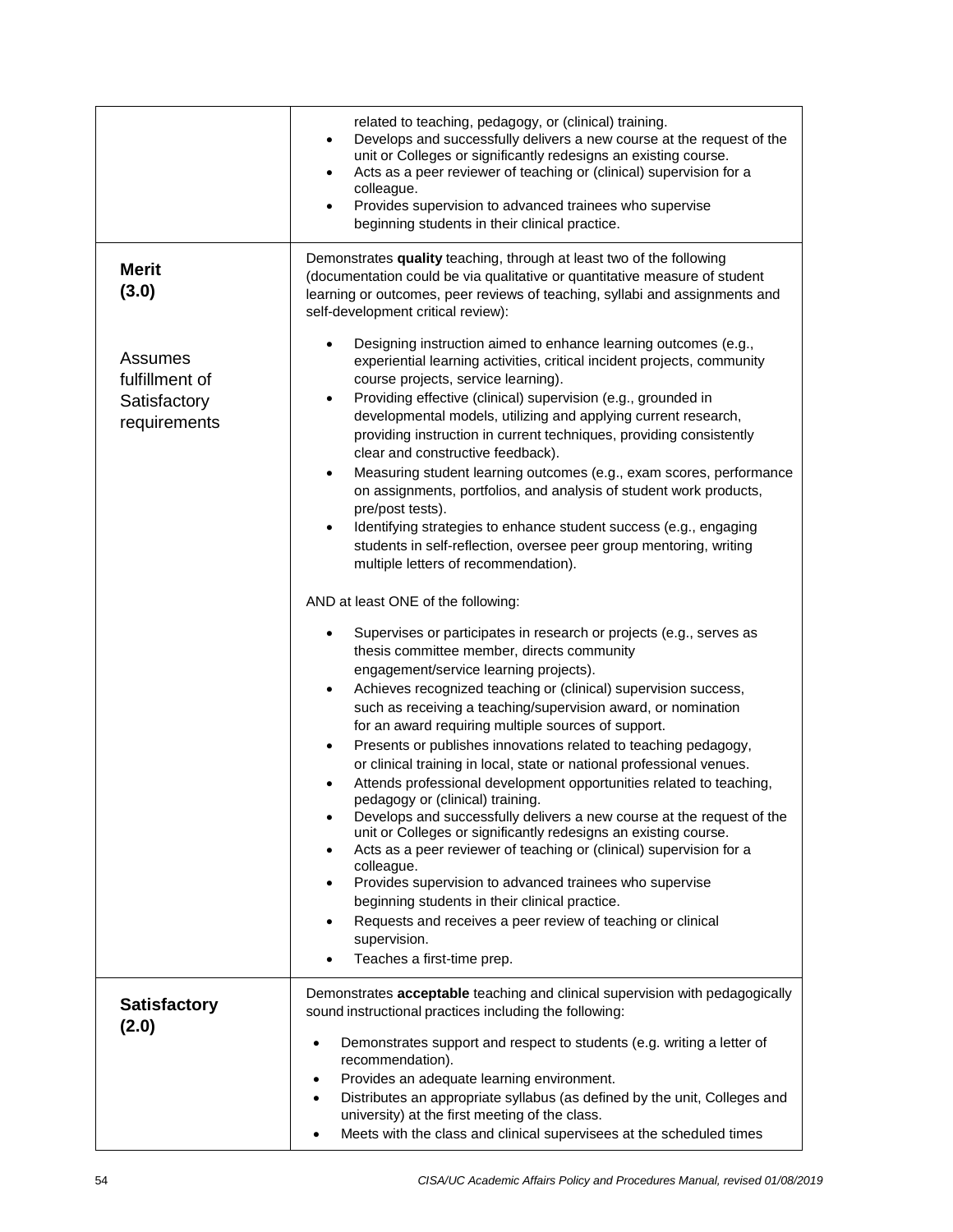|                                | unless there are extenuating circumstances.<br>Incorporates context and functional area requirements (e.g., APA<br>$\bullet$<br>standards) into appropriate courses as defined by the Colleges' and<br>unit's curricular missions.<br>Incorporates library and computer resources into appropriate courses as<br>$\bullet$<br>defined by the College and unit curricular missions.<br>Being accessible to students according to university policy.<br>Returns graded examinations and assignments and supervisory<br>$\bullet$<br>feedback in a timely manner.<br>Posts final course grades in a timely manner.<br>$\bullet$ |  |
|--------------------------------|------------------------------------------------------------------------------------------------------------------------------------------------------------------------------------------------------------------------------------------------------------------------------------------------------------------------------------------------------------------------------------------------------------------------------------------------------------------------------------------------------------------------------------------------------------------------------------------------------------------------------|--|
| <b>Unsatisfactory</b><br>(1.0) | Demonstrates unsatisfactory teaching or clinical supervision through many of<br>these characteristics:<br>Demonstrates poor quality teaching or clinical supervision.<br>Fails to meet satisfactory criteria detailed above.<br>Violates the professional student-teacher relationship.<br>٠                                                                                                                                                                                                                                                                                                                                 |  |

### **CATEGORY 2. SERVICE**

Note: If job requirements match particular categories listed below, they should be weighed more heavily in evaluating performance. See [―Remark for Faculty Members with Administrative](#page-27-0)  [Responsibilities](#page-27-0) in the Procedures document.

| <b>Service</b>             |                                                                                                                                                                                                                                                                                                                                                                                                                                                                                                                                                                                                                                                                                                                                                                                                                                                                                                                                                                                                                                                                                                                                                                                                                                                                                                                                                                                                                                                                                                                                                                                                      |  |
|----------------------------|------------------------------------------------------------------------------------------------------------------------------------------------------------------------------------------------------------------------------------------------------------------------------------------------------------------------------------------------------------------------------------------------------------------------------------------------------------------------------------------------------------------------------------------------------------------------------------------------------------------------------------------------------------------------------------------------------------------------------------------------------------------------------------------------------------------------------------------------------------------------------------------------------------------------------------------------------------------------------------------------------------------------------------------------------------------------------------------------------------------------------------------------------------------------------------------------------------------------------------------------------------------------------------------------------------------------------------------------------------------------------------------------------------------------------------------------------------------------------------------------------------------------------------------------------------------------------------------------------|--|
| <b>High Merit</b><br>(4.0) | Meets two of these at High Merit Level and at least two others at<br>Merit Plus Level or higher.                                                                                                                                                                                                                                                                                                                                                                                                                                                                                                                                                                                                                                                                                                                                                                                                                                                                                                                                                                                                                                                                                                                                                                                                                                                                                                                                                                                                                                                                                                     |  |
|                            | <b>Committee Service</b> —Makes vital service contributions to or takes<br>a leadership role in university/Colleges. Colleges' committees or<br>community; membership often by faculty election or dean<br>appointment; serves on state, regional, national or international<br>committees.<br>Community Outreach/Service-Takes leadership role in forging<br>$\bullet$<br>wide-ranging community partnerships.<br>Administrative Service/Duties-Creates and/or implements<br>$\bullet$<br>new administrative programs or procedures or training and<br>supervision techniques that benefits the unit, Colleges,<br>university and profession.<br><b>Mentoring—Participates in the quality review and improvement</b><br>$\bullet$<br>of mentorship models.<br>Editorial Activities-Leadership role as Editor/Associate Editor<br>$\bullet$<br>of a peer-reviewed journal, edits a book with a scholarly press.<br>Professional Development Activities-Disseminates new<br>$\bullet$<br>ideas in the discipline(s), major content revisions or clinical<br>advancements through publications (e.g., invited chapter in a widely<br>used text or peer-reviewed journal article as lead author) and special<br>recognition at conferences (e.g., invited keynote speaker).<br>Submits and receives grants for teaching, clinical training and<br>supervision and/or community engagement.<br>Other-At least one of the following: applies for and received<br>$\bullet$<br>community-based grants or awards, participates in special<br>community projects; non-committee service to the profession at |  |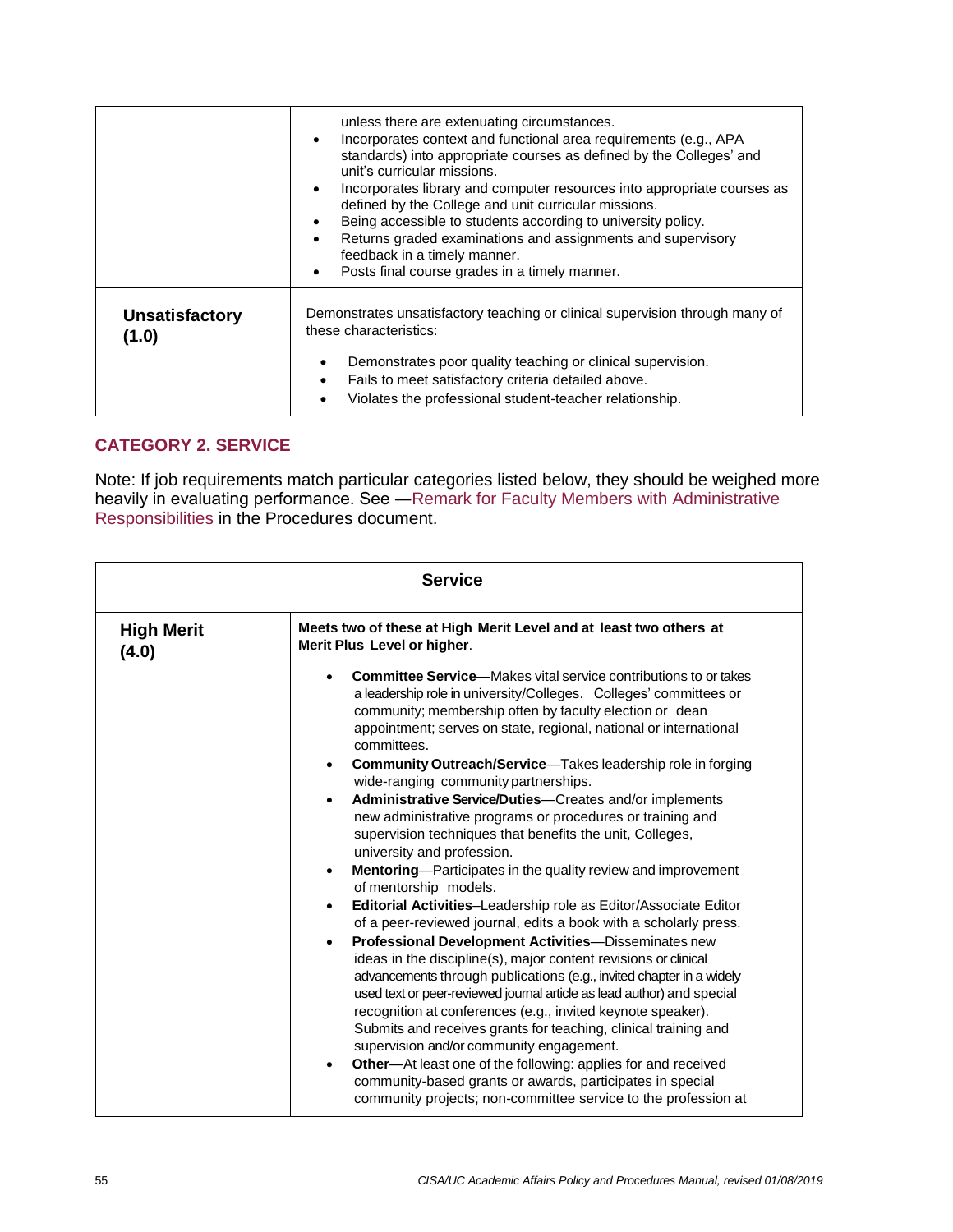|                              | state, regional or national levels (e.g., officer in professional<br>organization), etc.                                                                                                                                                                                                                                                                                                                                                                                                                                                                                                                                                                                                                                                                                                                                                                                                                                                                                                                                                                                                                                                             |  |  |
|------------------------------|------------------------------------------------------------------------------------------------------------------------------------------------------------------------------------------------------------------------------------------------------------------------------------------------------------------------------------------------------------------------------------------------------------------------------------------------------------------------------------------------------------------------------------------------------------------------------------------------------------------------------------------------------------------------------------------------------------------------------------------------------------------------------------------------------------------------------------------------------------------------------------------------------------------------------------------------------------------------------------------------------------------------------------------------------------------------------------------------------------------------------------------------------|--|--|
| <b>Merit Plus</b><br>(3.5)   | Meets two of these at Merit Plus Level (or one at Merit Plus and<br>one at High Merit level) and at least one at Merit Level.<br><b>Committee Service</b> —Makes meaningful contributions to time-                                                                                                                                                                                                                                                                                                                                                                                                                                                                                                                                                                                                                                                                                                                                                                                                                                                                                                                                                   |  |  |
|                              | consuming committees, with crucial roles.<br><b>Community Outreach/Service</b> -Initiates and develops<br>$\bullet$<br>community outreach activities.<br>Administrative Service/Duties-Makes vital contributions to<br>administrative programs or procedures or training and<br>supervision techniques that benefits the unit, Colleges,<br>university and profession.<br>Mentoring-Initiates helping and mentoring colleagues in a<br>$\bullet$<br>structured and systematic manner; serves as external<br>reviewer for promotion cases, awards.<br><b>Editorial Activities</b> – Serves on an editorial or textbook<br>$\bullet$<br>review board, edits thematic edition of a peer-reviewed<br>journal.<br>Professional Development Activities-Disseminates new<br>ideas and content through seminars, conference<br>presentations and workshops; publishes in peer-reviewed<br>journals as co-author; submits proposals for grants;<br>development work promoting enhancement of teaching and<br>student learning.<br>Other-Applies for community-based grants and awards;<br>non-committee service to the profession at the university<br>level. |  |  |
| <b>Merit</b><br>(3.0)        | Meets at least three of these at Merit level (or two at Merit and one at Merit<br>Plus or higher).                                                                                                                                                                                                                                                                                                                                                                                                                                                                                                                                                                                                                                                                                                                                                                                                                                                                                                                                                                                                                                                   |  |  |
|                              | <b>Committee Service</b> —Serves actively on unit or Colleges' committees<br>with specific or purpose-driven functions; enhances faculty profile;<br>volunteers for service such as convocation, etc.<br><b>Community Outreach/Service</b> —Actively and regularly participates in<br>$\bullet$<br>community outreach activities.<br>Administrative Service/Duties-Actively participates in administrative<br>programs or procedures or training and supervision techniques that<br>benefit the unit, Colleges, university and profession.<br><b>Mentoring</b> —Contributes positively and regularly to the professional<br>development of colleagues.<br><b>Editorial Activities</b> – serves as an Ad Hoc reviewer for conference<br>abstracts, peer reviewed journals, reviews book proposals or<br>manuscripts for scholarly press.<br>Professional Development Activities-Shares knowledge with<br>colleagues through formal and informal means (e.g., publishes in non-<br>peer-reviewed journal, book reviews). Collaborates on proposals and<br>workshops.                                                                                   |  |  |
| <b>Satisfactory</b><br>(2.0) | Meets at least three of these at Satisfactory level (or two of these if<br>one meets Merit or higher).                                                                                                                                                                                                                                                                                                                                                                                                                                                                                                                                                                                                                                                                                                                                                                                                                                                                                                                                                                                                                                               |  |  |
|                              | Committee Service-Serves actively on unit or Colleges'<br>$\bullet$<br>committees, participates in a supportive faculty environment,<br>attends meetings, etc.<br><b>Community Outreach/Service-Participates in community outreach</b><br>$\bullet$<br>activities.<br>Administrative Service/Duties-Completes duties in a satisfactory<br>$\bullet$<br>manner.<br>Mentoring-Contributes to the professional development of colleagues.<br>$\bullet$                                                                                                                                                                                                                                                                                                                                                                                                                                                                                                                                                                                                                                                                                                  |  |  |